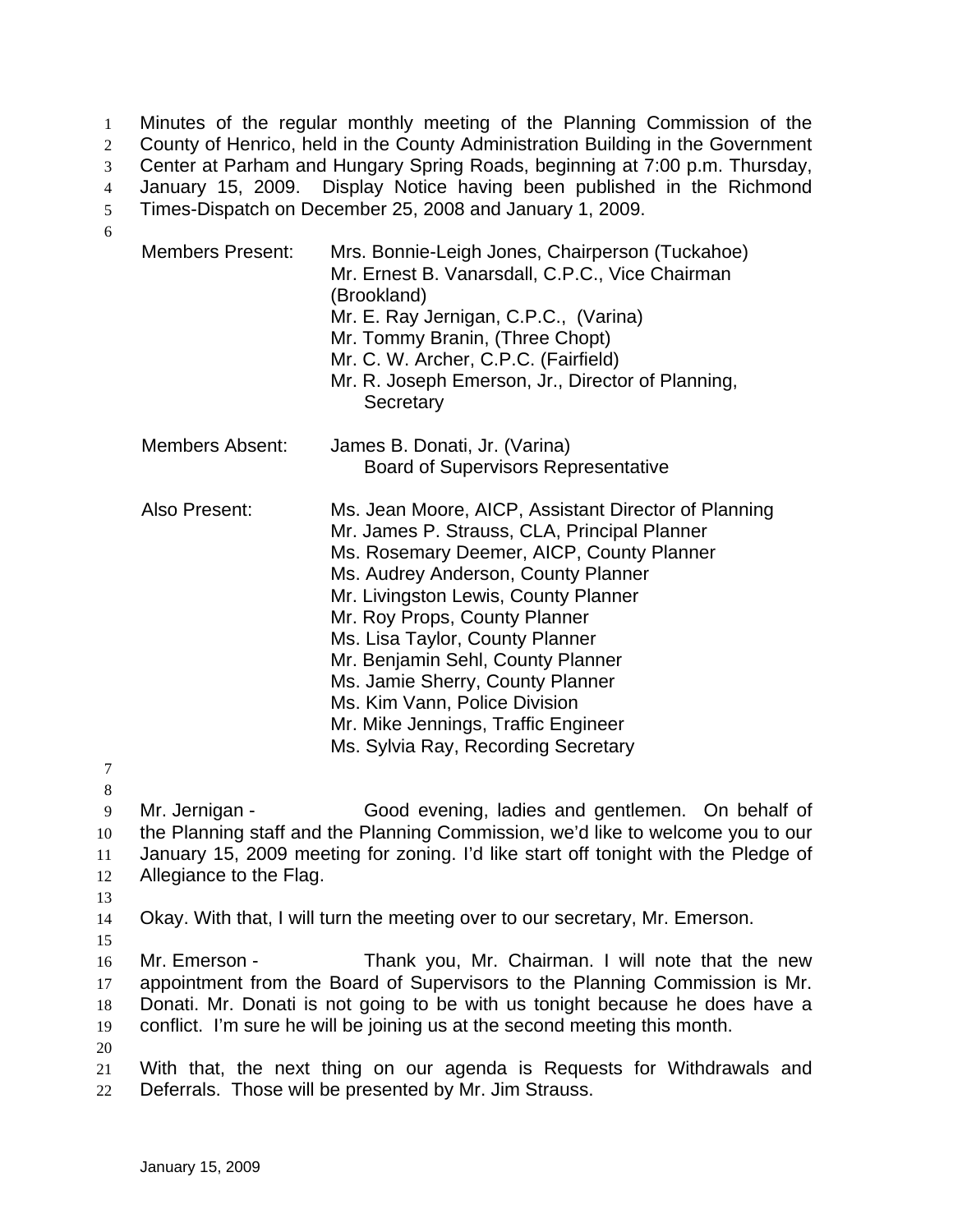23  $24$ 25 26 27 28 29 30 31 32 33 Mr. Strauss - Good evening. Mr. Vanarsdall - Good evening, Mr. Strauss. Mr. Strauss - Staff is aware of one request for deferral at the moment, and that deferral is in the Tuckahoe District. That's on page 2 of the agenda. This is the request for a Provisional Use Permit in order to construct a 102-foot high flagpole style monopole telecommunications tower and related equipment. The applicant requests a deferral to the February 12, 2009 meeting. 34 *Deferred from the December 11, 2008 Meeting.* 35 36 37 38 39 40 41 42 43 44 45 46 47 48 49 50 51 52 53 54 55 56 57 58 59 60 61 62 63 64 65 66 67 68 **P-20-08 Gloria L. Freye for New Cingular Wireless PCS, LLC**: Request for a Provisional Use Permit under Sections 24-95(a)(3), 24-120 and 24-122.1 of Chapter 24 of the County Code in order to construct a 102' high flagpole-style monopole telecommunications tower and related equipment, on part of Parcel 732-749-5405, located on the east line of Gayton Road approximately 900 feet north of its intersection with Cambridge Drive. The existing zoning is B-1 Business District. The Land Use Plan recommends Commercial Concentration. Mr. Jernigan - Would you repeat that again, because I'm not sure everybody heard you. Mr. Strauss - Yes. The first deferral tonight is in the Tuckahoe District. It's on page 2 of the agenda. This is P-20-08, New Cingular Wireless. This is a request for a provisional use permit in order to construct a 102-foot high flagpole style monopole telecommunications tower and related equipment. The applicant requests a deferral to the February 12, 2009 meeting. Mr. Jernigan - Is there any opposition to deferral of P-20-08, Gloria L. Freye for New Cingular Wireless PCS, LLC? There is no opposition. Mrs. Jones - I move that P-20-08, Gloria L. Freye for New Cingular Wireless PCS, LLC, be deferred to the February 12, 2009 meeting, per request of the applicant. Mr. Vanarsdall - Second. Mr. Jernigan - Motion by Mrs. Jones, seconded by Mr. Vanarsdall. All in favor say aye. All opposed say no. The ayes have it; the motion passes. At the request of the applicant, the Planning Commission deferred P-20-08, Gloria L. Freye for New Cingular Wireless PCS, LLC to its meeting on February 12, 2009.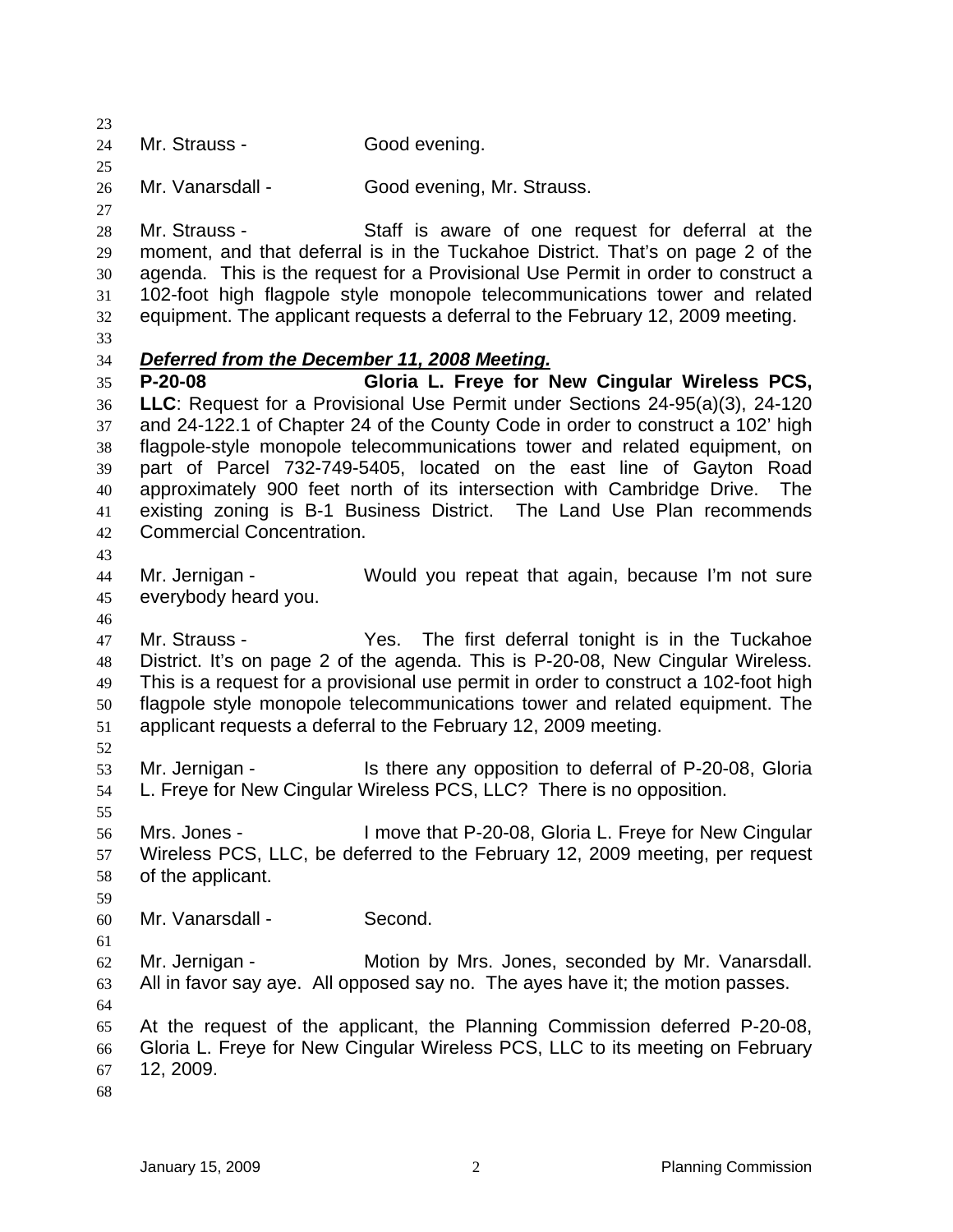| 69                                                                                                                                                                                | Mr. Jernigan -                                                                                                                                                                                                                                                                                                                                                                                                                                                                                                                                                                                                                                                                                                                          | Are there any other deferrals from the Commission?                                                                                                                                                                |
|-----------------------------------------------------------------------------------------------------------------------------------------------------------------------------------|-----------------------------------------------------------------------------------------------------------------------------------------------------------------------------------------------------------------------------------------------------------------------------------------------------------------------------------------------------------------------------------------------------------------------------------------------------------------------------------------------------------------------------------------------------------------------------------------------------------------------------------------------------------------------------------------------------------------------------------------|-------------------------------------------------------------------------------------------------------------------------------------------------------------------------------------------------------------------|
| 70<br>71<br>72<br>73                                                                                                                                                              | Mr. Branin -<br>08.                                                                                                                                                                                                                                                                                                                                                                                                                                                                                                                                                                                                                                                                                                                     | Mr. Chairman, I have one. I would like to defer P-19-                                                                                                                                                             |
| 74                                                                                                                                                                                | Mr. Vanarsdall -                                                                                                                                                                                                                                                                                                                                                                                                                                                                                                                                                                                                                                                                                                                        | What page is that on, Mr. Branin?                                                                                                                                                                                 |
| 75<br>76                                                                                                                                                                          | Mr. Emerson -                                                                                                                                                                                                                                                                                                                                                                                                                                                                                                                                                                                                                                                                                                                           | That's at the top of page 2, Mr. Vanarsdall.                                                                                                                                                                      |
| 77<br>78<br>79                                                                                                                                                                    | Mr. Vanarsdall -                                                                                                                                                                                                                                                                                                                                                                                                                                                                                                                                                                                                                                                                                                                        | Thank you.                                                                                                                                                                                                        |
| 80<br>81<br>82<br>83<br>84<br>85<br>86<br>87<br>88<br>89<br>90                                                                                                                    | Deferred from the December 11, 2008 Meeting.<br>$P-19-08$<br>Brian Revere for Towne Center West, LLC:<br>Request for a Provisional Use Permit under Sections 24-58.2(d), 24-58.2(a), 24-<br>120 and 24-122.1 of the County Code in order to allow outside dining and<br>extended hours of operation for a proposed restaurant in the Towne Center West<br>Shoppes, on part of Parcel 735-764-7344, located approximately 660 feet north<br>of W. Broad Street (U. S. Route 250) approximately 1,200 feet west of its<br>intersection with N. Gayton Road. The existing zoning is B-2C Business District<br>(Conditional). The Land Use Plan recommends Mixed Use Development. The<br>site is in the West Broad Street Overlay District. |                                                                                                                                                                                                                   |
| 91<br>92<br>93                                                                                                                                                                    |                                                                                                                                                                                                                                                                                                                                                                                                                                                                                                                                                                                                                                                                                                                                         | Mr. Jernigan - Is there any opposition to deferral of P-19-08, Brian<br>Revere for Towne Center West, LLC? There is no opposition.                                                                                |
| 94<br>95<br>96                                                                                                                                                                    | Mr. Branin -<br>meeting, per Commission request.                                                                                                                                                                                                                                                                                                                                                                                                                                                                                                                                                                                                                                                                                        | Mr. Chairman, I'd like to move that P-19-08, Brian<br>Revere for Towne Center West, LLC, be deferred to the February 12, 2009                                                                                     |
| 97<br>98                                                                                                                                                                          | Mr. Vanarsdall -                                                                                                                                                                                                                                                                                                                                                                                                                                                                                                                                                                                                                                                                                                                        | Second.                                                                                                                                                                                                           |
| 99<br>100<br>101<br>102                                                                                                                                                           | Mr. Jernigan -                                                                                                                                                                                                                                                                                                                                                                                                                                                                                                                                                                                                                                                                                                                          | Motion by Mr. Branin, seconded by Mr. Vanarsdall.<br>All in favor say aye. All opposed say no. The ayes have it; the motion passes.                                                                               |
| At the request of the Commission, the Planning Commission deferred P-19-08,<br>103<br>Brian Revere for Towne Center West, LLC, to its meeting on February 12, 2009.<br>104<br>105 |                                                                                                                                                                                                                                                                                                                                                                                                                                                                                                                                                                                                                                                                                                                                         |                                                                                                                                                                                                                   |
| 106                                                                                                                                                                               | Mr. Jernigan -                                                                                                                                                                                                                                                                                                                                                                                                                                                                                                                                                                                                                                                                                                                          | Any others? Okay, Mr. Emerson.                                                                                                                                                                                    |
| 107<br>108<br>109<br>110<br>111                                                                                                                                                   | Mr. Emerson -<br>presented by Jim Strauss.                                                                                                                                                                                                                                                                                                                                                                                                                                                                                                                                                                                                                                                                                              | Thank you, Mr. Chairman. That takes us to the next<br>item, which is requests for Expedited Items on the Agenda. Those will be                                                                                    |
| 112<br>113<br>114                                                                                                                                                                 | Mr. Strauss -                                                                                                                                                                                                                                                                                                                                                                                                                                                                                                                                                                                                                                                                                                                           | Staff is aware of one expedited case for approval<br>tonight. It's in the Brookland District on page 3 of your agenda. This is case C-<br>2C-09, WILVAL, LLC. This is a request to conditionally rezone from R-6C |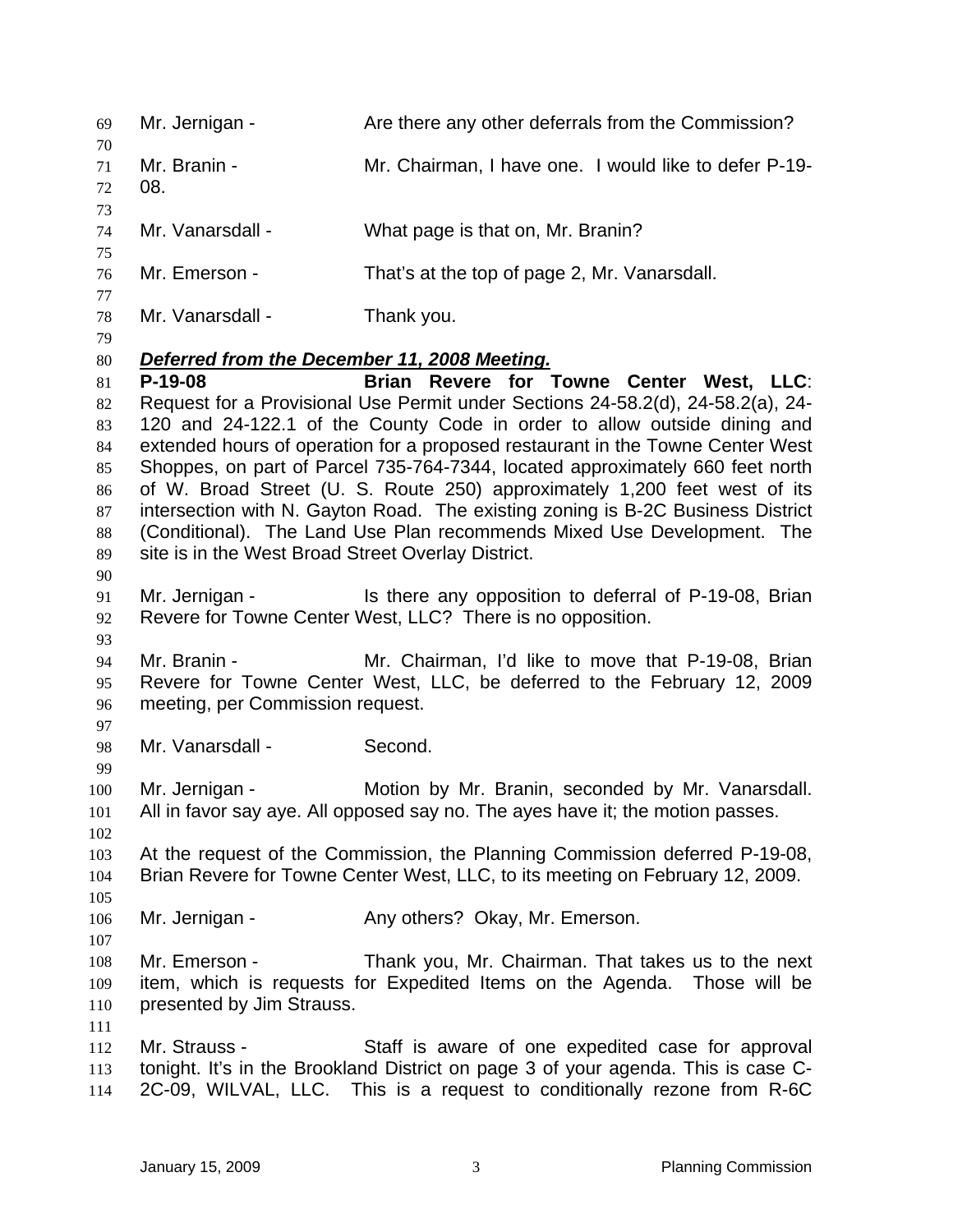General Residence District (Conditional) to R-5AC General Residence District (Conditional). Detached and semi-detached homes within the planned Riverview Green age-restricted development has been proposed, and staff is recommending approval. 115 116 117 118

120 121 122 123 124 125 126 127 128 129 130 **C-2C-09 Sandra Verna for WILVAL LLC**: Request to conditionally rezone from R-6C General Residence District (Conditional) to R-5AC General Residence District (Conditional), part of Parcel 777-773-0724, containing approximately 6.712 acres, located approximately 450 feet north of Greenwood Road at its intersection with Forest Trace Way. The applicant proposes detached and semi-detached homes within the planned Riverview Green age-restricted development. The total number of units would remain the same. The R-5A District allows a minimum lot size of 5,625 square feet and a maximum gross density of 6.0 units per acre. The use will be controlled by zoning ordinance regulations and proffered conditions. The Land Use Plan recommends Suburban Residential 1, 1.0 to 2.4 units net density per acre.

131

134

138

140

119

132 133 Mr. Jernigan - Is there any opposition to case C-2C-09, Sandra Verna for WILVAL, LLC? No opposition.

135 136 137 Mr. Vanarsdall - This there anyone here in the audience for this case, maybe you have questions or something? All right. With that, I recommend C-2C-09, Sandra Verna for WILVAL, LLC, to the Board of Supervisors for approval.

139 Mr. Branin - Second.

141 142 Mr. Jernigan - Motion by Mr. Vanarsdall, seconded by Mr. Branin. All in favor say aye. All opposed say no. The ayes have it; the motion passes.

143

144 145 **REASON: Acting on a motion by Mr. Vanarsdall, seconded by REASON:** Mr. Branin, the Planning Commission voted 5-0 (one absent) to recommend the Board of Supervisors **grant** the request because it would permit development of the land for residential use in an appropriate manner and the proffered conditions would provide for a higher quality of development than would otherwise be possible. 146 147 148 149

150

151 152 153 154 155 Mr. Emerson - The Mr. Chairman that brings us to the next item, which is your organizational meeting and the election of Chairman for the 2009 calendar year is the next item on the agenda. At this time, I normally take over for the hearing of the election of Chairman, and then turn the meeting back over to the newly elected chairperson for the election of the Vice Chairman.

156

157 158 At this time, I'll open the floor for nominations for the election of Chair for the Planning Commission for the calendar year 2009.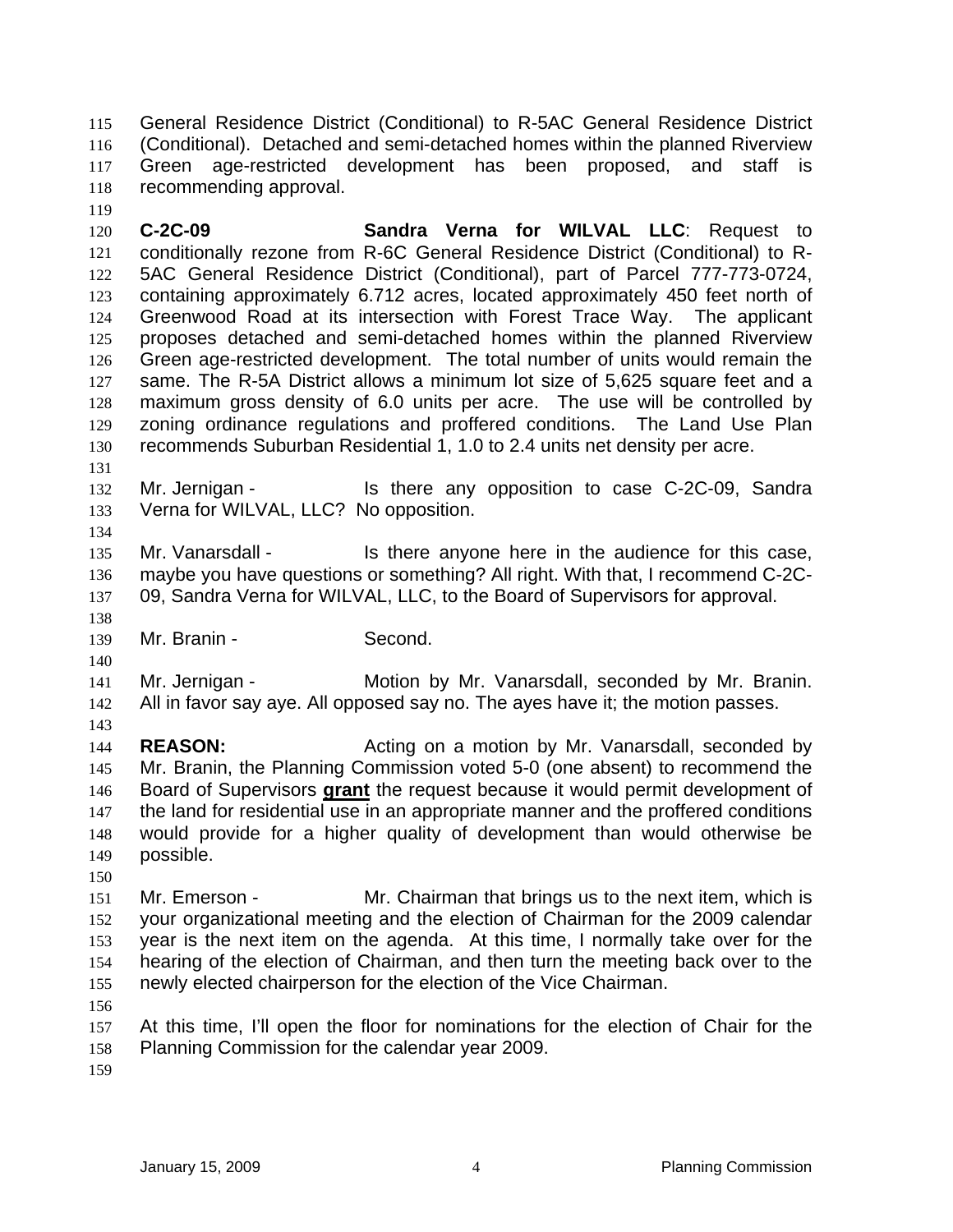Mr. Vanarsdall - I nominate Mrs. Jones to lead us down the path this year. Mr. Jernigan - Do we have a second? Mr. Branin - Second. Mr. Jernigan - The Any other nominations? Mr. Archer - I move the nominations be closed. Mr. Branin - Second. Mr. Jernigan - We have a motion by Mr. Vanarsdall, and a second by Mr. Branin for Bonnie-Leigh Jones to be Chairman of the Planning Commission. All in favor say aye. All opposed say no. The ayes have it; the motion passes. Mr. Emerson - Congratulations, Mrs. Jones. Mrs. Jones - Thank you so much. As they say, that's the last applause. Shall we stay here and conduct the election for Vice Chair? Mr. Emerson - Yes ma'am. Mrs. Jones - All right. That will be the first order of business here. I would like to open the nominations for the Vice Chairman of the Planning Commission for calendar year 2009. Mr. Archer - **Madam Chair, I nominate Ernest Vanarsdall.** Mr. Branin - Second. Mrs. Jones - We have a nomination for Ernest Vanarsdall for the Vice Chairman, and a second. Any other nominations? I declare the nominations closed. All in favor say aye. All opposed say no. The ayes have it; the motion passes. Mr. Vanarsdall, congratulations. Mr. Vanarsdall - I didn't vote no. Mrs. Jones - **All right.** Let's shuffle our seats for one moment. Bear with us, please.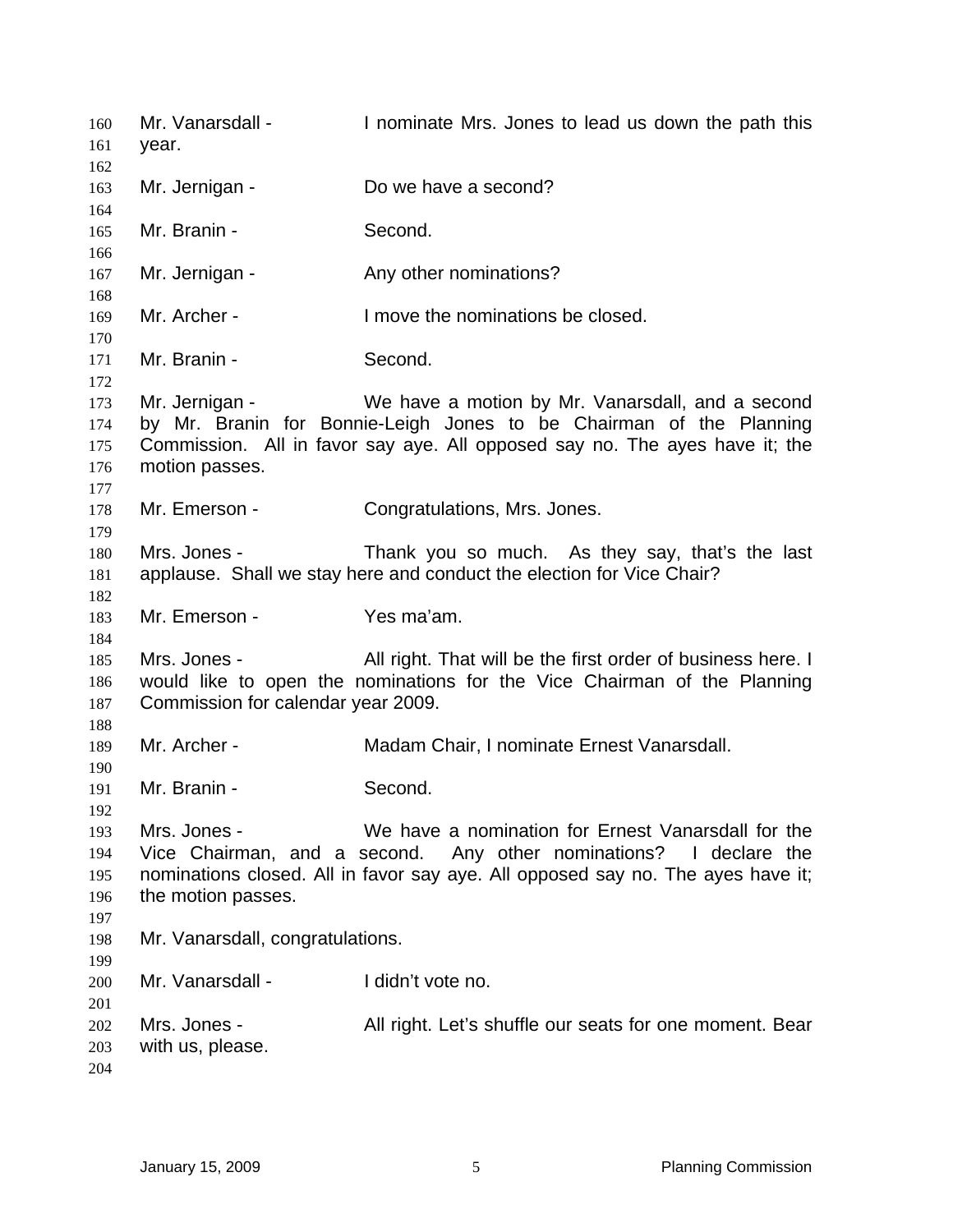Mr. Jernigan, could you come down here, please. As he winds his way down, I want to take a moment just to thank him for his Chairmanship this year. It has not been an easy year; I don't think any of them are. And I don't think this coming one will be any exception, so I'm looking for your good counsel in the year ahead as well. I thank you for all your efforts. It's been my privilege to be a Vice Chairman for you. I wanted to thank you on behalf of the Planning staff and the Planning Commission for the time and attention [inaudible]. Thank you. 205 206 207 208 209 210 211 212 213 214 215 216 217 218 219 220 221 222 223 224 225 226 227 228 229 230 231 232 233 234 235 236 237 238 239 240 241 242 243 244 245 246 247 248 249 Mr. Jernigan - **Example 1** [Unintelligible] everybody. [Laughter and applause, but no discernable talking.] Mr. Branin - They wouldn't let me, Ray. [Unintelligible] and I said I would give [unintelligible], and they wouldn't let me. Mr. Vanarsdall - What was it? Mr. Jernigan - [Unintelligible.] I'd like to say that this is my second time as being Chairman. We have a very fine staff and Commission, and probably the greatest people [unintelligible]. [Blank.] I appreciate [unintelligible] so much. [Blank.] Mr. Vanarsdall - Ray, you did a good job. Mr. Jernigan - Thank you, Ernest. I'm not though yet, hold on. Mrs. Jones - The couldn't believe there was anything more than a Red Lobster. Mr. Jernigan - [Unintelligible] last year. Well, that's beautiful. Mr. Vanarsdall - What is it? Mr. Jernigan - It's a clock that has my name engraved on it. E. Ray Jernigan, Chairman, Planning Commission, Henrico County, 2008. Thank you so much. Mr. Vanarsdall - I told you, you did a good job. The last time I- they gave me a necktie. To hang myself. Mr. Branin - The Mr. Jernigan, they just gave a gift certificate to McDonald's.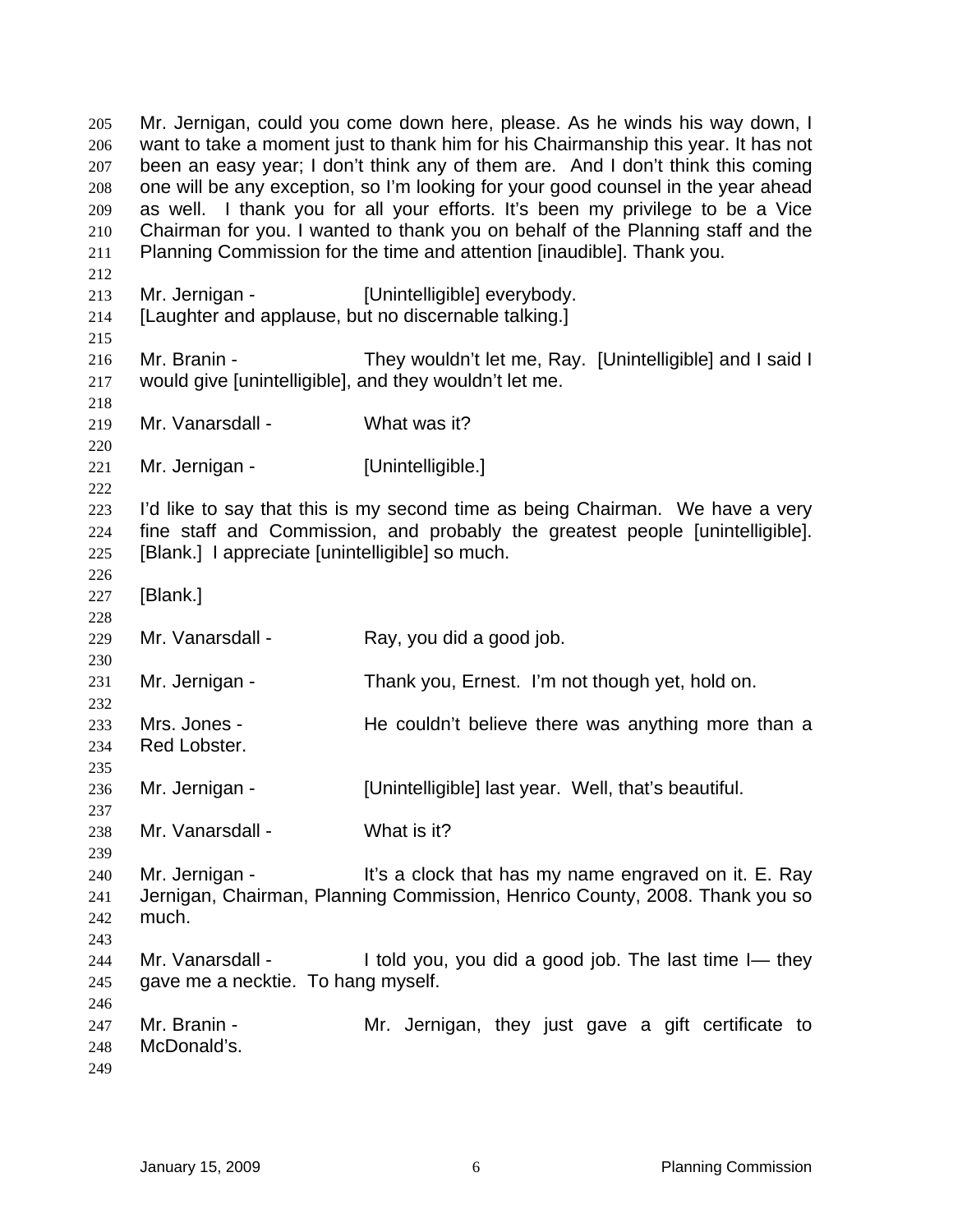Mrs. Jones - Well, thank you again. I want to thank the Commission for the [unintelligible]. We've been wondering about this, and it's Madam Chairwoman, I guess. But I will go by anything that's polite and nice, so. I do want to thank you for the opportunity, and I look forward to a good year for the Planning Commission. Again, we are so grateful to the staff for all the work that they do for us, and also very grateful to the citizens. Looking out there at the numbers of you who have braved the cold to come on out and participate tonight is incredibly gratifying. I want to thank you whether you are in favor or not in favor; you're here. That's a very important part of how this County works. I thank you for the effort that you took. 250 251 252 253 254 255 256 257 258 259

260

261 262 All right, folks, I guess we will move into our meeting. I will turn the meeting over to our secretary, Mr. Emerson.

264 265 Mr. Emerson - Yes ma'am, Madam Chairman. We have five cases left to be heard.

266

263

## 267 *Deferred from the December 11, 2008 Meeting.*

268 269 270 271 272 273 274 275 **P-7-08 Gregory S. Tully for Diamond Communications, LLC**: Request for a Provisional Use Permit under Sections 24-95(a)(3), 24-120 and 24-122.1 of Chapter 24 of the County Code in order to construct a 134' high monopole telecommunications tower and related equipment, on part of Parcel 804-702-0772, located on the north line of Midview Road approximately 1,075 feet east of New Market Road (State Route 5). The existing zoning is R-3 One-Family Residence District. The Land Use Plan recommends Suburban Residential 1, 1.0 to 2.4 units net density per acre.

276

280

282

277 278 279 Mrs. Jones - I'd like to ask if there anyone here in opposition to this case. All right, thank you. We'll have presentation by staff, and then we'll discuss the opposition.

281 Mr. Sehl - Thank you, ma'am.

283 284 285 286 287 288 Diamond Communications is requesting to construct a cell tower up to 134-feet in height at the Anirav Swim Club. The parcel is approximately 7.9 acres and is zoned R-3. Single-family residential developments are located to the south and east. Also to the south is property recently rezoned for a Tuckaway Day Care facility. To the west, between the subject site and Route 5, is the proposed North James Estates in this location.

289

290 291 The tower and the affiliated ground equipment would be placed toward the center of the site and would meet all Code-required setbacks from adjacent properties.

292 The ground equipment would be placed within a 2500 square-foot lease area.

293

294 295 As shown on this elevation, the applicant proposes a 130-foot monopole with a lightning rod extending to the maximum of 134 feet in height. All antennas would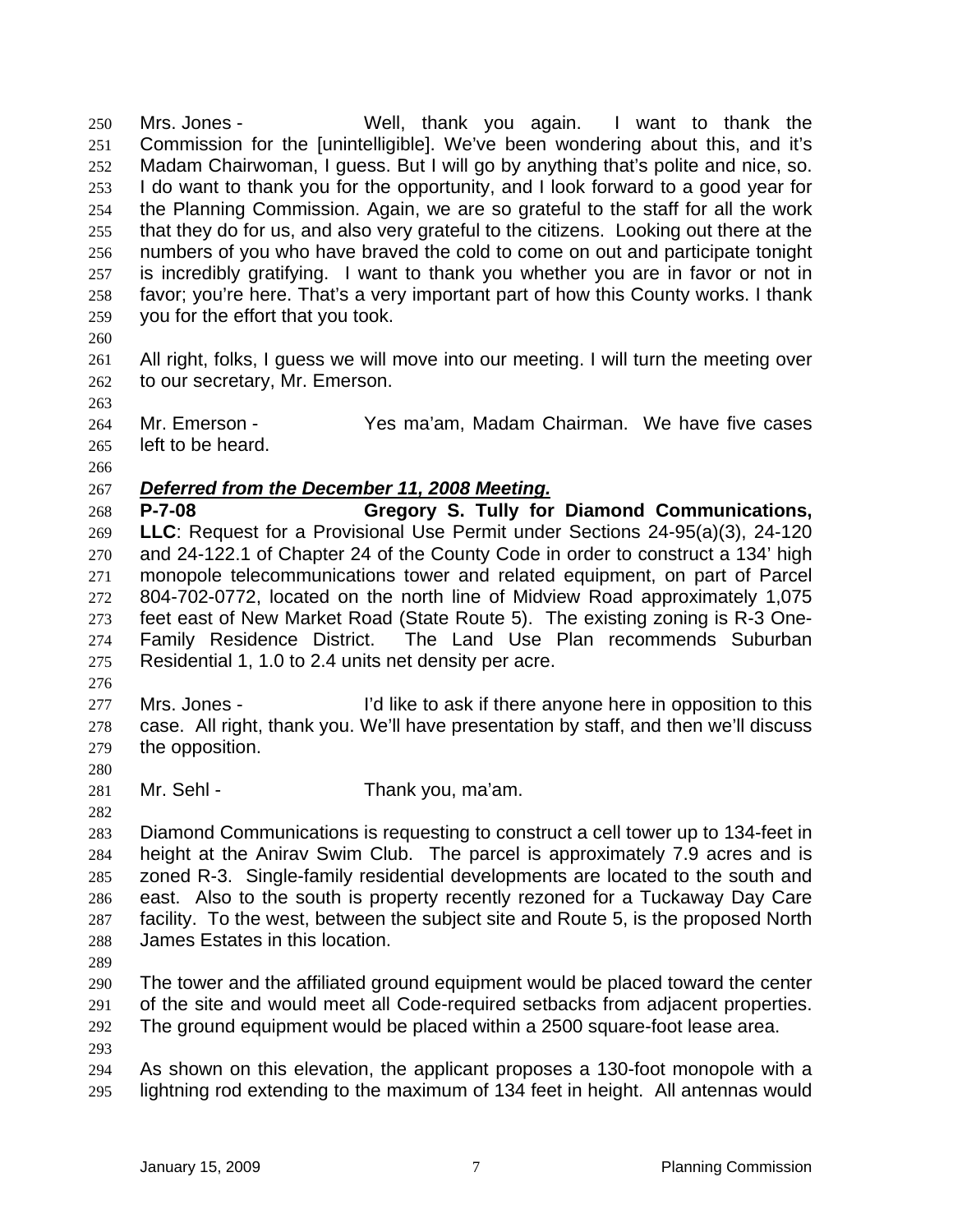be placed within the monopole structure, and the facility would be accessed via an easement along the parcel's eastern edge. 296 297

298

299 300 301 302 303 304 305 306 The 2010 Land Use Plan recommends Suburban Residential 1 uses for the site. The 2010 Plan acknowledges the growing and changing need for communication services, and makes limited provision for towers around residential areas if other alternatives have been exhausted; however, the County's tower siting policies strongly discourage new towers in residential areas, and call for any such towers to have minimal visual impact. The applicant's request is not entirely consistent with these policies, and area residents have expressed opposition to this proposal.

307

308 309 310 311 312 313 314 315 Internally-mounted antennas would not be seen, and the structure's lower half would be obscured by trees; however, as shown by this picture taken during a recent balloon float, the tower's upper portion would extend well above surrounding trees, making it visible from several vantage points in the neighborhood, as well as from Route 5. In addition to discouraging new towers from locating in residential areas, the 2010 Plan also strongly discourages communication towers within 1,400 feet of Route 5 unless they use a suitable stealth design.

316

317 318 319 320 321 322 323 324 In addition to providing a "slick stick" tower design, the applicant is also proposing to wrap the portions of the tower above the tree line with a vinyl wrap containing a camouflage pattern, as shown here. Therefore, while the proposed tower would be located approximately 1,200 feet from New Market Road, the combination of stealth technologies could meet the intent of the siting policies regarding Route 5. However, staff does note that even with the stealth technologies proposed by the applicant, there is the potential for visual impact to the Route 5 corridor from the tower.

325

326 327 328 329 330 331 332 333 334 335 336 337 While the applicant has taken several steps to reduce the visual profile of the proposed tower, given the close proximity to residential areas, this proposal is not compatible with surrounding properties and could set a negative precedent for future tower requests. Staff does not support this request. If the Planning Commission deems this request appropriate, staff has prepared and distributed potential conditions for the proposed tower to you this evening. These conditions are generally consistent with those placed on other communication towers in the County, and address items such as maximum height, discontinuance of use, building permit applications, Federal Aviation Administration required lighting and marking, transfer of ownership, landscaping, and co-location opportunities. Condition 14 has been provided to address the vinyl wrap proposed by the applicant in this request.

338

339 340 This concludes my presentation. I will be happy to try to answer any questions you might have at this time.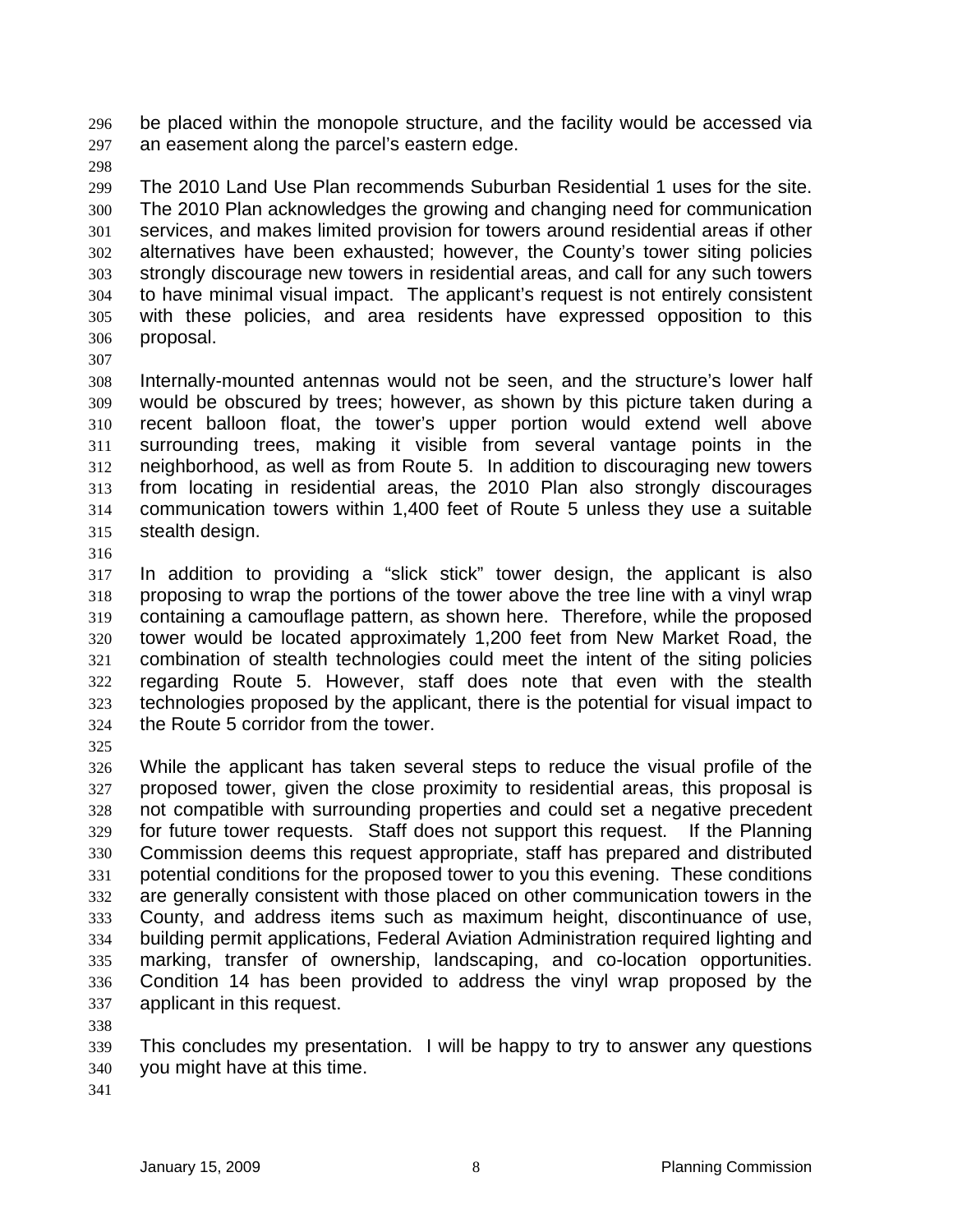342 Mrs. Jones - Does anyone have any questions for Mr. Sehl? 343 344 345 346 347 348 349 350 351 352 353 354 355 356 357 358 359 360 361 362 363 364 365 366 367 368 369 370 371 372 373 374 375 376 377 378 379 380 381 382 383 384 385 386 Mr. Jernigan - Mr. Sehl, Condition #14—which we discussed before the meeting—talked about changing that from having a certified person to go out and check to see if the wrap is holding up. I believe usually one of our inspectors can see that. It means we have the right to get them to go out there and fix it if there is a problem, so I just want to get that changed. Mr. Sehl - The way the condition is crafted at this time, the Director of Planning can request that any repairs necessary to the vinyl wrap could be made within a certain timeframe, that's listed in the condition. Mr. Jernigan - Exactly. All right. I know that by Code you can't support this case. When was the last time that the cell tower conditions were upgraded? Mr. Sehl - In 2000, I believe. Mr. Jernigan - It was the first time they came out, and they haven't been adjusted since. Mr. Sehl - That was when the Comprehensive Plan was updated for the wireless technology element of the Comprehensive Plan. Mr. Jernigan - So, technology has come a long way in the last eight years. Mr. Sehl - The Yes, there certainly is a different demand for those types of communications than there were at that time. Mr. Jernigan - Okay. I don't have any more questions. Mrs. Jones - I do have a quick question. Mr. Sehl, are there any illustrations here of the vinyl wrap actually on any structure? Mr. Sehl - We have several pictures that have been provided by the applicant. Some of them are more where there was a treeline located where they started wrapping the facility, and then the tower is located here. The pictures with a similar camouflage to this request, which is intended to blend with the sky versus trees or other ground cover, are a little darker and a little bit more difficult to see, the pictures that were provided to us. This is the tower, and then this is what they wrapped it in. This is a little bit more difficult to see. There are some pictures that we found on the website. It's not a type of technology that the County has seen anywhere on a tower here.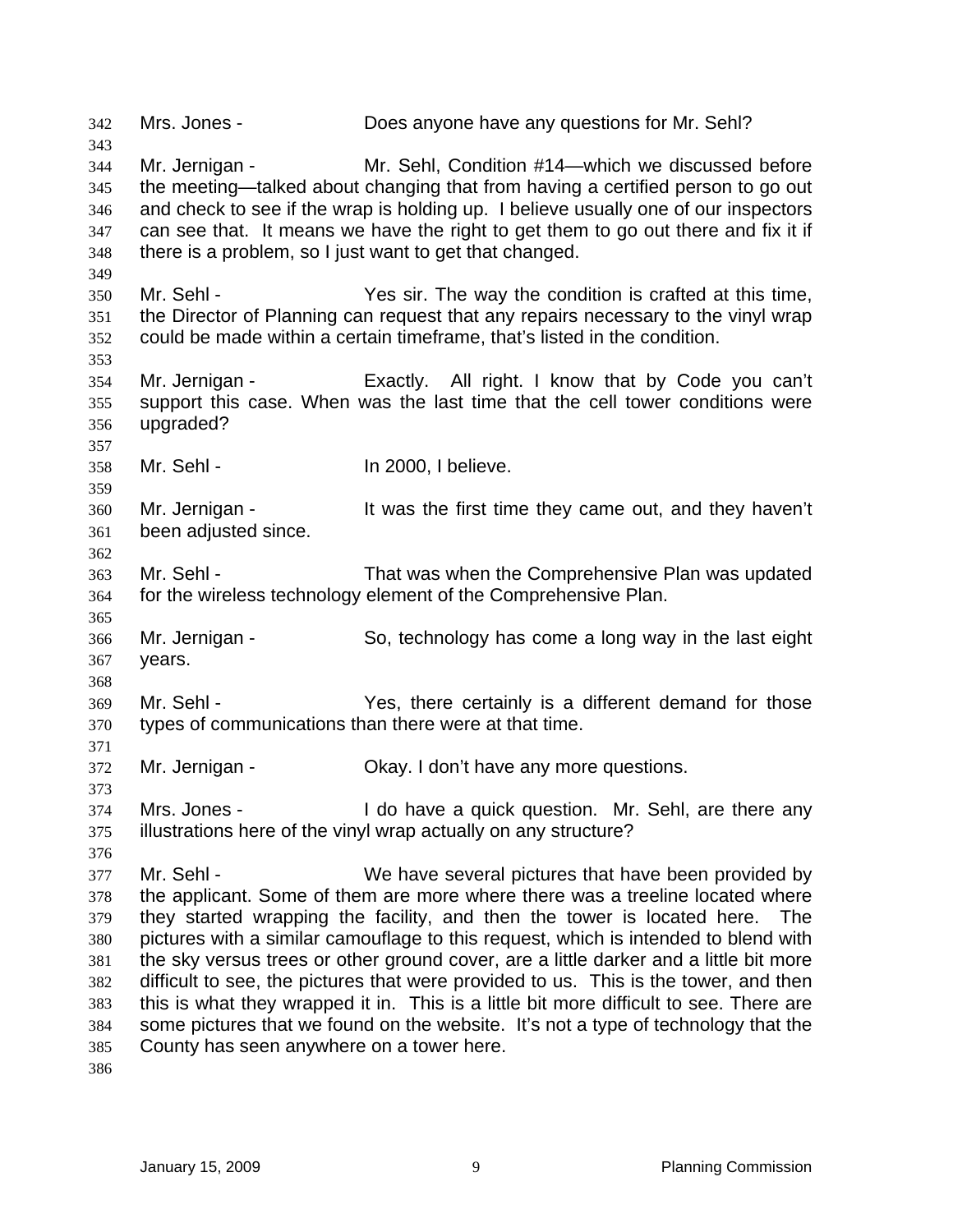Mr. Jernigan - The Madam Chairman, one thing. We have opposition to this case tonight. If we should have to extend over the ten minutes, can we have five extra? 387 388 389 390 391 392 393 394 395 396 397 398 399 400 401 402 403 404 405 406 407 408 409 410 411 412 413 414 415 416 417 418 419 420 421 422 423 424 425 426 427 428 429 430 Mrs. Jones - For opposition, as well as — Mr. Jernigan - Well, from both sides, yes ma'am. Mrs. Jones - Yes, I think that would be fine. If there are no more questions for Mr. Sehl, Mr. Secretary, could you talk about our rules for opposition in public hearings? Mr. Emerson - Yes ma'am. The Commission rules and regulations regarding time limits in public hearings are as follows. The applicant is allowed ten minutes to present the request, and time may be reserved for responses to testimony. Opposition is allowed ten minutes to present its concerns. Commission questions do not count into the time limits, and the Commission may waive the limits for either party at its discretion. Mrs. Jones - So, we added five minutes to each side. Mr. Jernigan - Yes ma'am. Mrs. Jones - Would you state your name? Mr. Tully - The Yes ma'am. Just making sure I have my presentation loaded up. Okay. Mrs. Jones - Chay. Mr. Tully - Good evening, ladies and gentlemen of the Planning Commission. Madam Chairwoman, Mr. Jernigan, good to see you again. And welcome to the additional members that I have not met. My name is Gregory S. Tully. My address is 7308 Coca-Cola Drive from Hanover, Maryland—long trip this evening. I'm here representing the interests of Diamond Communications, LLC, and peripherally, AT&T Wireless, nTelos, and Verizon, all of whom are supporting this application. In lieu of Mr. Sehl's excellent staff report, I'm going to go through these slides rather quickly, and then hand over my presentation to Ms. Gloria Freye. The history associated with the development of this site is a long one. As such, I'm going to just touch on a few highlights. In the first community meeting that was held associated with this application was on June 23, 2008. At that time, Diamond proposed a 150-foot monopine telecommunication tower, somewhat

different than the proposal you see before you this evening. That application met with some resistance from the community. During the next really ten months,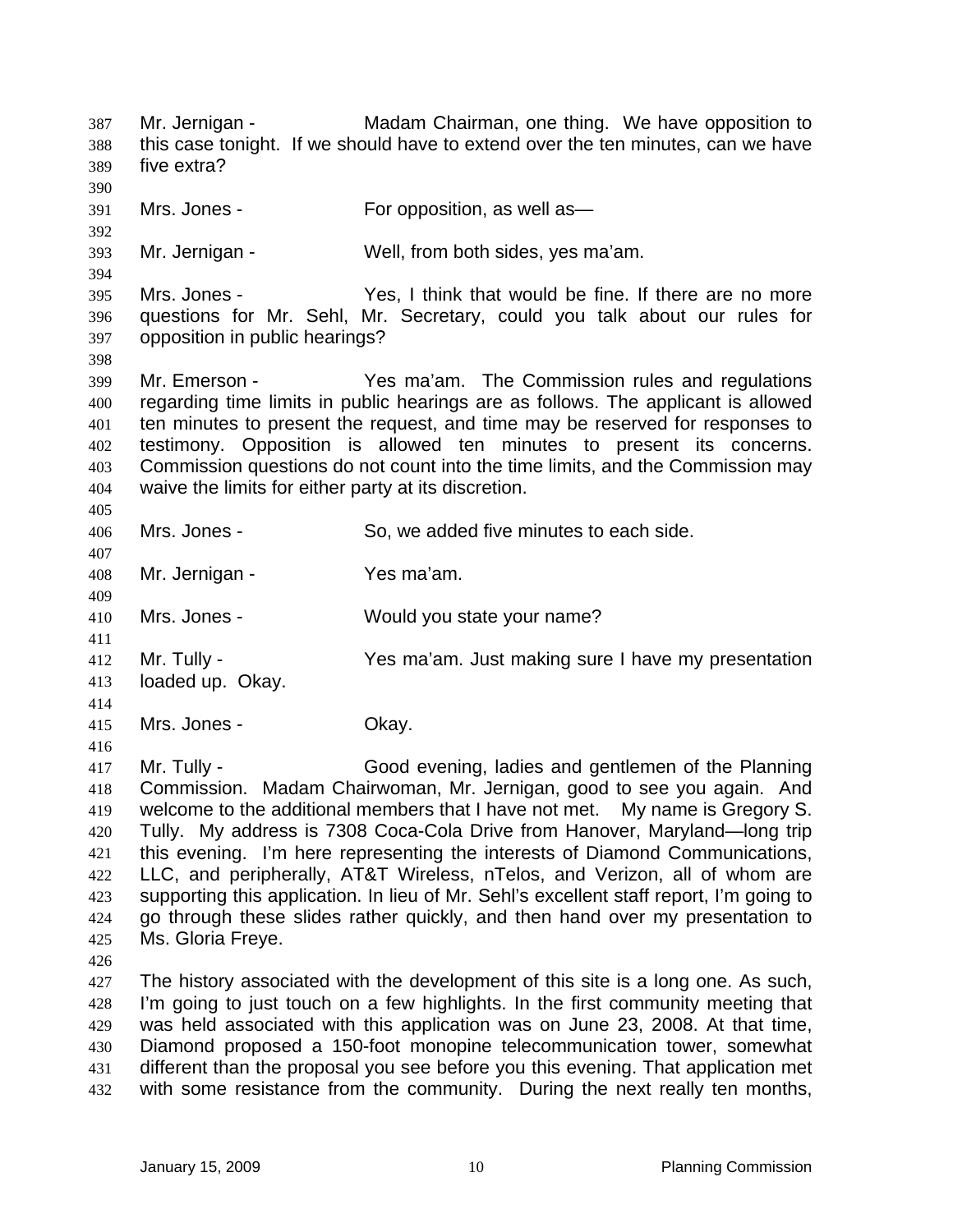and two other community meetings, as well as five additional balloon tests, we worked on a proposal that would attempt to meet the concerns of the community, and attempt to come up with a compromise that would mitigate the visual impact without losing the service benefit of the site. 433 434 435 436

437

438 439 440 441 442 443 444 445 446 447 448 449 450 451 452 453 The concerns that were raised at that meeting, in order are the notification of the meeting itself, the justification of the site selection process, the protection of the natural buffer and the trees around the proposed tower, the visibility from Route 5, proximity to homes, and lightning concerns. As far as notification goes, for the second and third community meetings we increased the number of notifications to every property owner within 1,500 feet to get a better sampling in the community response. As far as the site selection process, I'll go through that in just a moment. The protection of the natural buffer and the trees was dealt with by the entrance into a contract between the pool and Diamond to preserve all the tree cover around the tower such that it will not be removed. The visibility from Route 5 we dealt with in the lowering of the tower height from the 150 feet that I mentioned to 130 feet, and changing of the design from monopine to the slickstick with the wrap as was mentioned. Proximity to homes, we are double the tower height, as we're 300 feet from the closest residential structure. Lightning, the tower is grounded by copper grounding in the ground, so that will not be an issue.

454

455 456 457 458 459 460 461 462 463 464 465 Alternate sites that we looked at. This is a tax map of the area with a number of different parcels identified. If you look at parcels two and nine, both parcels were examined and have been developed as residential properties. Parcels three and four are owned by the Vail family. The Vail family was not interested in leasing space for this development. Parcel number five is owned by the Vulcan Properties. The Vulcans were also approached and were not interested in a tower location on their parcel. Parcel seven and six, which are given some size, are also being developed for residential use. As you can see, Diamond did examine, and the carriers have, over a long period time, examined other possibilities for the location of this parcel, and we came back with Anirav because it was the best remaining spot.

466

467 468 469 470 471 472 473 474 475 476 477 478 What we have next I'm sure you've seen before in tower cases. These are our radio frequency propagation studies. As I mentioned, this application is supported by not one, not two, but three wireless service providers, all of whom have a similar need in this area. That need is for improved wireless coverage. That need is for improved in-building penetration, which is a new level of coverage that consumers are desiring wireless in their homes for use of their phones, and wireless Internet in their house; and capacity such that towers that have too many calls them at any one point need to be off-loaded, which is a little bit different than coverage. For Verizon Wireless, this is a propagation study without the proposed tower. The second map shows the increased green, good signal service within the target area. AT&T Wireless has also provided something similar. A different [unintelligible], the blue and the dark green.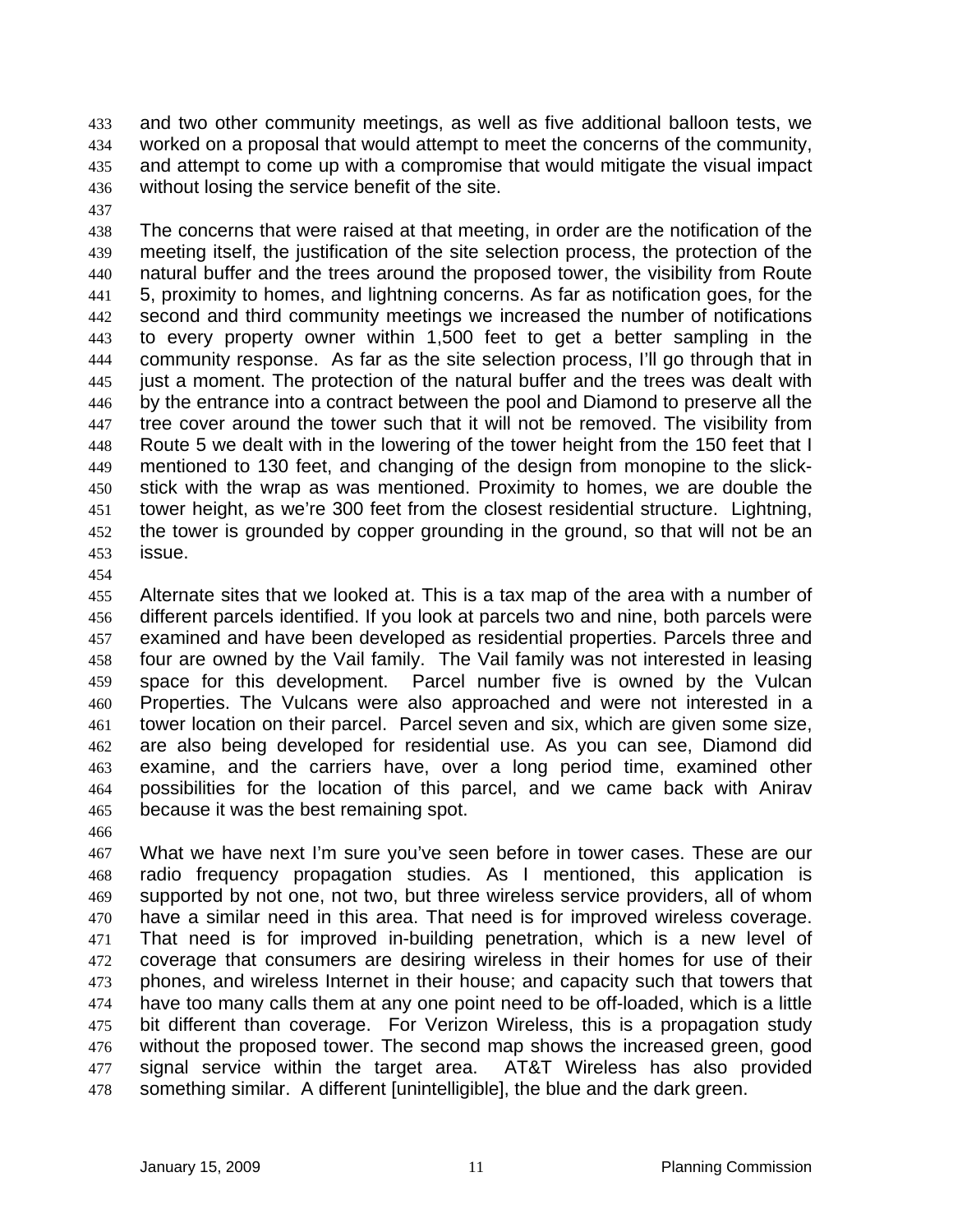480 481 482 483 484 485 486 Finally, this next series of displays are the photo simulations that were produced by Diamond as a result of the five different balloon tests that I spoke about. You saw the results of the balloon tests in Mr. Sehl's presentation. What we have here is a unipole tower at 130 feet digitally inserted into the pictures with the color paint scheme at the top. These views that you're going to see here are predominately from the Route 5 corridor, as well as the entrance to the pool. This file has some additional pictures from adjoining properties.

487

479

488 489 490 491 492 493 494 This is the first view from the entrance to the pool. There you will see behind the treeline of 60 or 70 feet, the top 30 or so feet of the telecommunications structure. As you can see in the diagram there, no external antennas, no triangular arrays. This is very cylindrical without any appurtenances off the tower. The next view is from the Route 5 corridor, address 1500 Midview Road. Again, you can see the top portion of the tower that is blended somewhat into the skyline.

495

496 497 498 499 500 501 502 503 504 505 The final shot I have here is an existing tower. This is not what we're proposing, but I offer it into the presentation as an example of how far the business and infrastructure development in wireless communication has evolved since the time this application has been filed. This is an existing tower owned by Alltel, also in the Route 5 corridor about two miles from the proposed site. As you can see, very, very different in its impact on the corridor. In general, it is a lattice-type tower with five triangular antenna arrays that are off a portion of the tower. Just as an example of where we have been in this business, and with this application, hopefully you can see where we were going with more community-friendly designs.

506

507 With that, I'm going to sit down and let Ms. Freye take over. Thank you.

508

512

509 510 511 Oh, one final thing. What I have here to submit to the Planning Commission is a petition that has been circulating at the pool with 215 names in support of the tower. Thank you.

513 514 Mrs. Jones - Thank you, Mr. Tully. Would you have any idea of how much time?

515 516 517 Mr. Emerson - Yes ma'am. I have approximately nine minutes. Mrs. Jones, I neglected to ask if you'd like to reserve some time.

518

519 520 Ms. Freye - The State Yes ma'am, if I can, I would reserve a minute. If I need all of it, I'll take it.

521 522 523 524 Good evening, Madam Chairwoman and members of the Commission. I'm glad to be here. My name is Gloria Freye. I'm an attorney with McGuireWoods on behalf of nTelos, who is the anchor tenant proposed on this facility. We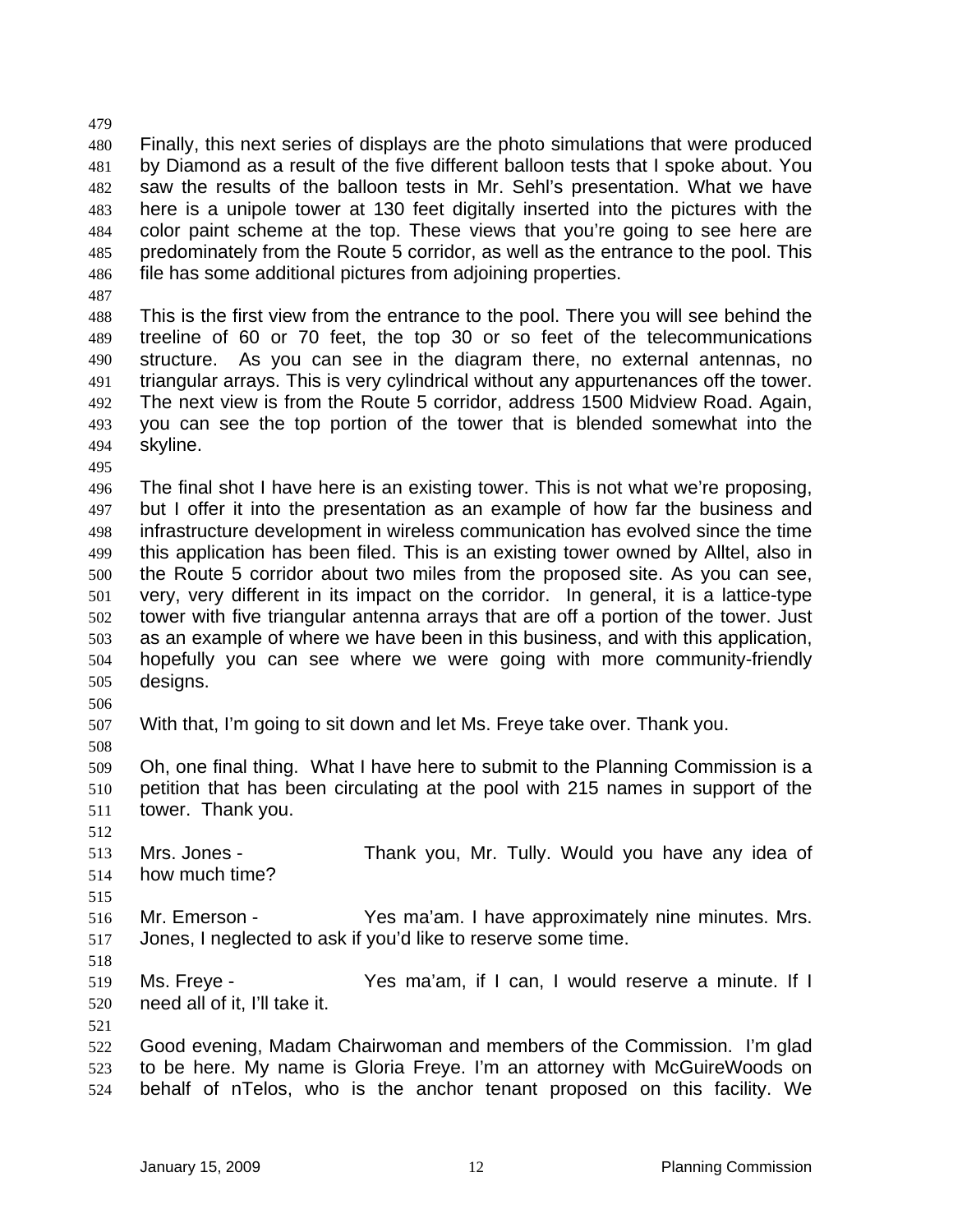appreciate the thorough report that Mr. Sehl has given, and his explanation that staff cannot support this facility because it does not comply with all of the County's goals and objectives. I do note and recognize, as Mr. Jernigan has, that these telecommunication policies were adopted February 1, 2000, and a lot has changed in the wireless industry since then. As you can see from the image that was left on the screen, that's the kind of facility that those policies, guidelines, and regulations were drafted to regulate. Today's applications are shorter. You have stealth design monopoles, you have antennas concealed, and you have heights as low as they can be and still try to give the service objective. 525 526 527 528 529 530 531 532 533

534

535 536 537 538 539 540 541 542 543 544 545 546 547 548 549 550 551 552 Now, all of these changes have been made in sensitivity to the residential neighborhoods that the companies are trying to serve. But even the current policy says that there needs to be a balance between the needs of an adequate telecommunication infrastructure, as well as sensitivity to residential communities. And so the question before you this evening is exactly that question of balance. Do the factors of this case—the low height, the concealed antennas, the sky camouflage wrap, the distance from Route 5, the distance from houses, the mature trees that screen it on property that's not developed residentially, it is a recreational facility—balance and mitigate the visual impact, and balance with the need that the citizens have for reliable wireless service to an estimated 2,245 customers? That's the estimate for nTelos, AT&T, and Verizon. They are trying to serve those customs in this area, customers who rely on their cell phones because they've given up their landlines, they need the phone service because they have businesses in their homes and they have customers that they need to stay in contact with, they want to stay in contact with their children because of after-school activities and other family members, and they may be a part of the 64% of the people in Henrico County who use wireless cell phones to make 911 calls.

553

554 555 556 557 558 559 560 There are folks here this evening who support this application; there are also some folks who are opposed. It is impossible to please everyone; there are no perfect sites. It's not unusual for some people in our society to be impacted for the benefit of others. Nobody wants a fire station beside their house. They'll even object to schools near their homes. But these are necessities, and they are things that serve the public. Similarly, the public needs good reliable cell phone coverage, and this stealth design pole will have minimal impact.

561

562 563 564 565 566 567 568 569 570 Unfortunately, this [unintelligible] is in residential, which is why the policies discourage that. But Henrico County has approved telecommunications on Rzoned land before. For example, the Fairfield Recreation Center on Beulah Road. That's also a neighborhood swim club. The facts there are very similar to this Anirav site. The property there was zoned residential like Anirav. The zoning around it was all Residential, like Anirav. The pole is a slick-stick design with the antennas conceals inside, like Anirav. It's surrounded by trees, like Anirav. And here that pole is 140 feet tall, whereas this one will be 130. To further mitigate the view, the applicant has agreed to provide the sky camouflage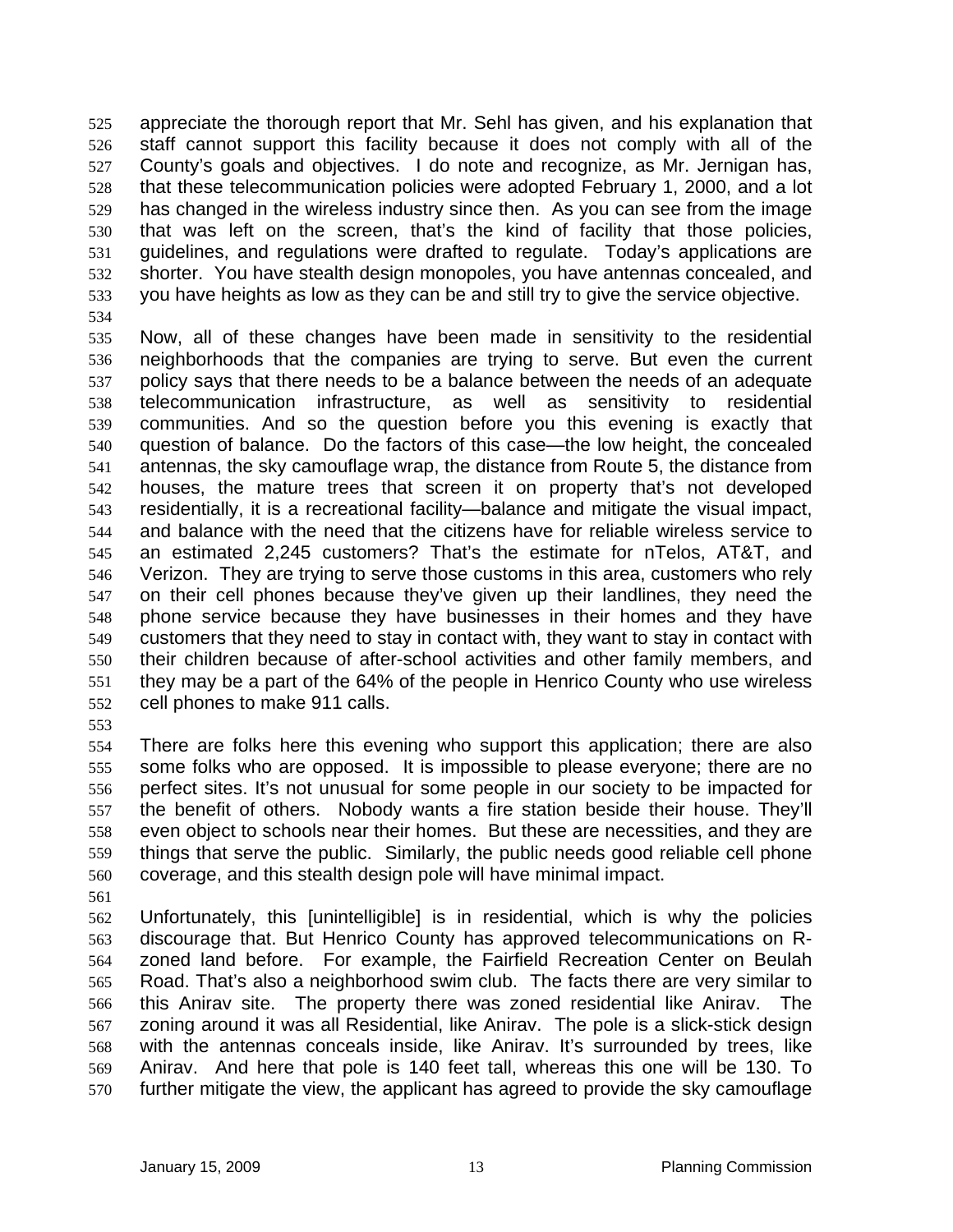wrap on the portion above the treeline. So, the question does come down to visual impact on residences. But the visibility of this pole at Anirav is no greater to the residents here than the visibility to the residents at the Masonic Lodge, or at Fairfield Recreation Center. 571 572 573 574

575

576 I'll try to get to the next part. Ben, how can I get to the next one?

577

578 579 580 581 582 583 584 585 What I'd like to do is to show you some slides. The visual on the left is the height of the tower above the homes on Treva Road, which was at Fairfield Rec. If you estimate that, it's about an inch. If you look at the house that's next to Masonic Lodge, it's a little higher. And this is the visibility of the height from the homes on Dan Street. This is the house at Dan Street and Anirav Lane. The balloon is where the arrow shows it, about the same distance above the treeline—actually less—than what I previously showed you. Here is a house on Dan Street with a view from the east. Again, about an inch from the treeline.

586

587 588 589 590 591 With these photographs, the visibility from the homes is either less than or no greater than what's already been approved by the County in residential areas. As for visibility from Route 5 and general public, there is a letter from the Varina Beautification Committee that has been submitted to the file where that committee does not oppose this facility, and says that it is passably acceptable.

592

593 594 595 596 597 The County goals call for adequate provision of telecommunication infrastructure that minimizes impacts on adjacent uses. This proposed facility does that. Another County goal is to ensure adequate provision of telecommunication infrastructure that will support economic growth and public safety. This facility promotes those goals, and we ask that you recommend approval.

598

599 600 601 We'll respond to questions, if you have them. We also have about five folks in support who would like to speak. Then, at the end, I would like the folks who are in support to stand. But we'll let the presenters go first.

602

603 Mr. Emerson - Ms. Freye, you have two minutes.

604 605 Ms. Freye - Thank you. Mr. Bergemann?

606

607 608 609 610 611 612 613 614 615 616 Mr. Bergemann - Madam Chairwomen and gentlemen, my name is George Bergemann. I'm a resident of 6907 Dan Street, directly across the street on the slide that's on the screen. Obviously, I can see the balloon as I walk in my front door and my side door. I had visited the tower that's currently in the swim club over on Beulah Road, which is a little higher than what this is proposed to be. I saw the American Legion, which was just recently completed. Personally, I do not have a problem from the standpoint of visibility where I live. I do have a problem when I use my cell phone and I'm dropped. Nothing's been mentioned about wireless laptops, but I was dropped four times in five hours this morning. You use a laptop and you get dropped because you don't have the proper—The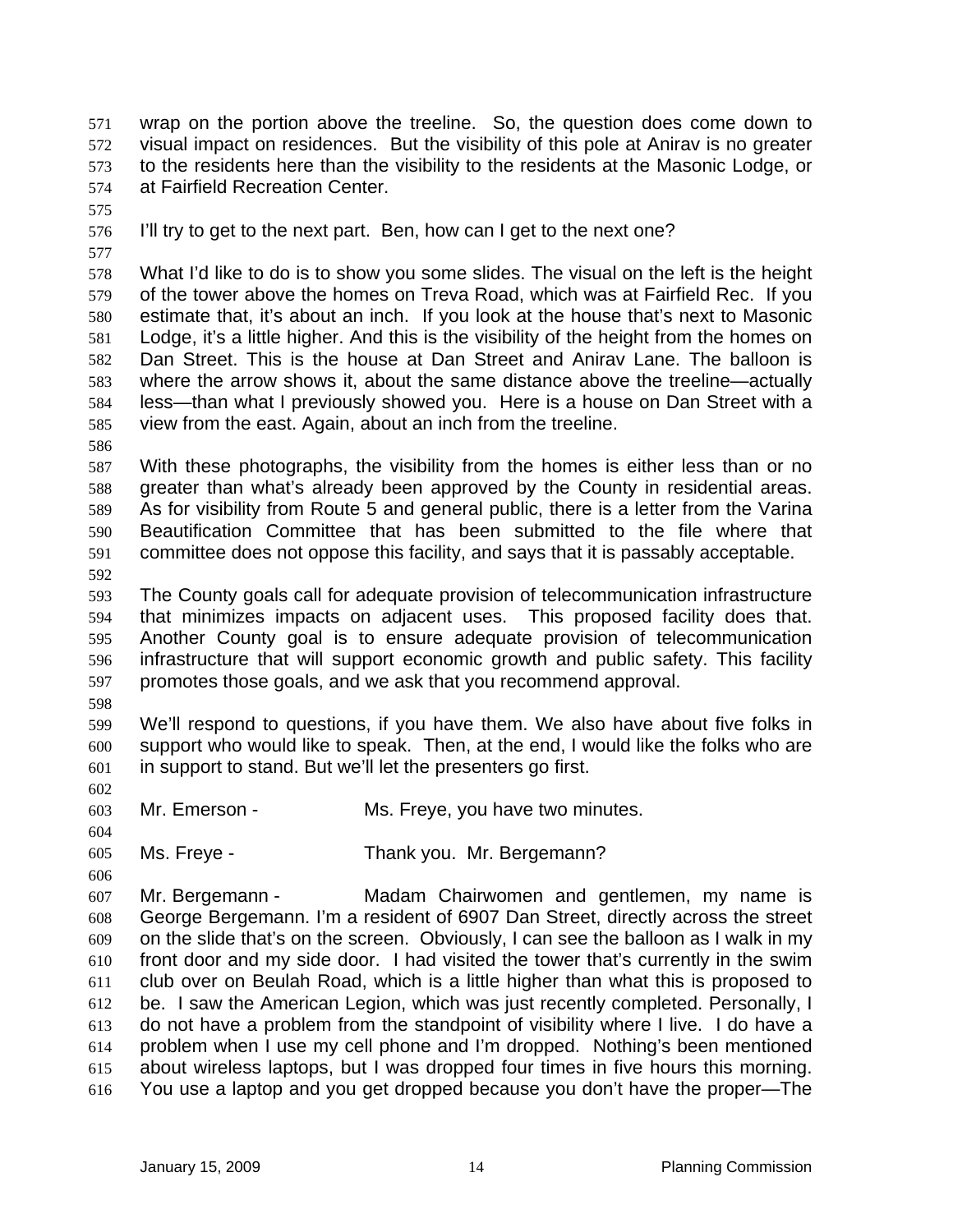maximum bars I could get were three. I should be getting five with the tower. My home is strictly cell phones. My wife has Verizon, and I have SunCom She had a sickness problem—this has been about 2003, 2004—trying to call 911 on both cell phones and were dead. It was foggy that night. I had to go to 7-Eleven about a mile away and use a pay phone to call 911 for them to come and fetch my wife and take her to Chippenham. I am supporting this proposal. I see no reason from the standpoint of visibility what the problem is. Thank you for your time. 617 618 619 620 621 622 623 624

- 626 627 Mrs. Jones - Thank you, Mr. Bergemann. Questions? Excuse me. Ms. Freye, how many folks are coming up?
- 629 Ms. Freye - You have Stokes, this lady, and [inaudible].

631 632 Mrs. Jones - The time is up. I would be amenable to granting an extra few minutes, but folks need to summarize.

633 634

635

637

625

628

630

- Mr. McCune I'll summarize.
- 636 Mrs. Jones - Chay.

638 639 640 641 642 643 644 645 646 647 648 649 650 Mr. McCune - The Madam Chairman, members of the Board, my name is Stokes McCune. I live at 1024 Oakland Road, which is at the corner of Oakland and New Market Road in Varina. I have changed cell service from nTelos to Verizon. I still have to sometimes stand on a chair in my home to pick up my Internet connection for my laptop for my business. I'm a business owner out of my home. My cell service has gotten a little bit better, but it was atrocious in that area from probably Oakland Road maybe a little bit further west, to past Herman Street. All calls are normally dropped in that area multiple times with my business, also with my wife. There are several elderly residents in the area, also folks with children. I restate that most people are moving toward cell phone service, and using cell phones now. And it is a public safety issue. So, I think it benefits the area and the neighborhood as a better impact for everyone there and all concerned. Thank you.

651

654

652 653 Mrs. Jones - Thank you. If any of the Commissioners have questions as these folks are talking, I hope you'll speak out.

655 656 657 658 659 660 661 662 Ms. Fenner - Good evening. My name is Connie Fenner. I'm an independent contactor; my husband is a local business owner. We live within one mile of where the tower is proposed. In today's economy, it's essential for us to be able to do business with clients at any time. Today, a business model of 9 to 5 is a thing of the past. Varina area business owners and residents need to be able to telecommunicate while inside their homes. As the mother of small children, I can tell you it is not feasible to stand outside and talk to a pediatrician at 1 a.m. in the morning. The current Varina cellular network cannot handle the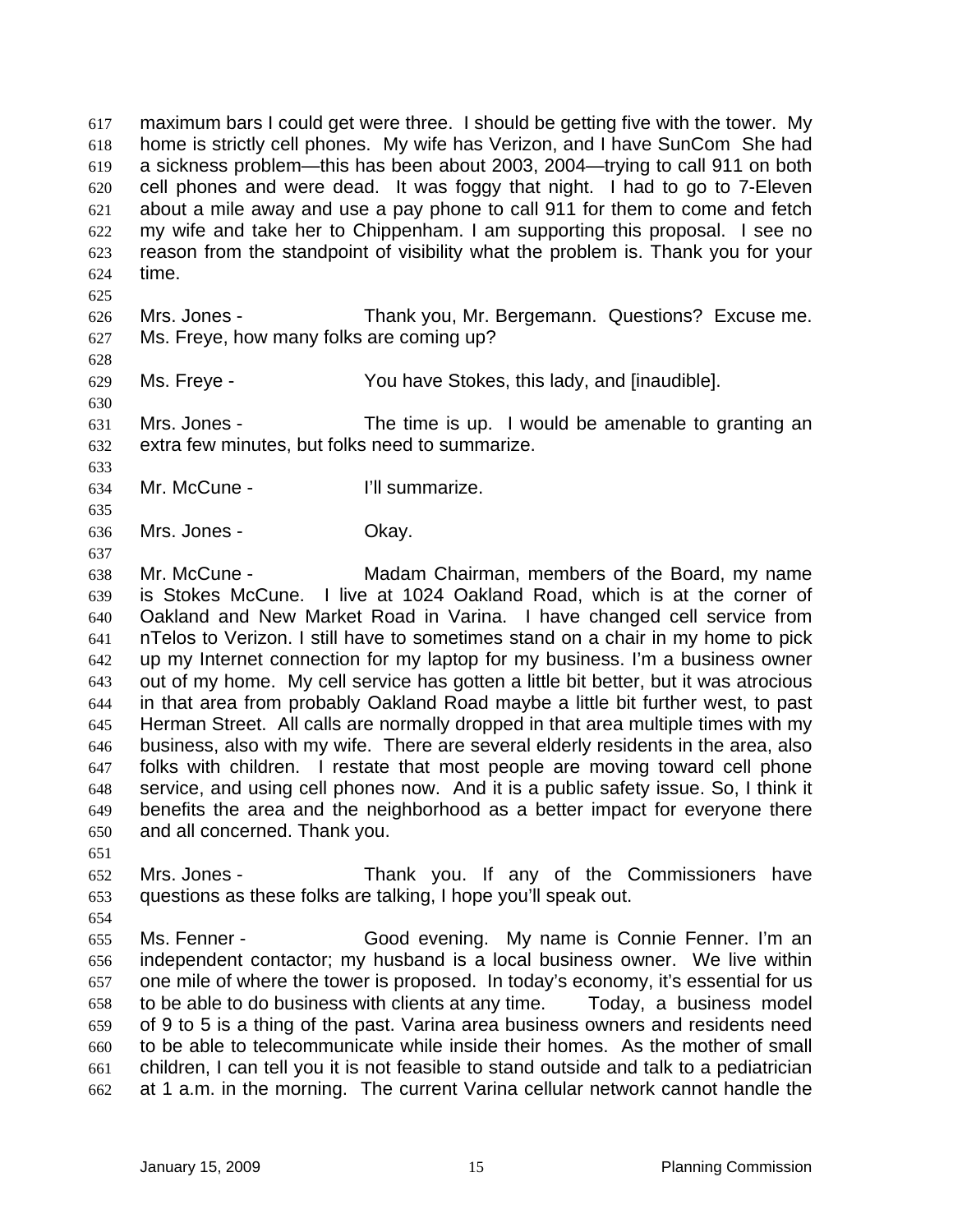sophistication of today's technology. Cell phones are becoming a necessary tool for e-mail and Internet access. Applications are not accessible in our area for the Internet or e-mail. Even the best Verizon provider, which is the most expensive in the market, only works 65% to 70% of the time. That is not acceptable. The tower will expand the opportunities for area residents and business owners to achieve more affordable communications, expand our options for Internet that fits all our needs, and it'll offer us profitable relationships with our customers and clients with whom we need to communicate. Please give us the approval to move Varina's wireless communication into the 21<sup>st</sup> Century. Thank you. 663 664 665 666 667 668 669 670 671 672 673 674 675 676 677 678 679 680 681 682 683 684 685 686 687 688 689 690 691 692 693 694 695 696 697 698 699 700 701 702 703 704 705 706 707 708 Mrs. Jones - Thank you, Ms. Fenner. Ms. Freye - Mrs. Jones, that finished up presenters, but I would the supporters that are here to just stand. Thank you. Mr. Jernigan - Ms. Freye, I have a question for you. Ms. Freye - Yes sir. Mr. Jernigan - I've never heard this from you before, but the combination of the four carriers, how many people does that service in this district? Ms. Freye - The sir. The estimate is 2,245 that would be served by this facility. Those are the existing customers that they would be servicing. There are also looking at the development of Tree Hill, which would be another 2,000 residences that will be developed there that would be served as well. Mr. Jernigan - **Okay. Thank you.** Mrs. Jones - All right. We have opposition to this case. What I would suggest is if you would like to come and express your opposition, please come on down to the front row so it's easier to get back and forth to lectern. If you do come on up and speak in opposition, I would ask that you be concise with your comments, and try not to repeat something that's already been discussed so that we can understand all of your concerns. Okay? Somebody want to start off? Ms. Norman - Madam Chairwoman and members of the Planning Commission, my name is Joanne Norman. My husband and I live at 1516 Midview Road. We've lived there for 41 years. We are located approximately 180 feet from the Anirav club pool. We also own three properties on Dan Street, which is adjacent to the pool property. We greatly oppose this cell tower. All the guidelines from Henrico County have been pointed out, and that there is a large subdivision that will shortly bring even more homes, as North James Estates has been approved. This property is west of the pool property. Once this property is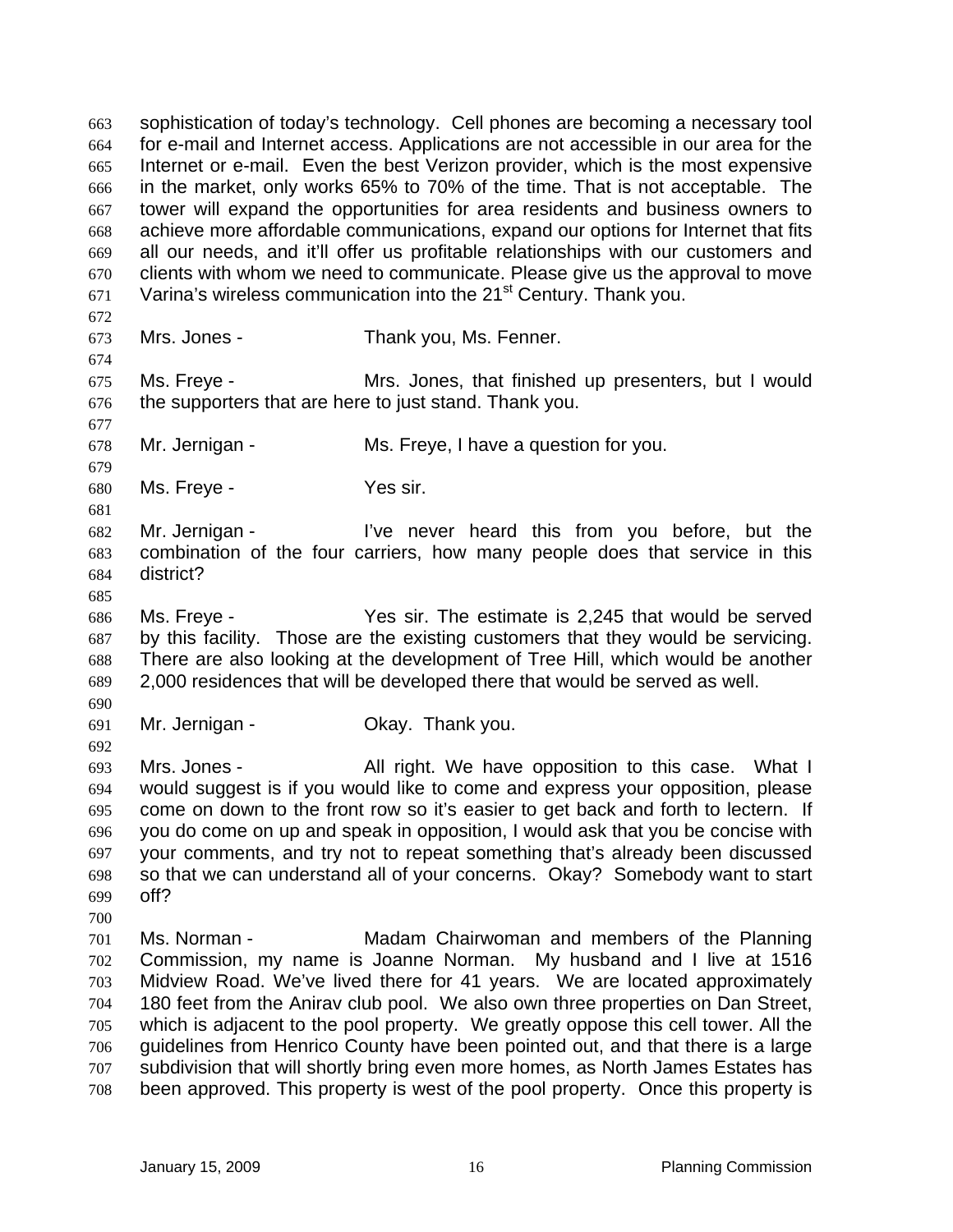developed, they'll be encircled on three sides by homeowners. Another guideline states that towers should not be built within 1,400 feet of State Route 5. It's a historical landmark. However, this proposal is only approximately 1,075 feet from Route 5. 709 710 711 712

713

714 715 716 717 718 719 720 Most recently, community meetings were held on December 8, 2008, and January 8, 2009. At these meetings, pictures were shown to reflect how the tower would be seen from some vantage points. These pictures were somewhat disturbing as to how the tower would truly appear. All pictures were from a great distance showing what seemed to be a tower was above a treeline. There were no more pictures showing a closeup of a tower with the fencing, utility sheds, and service roads.

721

722 723 724 725 726 727 728 729 730 731 I have no problem with advancing communication, and I welcome improvements in my neighborhood and community. But the problem is with the installation of this tower in a populated neighborhood, and in my backyard. Based on the proposal, this tower would be approximately 150 feet from our property line and the service road would run right along the property line. We were told that trees would provide a buffer; however, most of the trees in this area are pine trees, and tall pine trees only have foliage at the top, and do not provide the camouflage effect at the base. Also, during the installation of the tower, many trees would have to be removed. Therefore, this would delete the buffer zone, and when there is no foliage, it would make the view of the tower more visible.

732

733 734 735 736 737 738 739 740 741 742 743 I and my neighbors enjoy our yards and our homes. I'd hate to see years of hard work be downgraded by the construction of a cell tower, guide wires, supporting utility buildings, fencing, and a service road. We believe that a cell tower would reduce our property values as future homebuyers would hesitate to purchase a home with this tower in their backyard. During the community meetings, two people stated that their cell phones failed during their travels on Midview Road and Route 5. As I have stated, I live there, and have used my cell phone to call California and North Carolina, as I have family members that live there. Currently, there is a cell tower located on Laburnum Avenue approximately a mile and a half southeast of my home. I also live three miles east of the city, and I have experienced no problems with a cell phone, and I'm with Verizon.

744

745 746 747 748 749 750 Basically, the only persons in favor of this request are members of the Anirav Swim Club pool. They are not interested in the communication aspect, but for financial gain. The swim club only operates three months during the years, and the majority of the members do not live in the proposed area. I consider this a selfish proposal because it shows no regard for the effects it would have to the surrounding property owners.

751

752 753 754 At every meeting that we have attended, the property owners were met with a, "it's a done deal," no matter what was discussed. We were jeered, humiliated, and insulted. I, as a homeowner, want to protect my property and neighborhood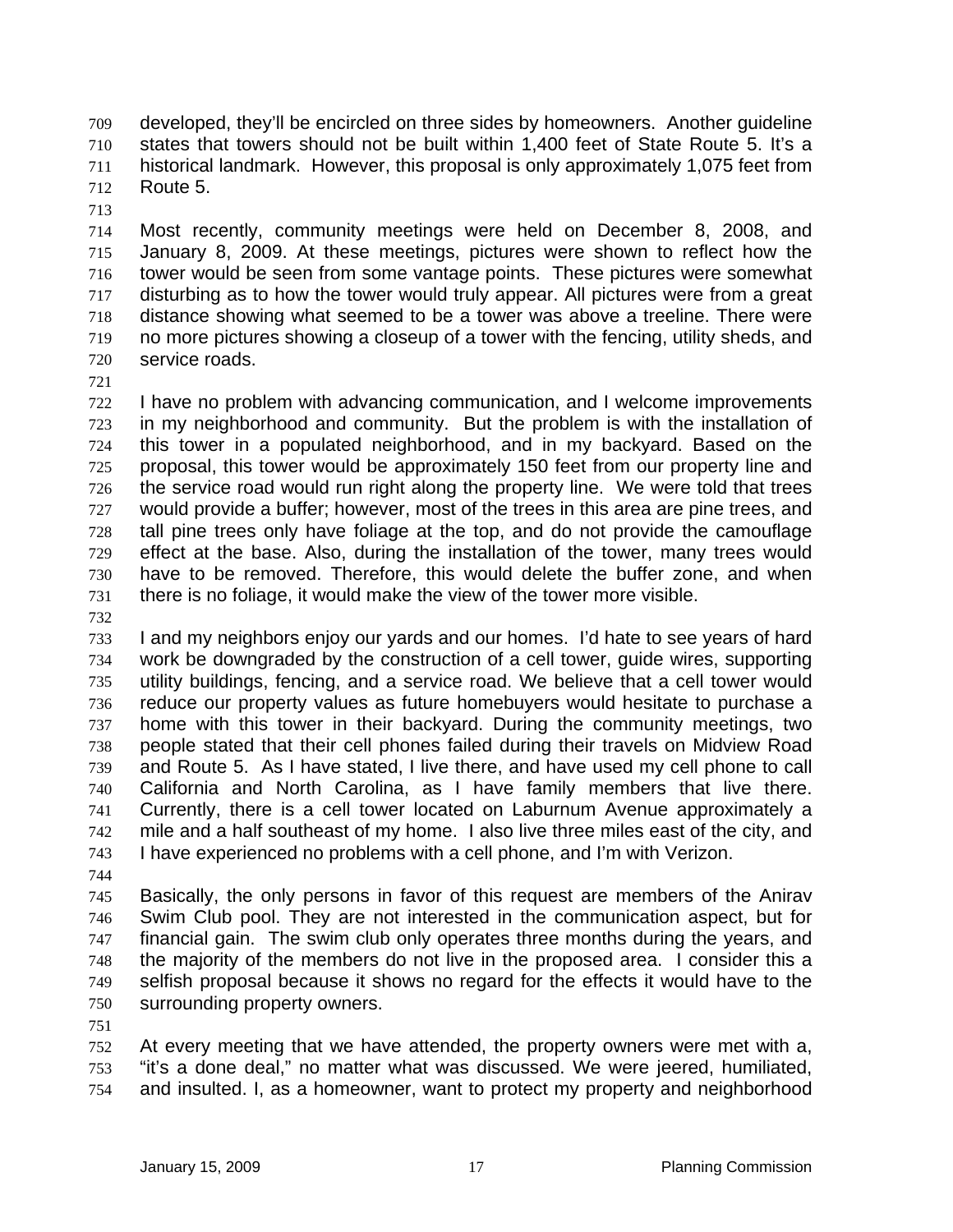from being gobbled up by businesses, communication towers, and such. I ask you to think about it, how would you approach this situation if it came to your neighborhood or to your backyard. I hope the Planning Commission will listen to the opposition's voice of the surrounding neighborhood, and deny this request for a cell communication tower. Thank you for your time. 755 756 757 758 759

- 760
- 761 762
- Mrs. Jones Thank you, Ms. Norman. Questions?

763 764 765 766 767 768 769 770 771 772 773 774 775 776 777 778 779 780 781 782 783 784 785 786 787 788 789 Mr. Dabney - My name Dabney, Theodore Dabney. After I listened to the people talk at the last meeting on December the  $11<sup>th</sup>$ , it was suggested that there would be a feasibility study done in reference to the 70-foot tower concerning the impact of the top of the tower in our residential area. In reference to the divider, as far as our house is concerned, my house is very close to this tower that they're going to put up. I've fought for this country, and I have been wounded very severely because of the fighting. Now, I have been in Henrico County, and I have lived there for over 30 years. And where I live in Henrico County, I've been there since 1970 in this community. It is a wireless community. Not wireless, but underground. Our telephone lines, and even the FiOS lines for communication. That line that is underground supporting life, machines that I'm hooked up at night because of the wounds I suffered in the war. Now, the structure of that is not consistent with the County's existing underground wiring. By putting this tower up above, I can see this tower right from my house. As far as this tower, and the energy, and the loss of the power for our cell phones and telephones and things, we don't have that, as my neighbor spoke. We don't have that in our area. And where they're getting that from, I don't know, as far as cell phones. We have had no problems as far as that is, as far as cell phones are concerned. We have no communication problems whatsoever in our community. I don't know why our community was selected for this specific thing. In our community, we have no problem as far as communication. If I had problems with communication, or a problem as far as power is concerned, I would be the first to stand up and tell you that because I'm clamped down to machines at night to keep me breathing and have communication in order to be able to communicate with people. As I say, I [unintelligible], and I'm plugged into this. This is a conspiracy; that's all this is. This is about money. I also have pictures, if you would like to look at what the trees look like.

- 791 Mrs. Jones - Thank you, Mr. Dabney.
- 792

794

790

793 Mr. Dabney - Thank you.

795 796 797 798 799 800 Ms. Turner - Good evening. My name Jean Turner. My husband and I are the closest neighbors to Anirav Swim Club. We are right at the corner where Anirav Lane goes back to the Anirav Swim Club. And, of course, we are opposed to the building of this monopole on the Anirav property. I'll try to condense it. We've talked a lot about the impact of a structure like this on a residential community. Then I want to also get into the fact that the Henrico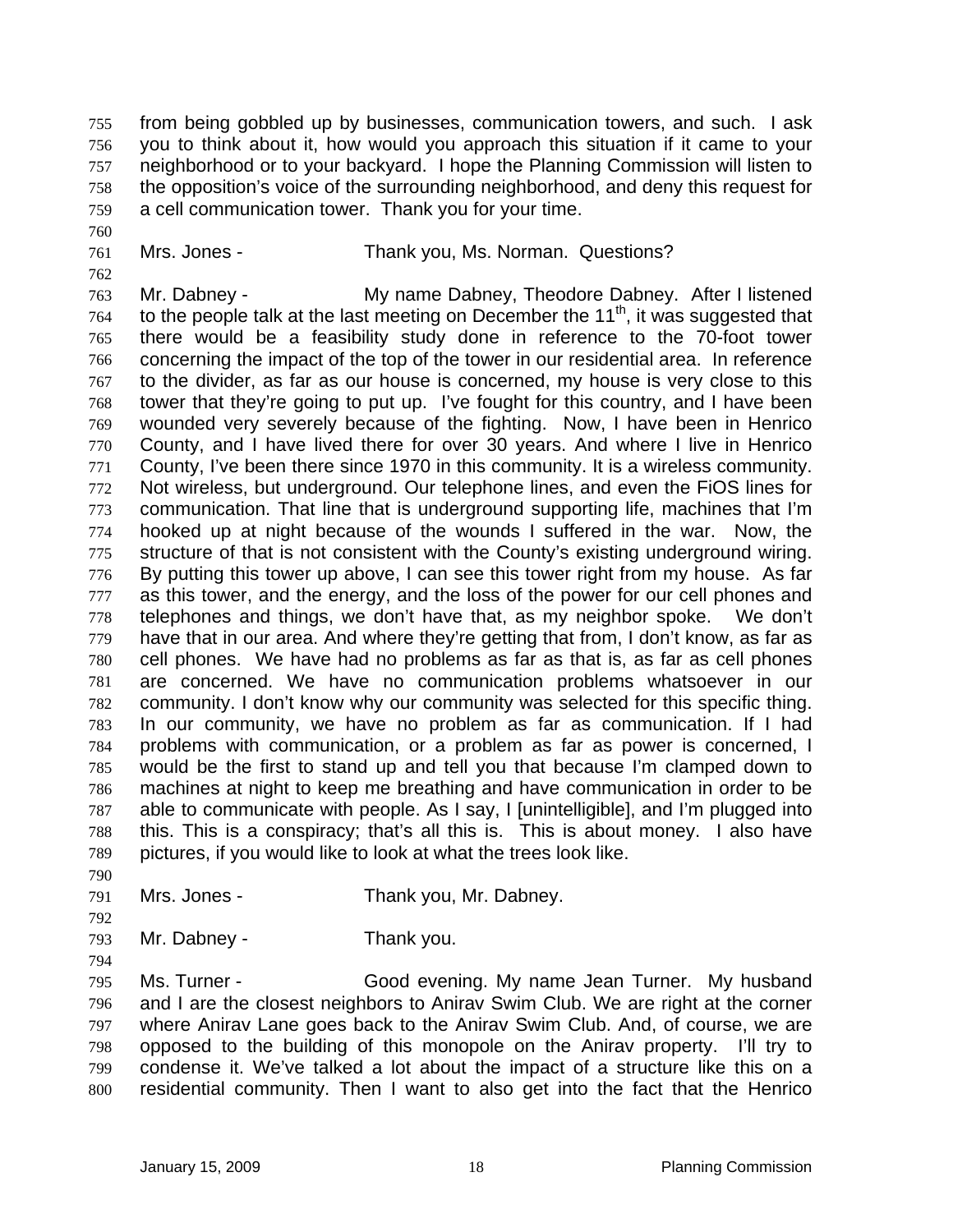Planning Commission report dated April 29 of 2008 identified several points, one of which shows that this provisional permit for the pole is inconsistent with the goals, objectives, and policies set forth in the Land Use Plan. Some of these things are incompatible with surrounding land uses, visual impact, and areas zoned for residential use. Those are three things that were mentioned in the April 2008 Planning Commission report. 801 802 803 804 805 806

808 809 810 811 812 813 Another thing that hasn't been talked about very much is the historical preservation point. That's another thing mentioned in the Land Use Plan, the proximity to scenic Route 5. I don't think we've addressed that fully yet. If we allow this to be constructed, we are not consistent with the plans for Route 5. If we allow that to continue on, little by little, gradually we're going to lose the character of scenic Route 5, and we will not be doing our generational duty.

814

807

815 816 817 818 819 820 821 One thing that will affect us probably more than anybody else is the increased use of Anirav Lane. Now, when Anirav Lane was gravel, it was quite dusty in dry weather. We put in a huge hedge to try to protect our yard from the regular traffic that goes in and out during the summer. So, it's going to be used all year now by several vehicles who are going to have to come and service this. Even if it's only three or four trucks, it's going to increase the use of Anirav Lane, which will affect our quality of live.

822

823 824 825 826 827 Years ago when the pool was proposed, before it was even built, the people who were planning the pool came to us and asked our permission to put that lane right there on the edge of our property, with the promise that it would only be used for pool business in the summer. And they've been real good with this; I'll have to say that. They've kept their word—up to now.

828

829 830 831 832 Then phone service. I agree with the resident that spoke that said they've had no problem with their phone service. We use cell phones. We use them on a regular basis, and they haven't failed us yet. So, I don't know what people are talking about with dropped calls.

833

834 835 836 837 838 839 840 841 842 843 844 845 There's another point I wanted to make, and Joanne touched on it a little bit. It's on representation of these committee members for the citizens. I've attended a couple of meetings in the last few months, and also attended a community meeting at Varina High School, in which the Diamond Corporation presented their material. Up to that time, I believe that the role of the County official was to solicit input from all citizens impacted by a new proposal before they made a decision. I expect officials to facilitate discussions between the various opinion holders in a neutral way without injecting their own personal opinions until the time came to actually make the final decision. That hasn't been my experience. Never. I've been to meetings. It was very apparent to me that everything had been discussed in advance, and decisions had been made before I even had a chance to express my opinion. So, I've been real disappointed with that. I would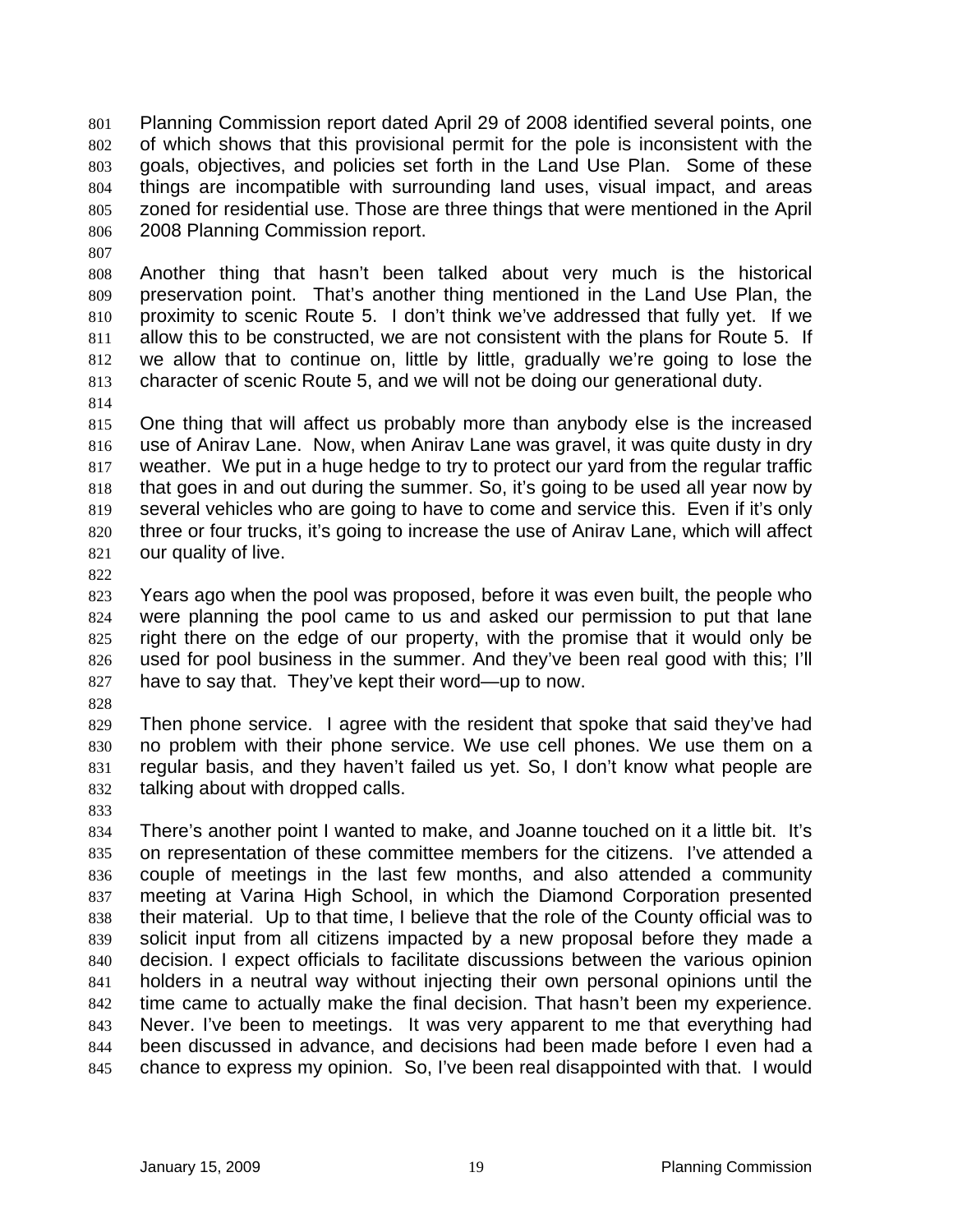like to see us get back to the part where County officials actually served the citizens, and not make decisions without the citizens' input. 846 847

848

851

849 850 We were discussing the daycare. That decision was already made before we had a chance to present our opinion.

- 852 853 854 855 856 857 858 859 860 In the discussion about the pole last week, the County officials were in favor of the pole construction, even argued with adjacent property owners who were insulted in a way that caused the citizens holding the opposite view to cheer and clap. I never been in a meeting before, a democratic meeting, where I had been [unintelligible] and opposing people cheered and clapped because of something that was expressed in opposition to my idea. So, I'm hoping that my negative impression will improve, and that our County decision-making process changes where this committee gives fair consideration to the residents and demonstrates this by voting no to the proposal under consideration tonight.
- 861 862 863 Mrs. Jones - Ma'am, I'm sorry, I didn't get your name. Would you mind—
- 865 Ms. Turner - The Jean Turner.
- 867 Mrs. Jones - Thank you very much.
- 869 870 871 872 Mr. Jernigan - Ms. Turner, can I ask you something before you sit down, please? Get back up to the mike; we're taping. The cars that you're talking about, you realize that those cars will only be six cars a month that'll come in that pool, that comes down that road.
- 873 874

875

864

866

868

Ms. Turner - Right. I understand.

876 877 878 Mr. Jernigan - Well, they said the night at the meeting it may be twice a month, it may be once a month, but there's three carriers. So, we're looking at probably six cars in thirty days.

- 879 880 Ms. Turner - The Right.
- 881

883

- 
- 882 Mr. Jernigan - **Okay.**
- 884 885 886 887 Ms. Turner - Well, I guess we're just so overwhelmed with traffic on Midview Road that our little lane is also going to have more traffic. You can sit in the backyard, and you're not aware of Midview Road, the hundreds of cars now go by. So, now the little lane is going to have traffic on a regular basis.
- 889 890 891 Mr. Jernigan - The Know that you don't think I've given you fair representation. You've made that clear to me. After our first meeting, and I told you all that I instructed Greg Tully to find another location for this tower, if I had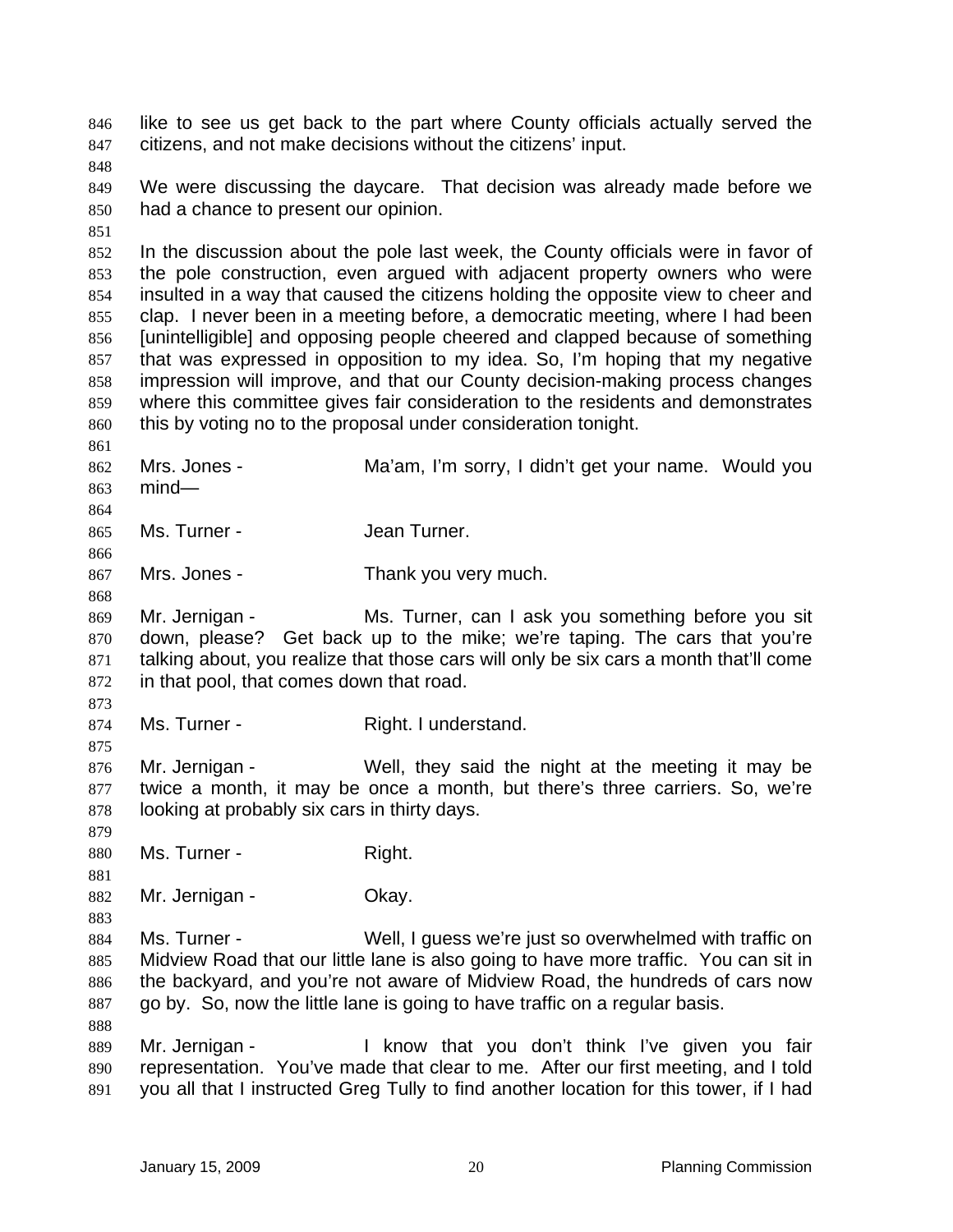been in the bag like everybody thinks, why did I do that? I would have just went ahead and approved it. So, we did try to find another location for this. They went to Tarmac, they went to other properties. There's just nowhere else out there that is able to take the tower. That's the reason we had to defer this case for seven months for them to look into that. 892 893 894 895 896

898 899 900 Ms. Turner - The Unit of Puess I was suspicious enough I thought you were deferring it so we would lose interest and quit coming to the meetings and voicing objections.

901

907

909

911

913

915

917

897

902 903 904 905 906 Mr. Jernigan - No, I don't do that. I instructed Mr. Tully to send out 412 letters to the residents around there so that I could get everybody in there to get their opinion on this. We don't work that way. All of our Commissioners, we all have neighborhood meetings before any zoning case and every provisional use permit. Okay, thank you, ma'am.

- 908 Ms. Turner - Thank you.
- 910 Mrs. Jones - There are two minutes, I believe. Correct?
- 912 Mr. Emerson - Thave approximately four.
- 914 Mrs. Jones - Chay.
- 916 Mr. Emerson - Because we added a couple of extra minutes.
- 918 919 Ms. Crisman Richardson - My name is Amanda Crisman Richardson, and I live at 1608 Midview Avenue.
- 920

922

- 921
- Mr. Branin Would you repeat your last name one more time?

923 924 925 926 927 928 929 930 931 932 933 934 935 Ms. Crisman Richardson - Crisman Richardson. I am a new resident to this little neighborhood. My husband and I have only lived in our house there for two years. Before that, we lived in the city, in the Museum District, as a matter of fact, where, basically, rezoning cases didn't come up because everything's set, everything's there. So, within the two years we've lived here, we've now been to two of these. This is interesting for me to be even a part of that. I am on the other end of the age spectrum. I, in fact, do not have a landline in my home. I have two young children, and my husband works for himself. Yet, I'm still opposed to this tower. The reason is the aesthetic mood it sets toward my neighborhood, and from Route 5. The aesthetic of having such an industrial looking structure right in the heart of where you live sets a precedent for anybody turning onto Midview Road, anybody going down Route 5 and the look we are trying to achieve.

936 937 Just down Midview, there's a subdivision called Midview Farms, owned by Ryan Homes. When we first moved, and we first looked at our home, those houses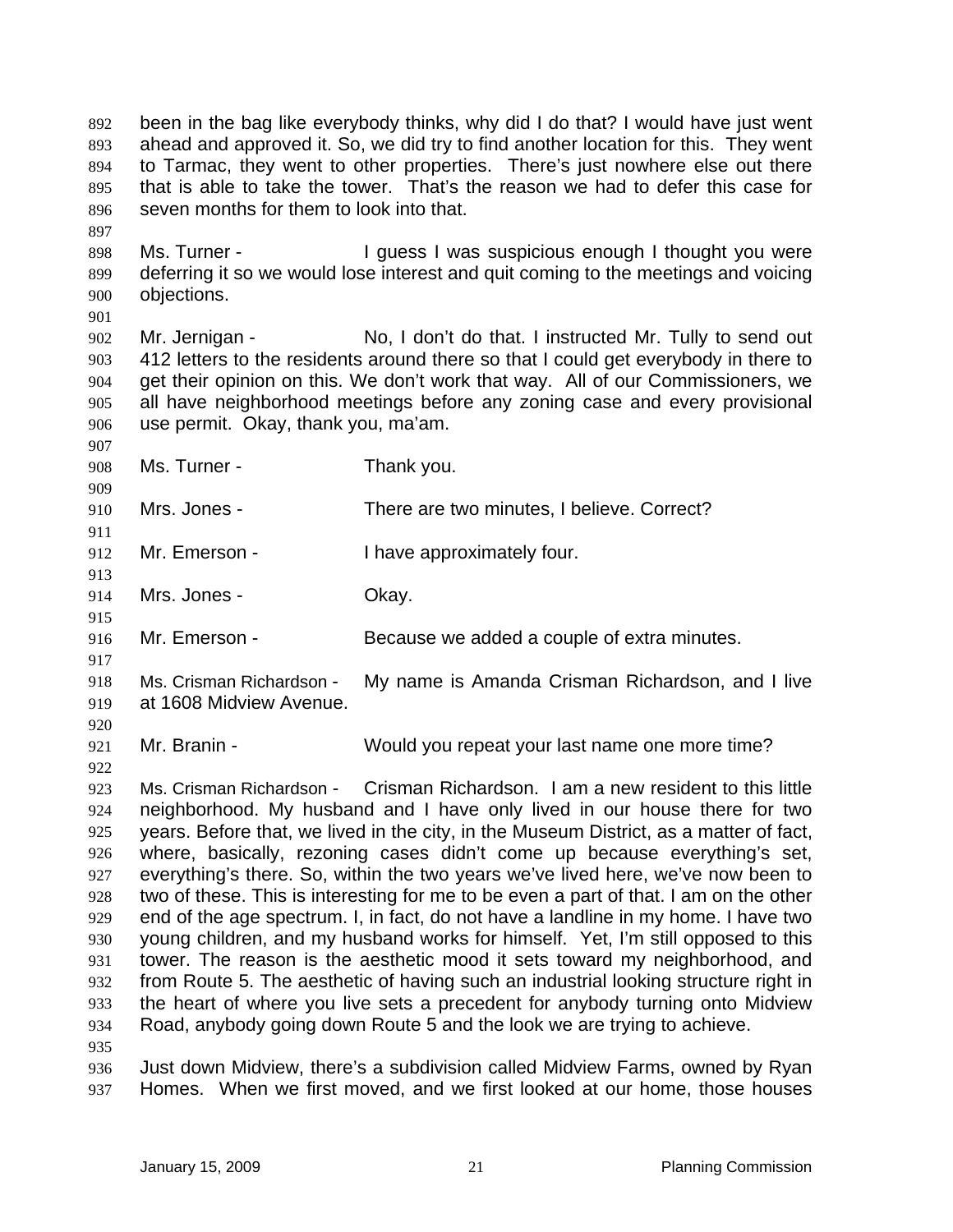were going for \$300,000. The sign today was in the 220's. So, there's already impact from what's going on that has nothing to do with an ugly tower sitting at the entrance to your road. And now you've added an ugly tower. That is a perception that buyers who might purchase your home are seeing. And that is the perception given to the neighborhood. Now, there are people from the pool who are here to support it. What would they do if this was their neighborhood? What would they do if this was their backyard? Would they be crying that they had dropped calls? There is coverage in this area. It's not a lack of coverage. It's not a rural area where you cannot get coverage at all. In fact, being a Verizon customer and living five doors down, I have five bars every time. And again, as I said, I don't have a landline. I get my Internet access through Comcast, through the cable. And then now in our neighborhood is FiOS. So, there is access in the area. There is not an absence of access in the area. 938 939 940 941 942 943 944 945 946 947 948 949 950 951

952 953 954 955 956 957 958 959 960 Now, I can plainly see if there was, if you couldn't, if anything past Rocketts Landing you couldn't pick up a call, you couldn't receive calls, I could see maybe intruding on the neighborhood, and maybe breaking what these guidelines have been set for the greater good. It is going to benefit the greater good, because there is no access. There is, though. So, why break your guidelines when you are not benefiting anymore? You said [unintelligible] dropped call. So, they just happen [unintelligible] Verizon and charge it anyway. So, these are small issues that are being played out that we're [unintelligible]. We're living down Route 5 five minutes from downtown Richmond.

961

963

966

969

973

978

980

962 That's what I have to say.

964 965 Mrs. Jones - Thank you very much. You are right on the time limit. Thank you. Does anyone from the Commission have questions?

967 968 Mr. Branin - Thave two. Ma'am, I didn't get your name. I'm sorry. Yes. Are you a member of the pool?

970 971 972 Mrs. Jones - The State of I'm sorry. We're going to have to have you come to the microphone to speak. These meetings are recorded, and without you being at the microphone, it's inaudible.

974 975 976 977 Ms. Fenner - I'm a long-term resident of Varina. I grew up I guess across Route 5, across the field, across Osborne from this area. When you grew up in that house, you had to stand outside to use the phone. Now I live, as the crow flies, one mile from there. I live off of Osborne.

979 Mr. Branin - Thank you.

981 982 Mrs. Jones - The I'd like to know is there anyone here on the Beautification Committee?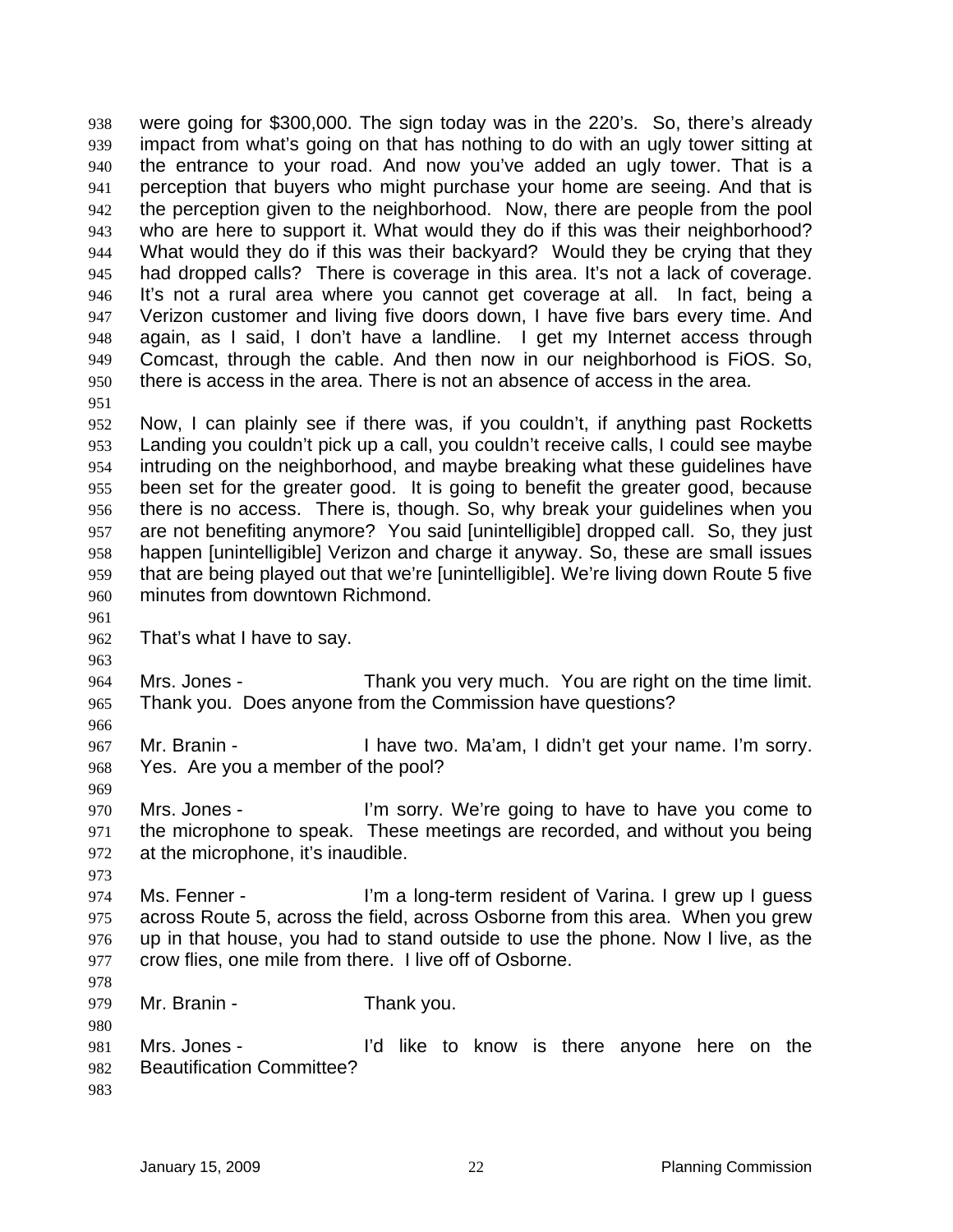984 Mr. Jernigan - They sent us a letter. Nelda didn't show up tonight. 985 986 987 988 989 990 991 992 993 994 995 996 997 998 999 1000 1001 1002 1003 1004 1005 1006 1007 1008 1009 1010 1011 1012 1013 1014 1015 1016 1017 1018 1019 1020 1021 1022 1023 1024 1025 1026 1027 1028 1029 Mrs. Jones - The How would you like to proceed? Any questions, or should we go to the rebuttal? Mr. Jernigan - I don't have any more questions. If Ms. Freye has rebuttal. Mr. Vanarsdall - Mr. Jernigan, isn't this about one of the smallest towers the communication people use? Mr. Jernigan - This is the minimum nTelos can work at. If this tower was to go any lower, one of the carriers would have to leave. This tower is 14 feet shorter than—18 feet short than the one [unintelligible]. It's 21 inches at the top, and it's 48 inches at the bottom. It's all internal. Mrs. Jones - Ms. Freye, there is no time left; however, I do have one or two questions. I would like you to answer very specifically the three or four points that kept coming up in opposition. This includes the proximity to the residences. I think people need to understand about that, about the aesthetics, and how you would answer their questions, really, about their opposition. Ms. Freye - The All right, yes ma'am. Mrs. Jones - The a very short time. Ms. Freye - Yes ma'am. The way I would answer that is that the closest house here is about 300 feet, which is similar to the distance of the facility at the American Legion to the closest house. It's similar to the distances, the proximity to poles in other residential areas such as the Masonic Lodge and Fairfield Rec. It's actually a little closer at Fairfield Rec. These companies approached this site knowing that there were challenges because of the fact that it's zoned R, and because of the County's policy. But they approached it with sensitivity. They recognized and tried to address each one of these policies as best they could, and even went beyond what's ever been done in the County before with that sky camouflage wrap. That's never even been tried in Virginia, as far as we know. The photos that we saw are from a wrap tried in Essex, Maryland. That was the best we could do. It's innovative. But I think it was pursuasive for Varina Beautification whose mission is really to protect historic Route 5, and Varina, and the historic nature of it. While we didn't get a flat out support from them, we got a passable, acceptable. They recognized all of the things, all the changes that have been made to this to mitigate the visual impact. They were accepting of that. They're not opposed to this. I think that they recognize that there is a need, and how are we going to meet that need in a residential area where there's a setback requirement of 1,400 feet. But it's not just a setback of 1,400 feet. It's unless there's an acceptable stealth design. They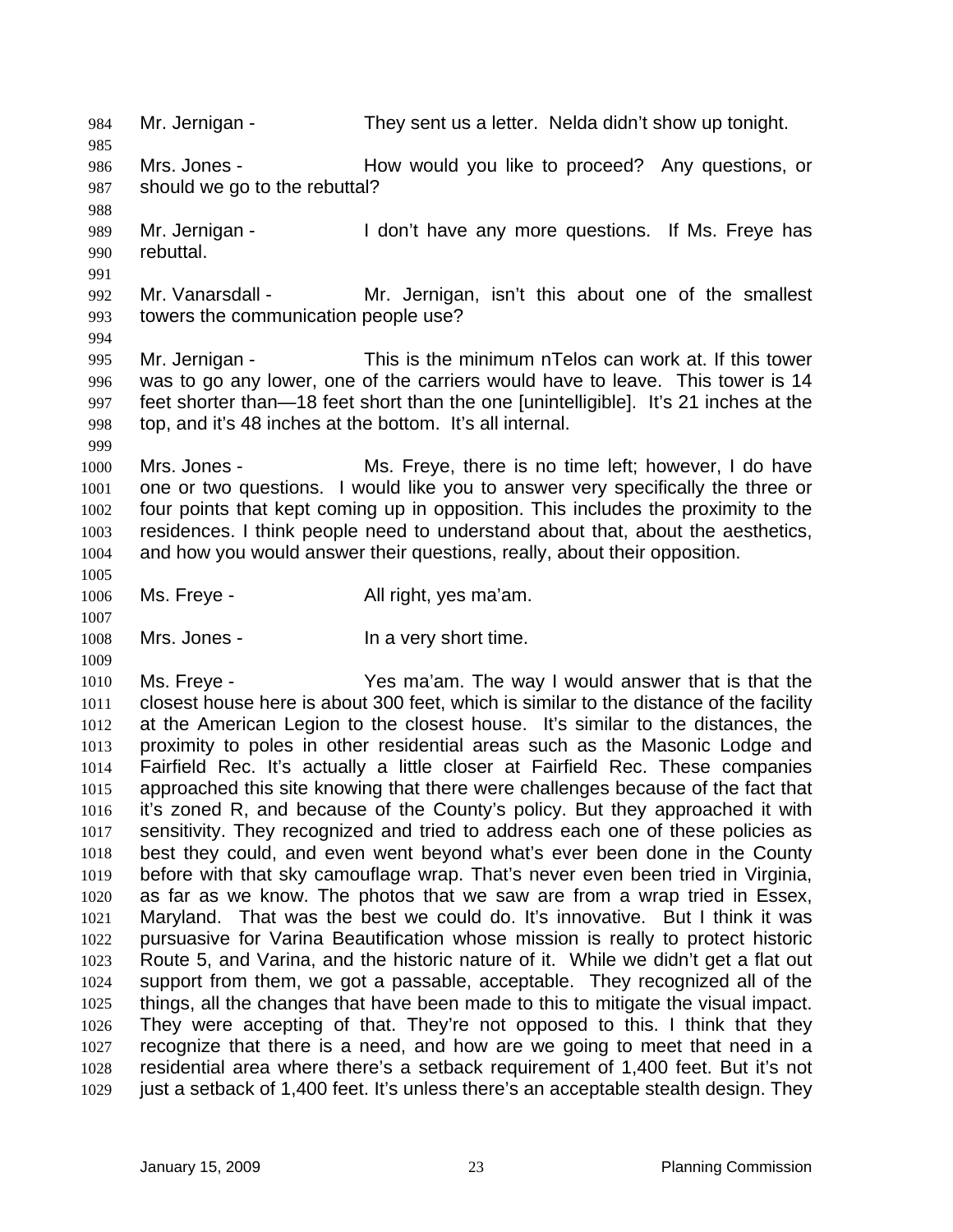see this as an acceptable stealth design. So, yes, they are setting a precedent, but they're setting a precedent that minimizes the visual impact as best you can. I think the applicant's done that here. 1030 1031 1032 1033 1034 1035 1036 1037 1038 1039 1040 1041 1042 1043 1044 1045 1046 1047 1048 1049 1050 1051 1052 1053 1054 1055 1056 1057 1058 1059 1060 1061 1062 1063 1064 1065 1066 1067 1068 1069 1070 1071 1072 1073 1074 1075 Mr. Vanarsdall - Thave a question. Ms. Freye, what can the applicant do that would about the buffer that Ms. Norman was talking about? She's right, pine trees are not much of a buffer. Ms. Freye - The Music of the Sensely wooded area, and you do get a lot of foliage up a tree canopy, but you also have the depth of those woods. It's 147 feet to the closest property line with a residence. So, you have the benefit of those woods. You're also going to have screening around the ground equipment so that you're not going to see that. The pole is going to be blended in with the linear shape of the treeline, and we're going to have the sky camouflage wrap above the treeline. So, the camouflaging of the view of that pole from the bottom to the top. Mr. Vanarsdall - So, what you're saying is there are no plans for putting any buffers back there. Ms. Freye - You mean just supplement the trees? No sir, there's no need to supplement the trees. It's a pretty densely wooded area. Mr. Vanarsdall - She must know a little bit more about it than we do, she lives there. Ms. Freye - Well, sir, we respect her opinion, but the reason it was sited where it was is so that there would be good tree coverage on all four sides, and that the bottom of the pole, the visibility from that was not going to be an issue. Mr. Vanarsdall - Thank you. Mr. Branin - Ms. Freye. Ms. Freye - Yes sir. Mr. Branin - The Are there any guide wires? Ms. Freye - No sir. This is self-supporting. It has a 20-foot foundation. Mr. Branin - There was a comment that there would be guide wires, and I didn't see it on the— Ms. Freye - No sir, there are none.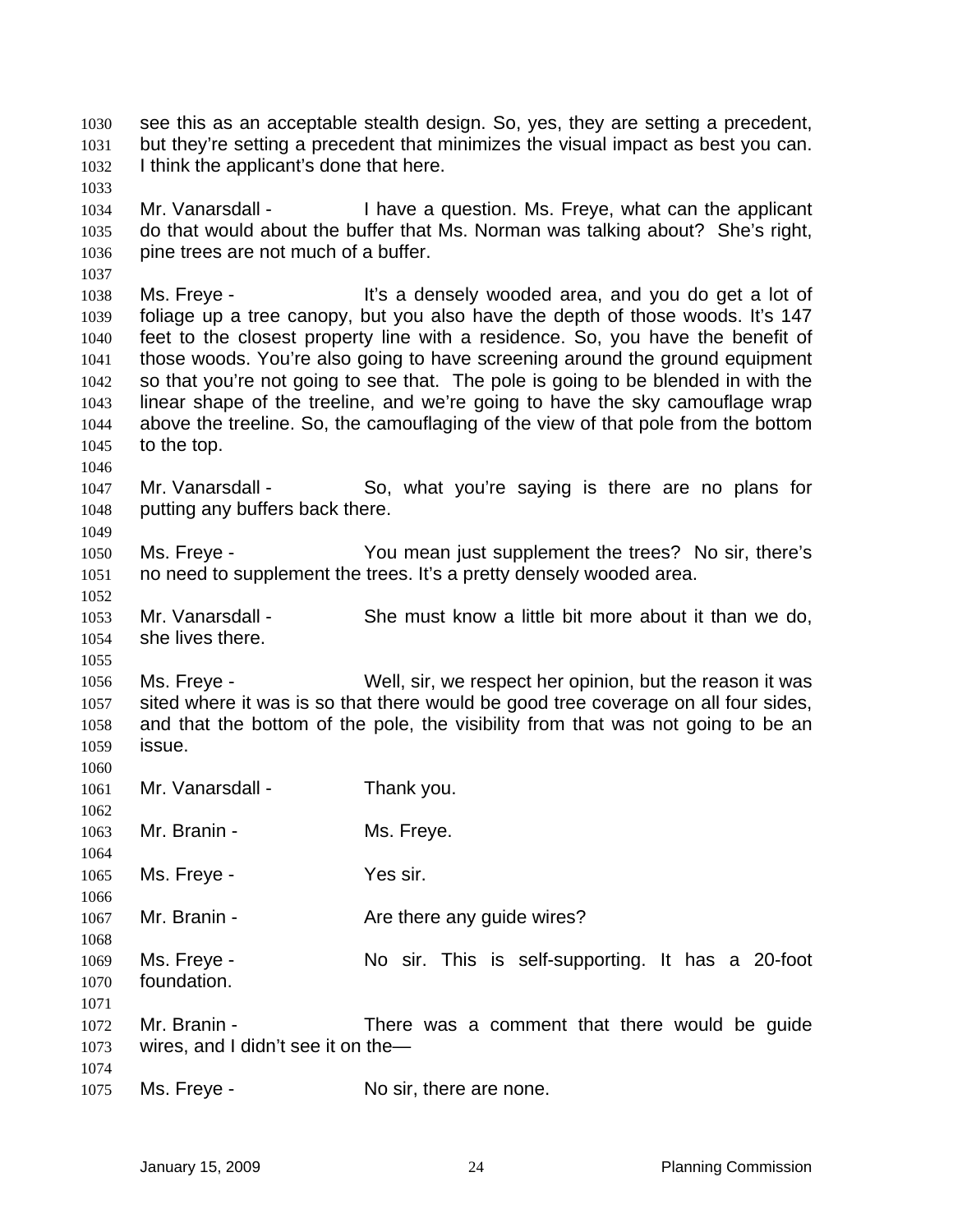1076 1077 1078 1079 1080 1081 1082 1083 1084 1085 1086 1087 1088 1089 1090 1091 1092 1093 1094 1095 1096 1097 1098 1099 1100 1101 1102 1103 1104 1105 1106 1107 1108 1109 1110 1111 1112 1113 1114 1115 1116 1117 1118 1119 1120 Mr. Branin - Ckay, thank you. Mr. Archer - Madam Chair—Chairwoman. I'm sorry. I need to ask a question and make an observation because all of us have to participate in this decision. I've always been sort of intrigued. I'm looking at this picture that's in front of us right now. I'm counting five wires that are running from some point to another point. Does anybody know what utilities those wires carry? I guess some are electricity, and maybe telephone lines? Ms. Freye - Yes sir. Mr. Archer - What about the big ones, the thick ones? I ask that question because I'm always trying to figure out which side to come in on these cases. In looking at those five utilities that are being carried on those wires, if we were to approach the point in time where those five wires, or at least two or three of them, would be replaced by a tower, it just appeals to me. I've been as neutral on this as I can be, but I'd much rather have those wires disappear, and have that one pole, than have to look at these wires that stretch the length of practically every neighborhood that we go through. Ms. Freye - Mr. Archer— Mr. Archer - At a point in time there's this thing called the phenomenon of habituation—you get used to it. Ms. Freye - Yes sir. And as a matter of fact, Mr. Archer, one of the ladies at our last community meeting made a very similar point. She does not see the one pole in the least objectionable. What she find objectionable is the power lines, the telephone lines, the telephone poles that run up and down Route 5, and are literally in people's front yards. So, she said compared to that, I don't see that this is a negative impact. Mr. Archer - I'm not saying that to try to say that I favor one side or the other, but I'm just sort of thinking that it's some technological aspect in there. Technology always moves forward. I would probably guess that at some point in time, they may even do away with the monopole towers or any other kind of towers, as soon as we can reach that point in time where there's some other way of getting a signal. It's an observation that I've always been curious about. Ms. Freye - Yes sir. There are others that share that observation as well. Thank you. Mrs. Jones - All right. Mr. Jernigan?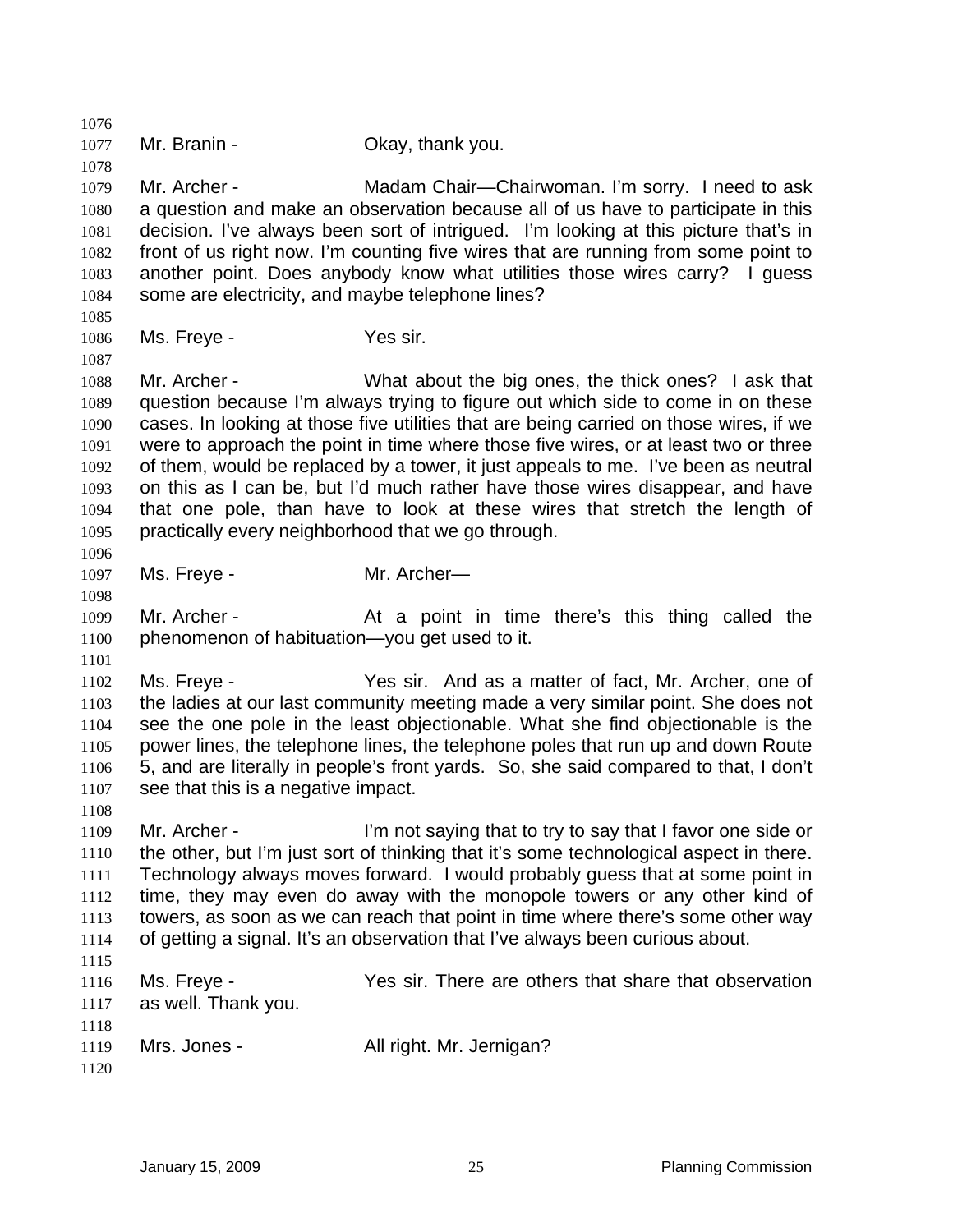Mr. Jernigan - Okay. Thank you, Mrs. Jones. First off, I want to say that Ms. Norman came up—And as I apologized to them at the meeting the other day, if I did offend anybody, I apologize. I want you do know what I said because she said that I said it, but she didn't say what I said. I did ask the people in that room if they wanted to be up with the rest of the world in technology or telephone, or did they want to be in a dead zone. I did ask that question. I apparently offended some people, to which I apologized. But I never got an answer. 1121 1122 1123 1124 1125 1126 1127 1128 1129 1130 1131 1132 1133 1134 1135 1136 1137 1138 1139 1140 1141 1142 1143 1144 1145 1146 1147 1148 1149 1150 1151 1152 1153 1154 1155 1156 1157 1158 1159 1160 1161 1162 1163 1164 1165 1166 Ms. Crisman Richardson - [Off mike.] You got— Mr. Jernigan - No, I had somebody tell me that I had insulted them, but I never heard an answer about what— Ms. Crisman Richardson - [Off mike – inaudible.] Mr. Vanarsdall - The You need to get up here. Ms. Crisman Richardson - I'm trying, Mr. Jernigan, but over the rude members of the pool, you didn't hear my answer. The community is not opposed to cell phone towers, and there is not a dead zone right there in which this tower would cover. That's simply not true. There is not an absence of coverage. There is coverage. Mrs. Jones - We can't—We don't have any more time to discuss this. Female - I'm sorry. I'm sure [unintelligible] would say this is a dead zone. That's simply not true. Mr. Vanarsdall - I think Mr. Jernigan might be [unintelligible] that you never answered his question. Ms. Crisman Richardson - That was [unintelligible]. Mr. Jernigan - All right. We had three meetings on this. We always have. As I explained earlier, we always have neighborhood meetings to try to let the neighbors know what's going on, and have their input. I think that this case has probably gone as far as it can go. I don't know if there's anything else that the tower people can do. They started out with a monopine, which I'll agree with you, I didn't like myself. And they needed to find something better, which they have with cloaking that they came up with. I hadn't even seen that myself. All the members of the Commission, one thing that we have to go by are the goals, policies, and objectives of this County. One of them is communications. We searched for other properties to try to find a better location, and we can't. The number that was told me was right about 2,000 people that these things effect, that the lines effect. Mr. Bergemann, you say there are no holes out there, but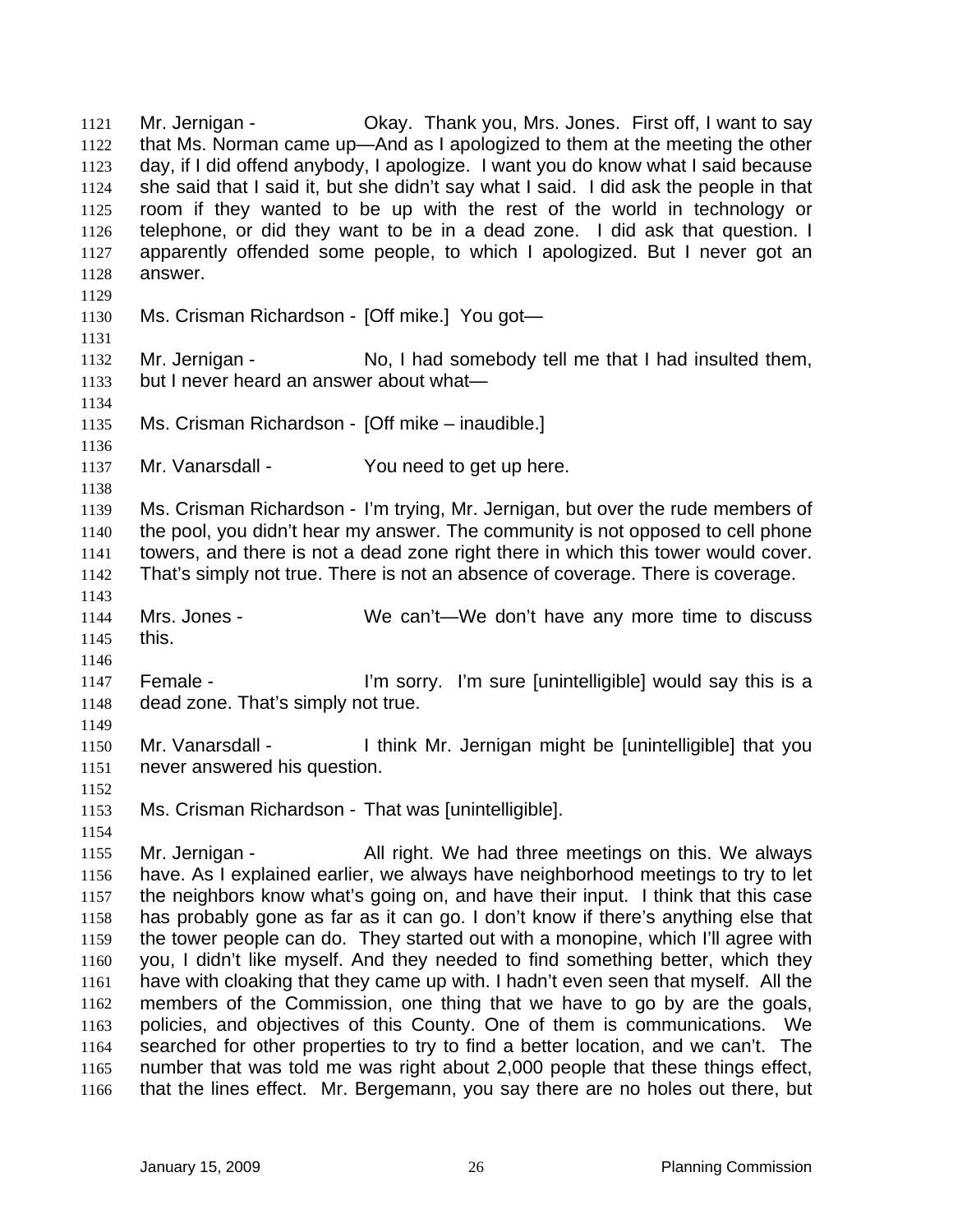I've dropped off myself coming down Route 5, and I have Verizon. We have to look out for the citizens of this County, and health, safety, and welfare is part of that. I won't feel that I'm going to be doing a good job if we walk away from here and have problems down the road. You have to remember you have Tree Hill Farm that's going to be built in the future. It'll be approximately 2200 units there, so I don't know how many phones are coming out there. The existing communications we have now will only diminish. So, I've tried working this out to satisfy everybody, but I can't. I'm going to make a motion to approve this tower. 1167 1168 1169 1170 1171 1172 1173 1174 1175 1176 1177 1178 1179 1180 1181 1182 1183 1184 1185 1186 Mr. Vanarsdall - Second. Mr. Jernigan - I make a motion to approve P-7-08, Gregory S. Tully for Diamond Communications, LLC, to send to the Board of Supervisors for their approval. Mrs. Jones - **Motion by Mr. Jernigan, second by Mr. Vanarsdall.** All in favor say aye. All opposed say no. The ayes have it; the motion passes. **REASON:** Acting on a motion by Mr. Jernigan, seconded by Mr. Vanarsdall, the Planning Commission voted 5-0 (one absent) to recommend the Board of Supervisors **grant** the request because it would provide added services to the community and it would not be expected to adversely affect public safety, health or general welfare. 1187 1188 1189 1190 1191 1192 1193 1194 1195 1196 1197 1198 1199 1200 1201 1202 1203 Mr. Emerson - That takes us to the next item on your agenda, which is case C-37C-08, Caroline L. Peters for Metromont Corporation. Mrs. Jones - **Mr.** Secretary, let's wait just a moment here. All right, I think they're— Mr. Emerson - All ready? Mrs. Jones - Ready to go. Mr. Emerson - Yes ma'am. 1204 *Deferred from the December 11, 2008 Meeting* 1205 1206 1207 1208 1209 1210 1211 **C-37C-08 Caroline L. Peters for Metromont Corporation**: Request to conditionally rezone from R-5AC General Residence District (Conditional) to M-2C General Industrial District (Conditional), Parcels 806-710- 8061, 806-711-6674 and 807-711-0058, containing approximately 25.251 acres, located on the northeast line of Darbytown Road at its intersection with Acton Street, extending to the northeast to the eastern terminus of Oregon Avenue. The applicant proposes office use with storage for industrial equipment. The use

1212 will be controlled by zoning ordinance regulations and proffered conditions. The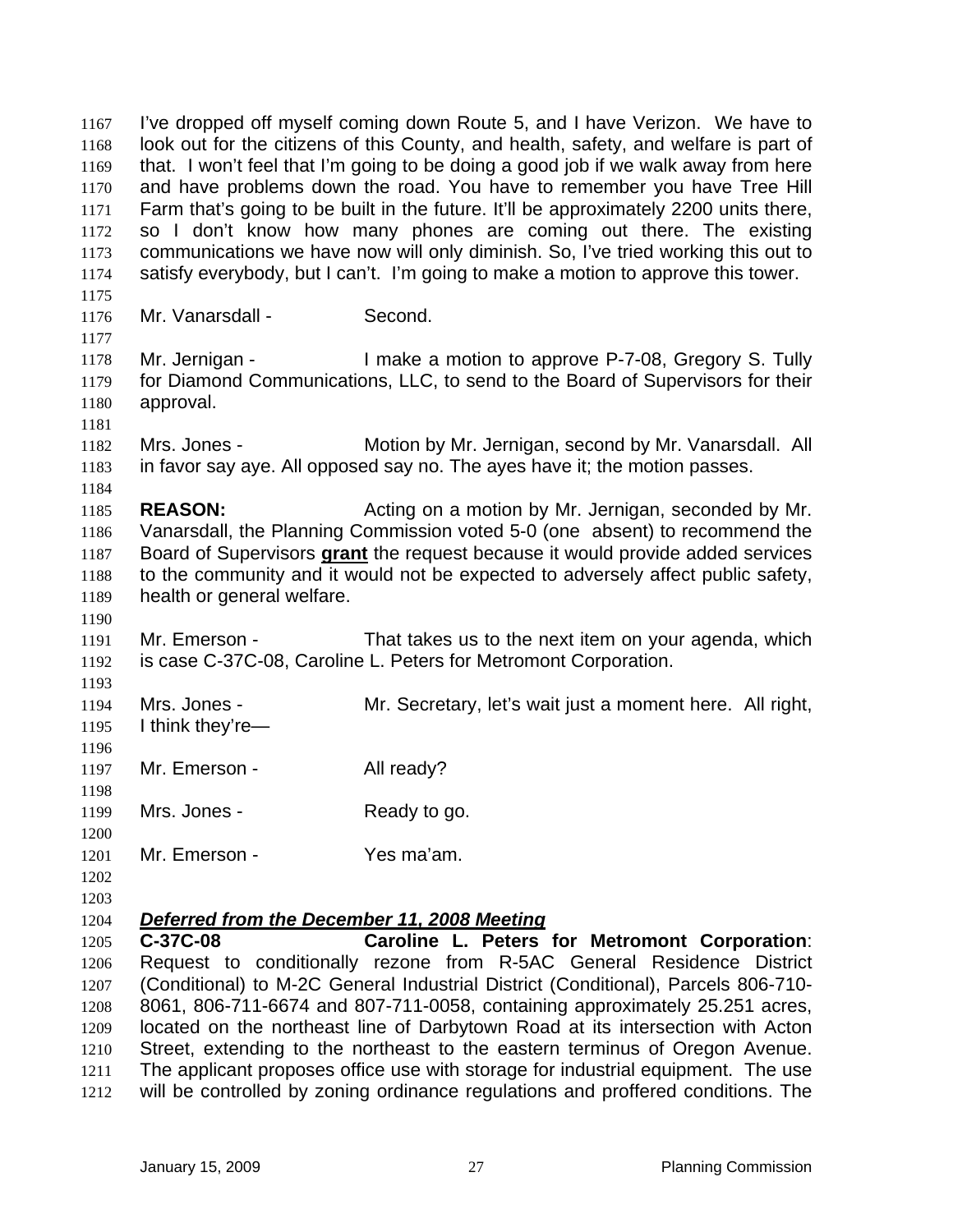Land Use Plan recommends Heavy Industry and Suburban Residential 1, 1.0 to 2.4 units net density per acre. 1213 1214

1215

1216 1217 1218 Mrs. Jones - The Is there opposition to case C-37C-08, Caroline L. Peters for Metromont Corporation? We do have opposition. All right. Thank you, Mr. Sehl.

1220 Mr. Sehl - Thank you, ma'am.

1221

1219

1222 1223 1224 1225 1226 1227 1228 1229 1230 1231 1232 1233 1234 1235 This request was heard at the Commission's December 11, 2008 meeting. At that time, staff noted concerns regarding permitted uses and architectural design and materials. Since the December Planning Commission meeting, the applicant has submitted revised proffers, which have been distributed to you this evening. The revised proffers address the following. Additional potentially incompatible uses have been prohibited. In addition, the applicant has prohibited any use on the two northern parcels subject to this request from locating within 300 feet of any residentially zoned property. Exterior building materials for new buildings, excluding those permitted with the temporary use permit approved by the BZA would be limited to brick, stone, split face block or EIFS. The modular units previously permitted by the Board of Zoning Appeals be placed on brick foundations and made permanent prior to the expiration of the temporary use permit. And finally, the hours of operation for retail uses on the property would be limited to 6 a.m. to midnight.

1236

1237 1238 1239 1240 1241 1242 The revised proffers address staff concerns as noted in the staff report and at the December 11, 2008 Planning Commission meeting. Staff notes that a proffer requiring areas of the property located within the 100-year floodplain to be rezoned C-1 has not been provided. Staff encourages the applicant to commit to rezoning these areas in order to be fully consistent with the Environmental goals and policies of the 2010 Plan.

1243

1247

1249

1251

1244 1245 1246 Other than this concern regarding the future rezoning to C-1, the requested zoning and use are consistent with the 2010 Land Use Plan's recommendation of Heavy Industry for the majority of the site, and staff supports this request.

- 1248 I would be happy to answer any questions you might have.
- 1250 Mrs. Jones - **Cuestions for Mr. Sehl?**

1252 1253 1254 Mr. Jernigan - Mr. Sehl, one thing that we had discussed prior, the property on here which we talked about going to C-1 is actually not wetlands, it's floodplain. Correct?

- 1255 1256 1257 Mr. Sehl - Yes sir. The 2010 Plan recommends that areas within the 100-year floodplain be rezoned to C-1 Conservation District.
- 1258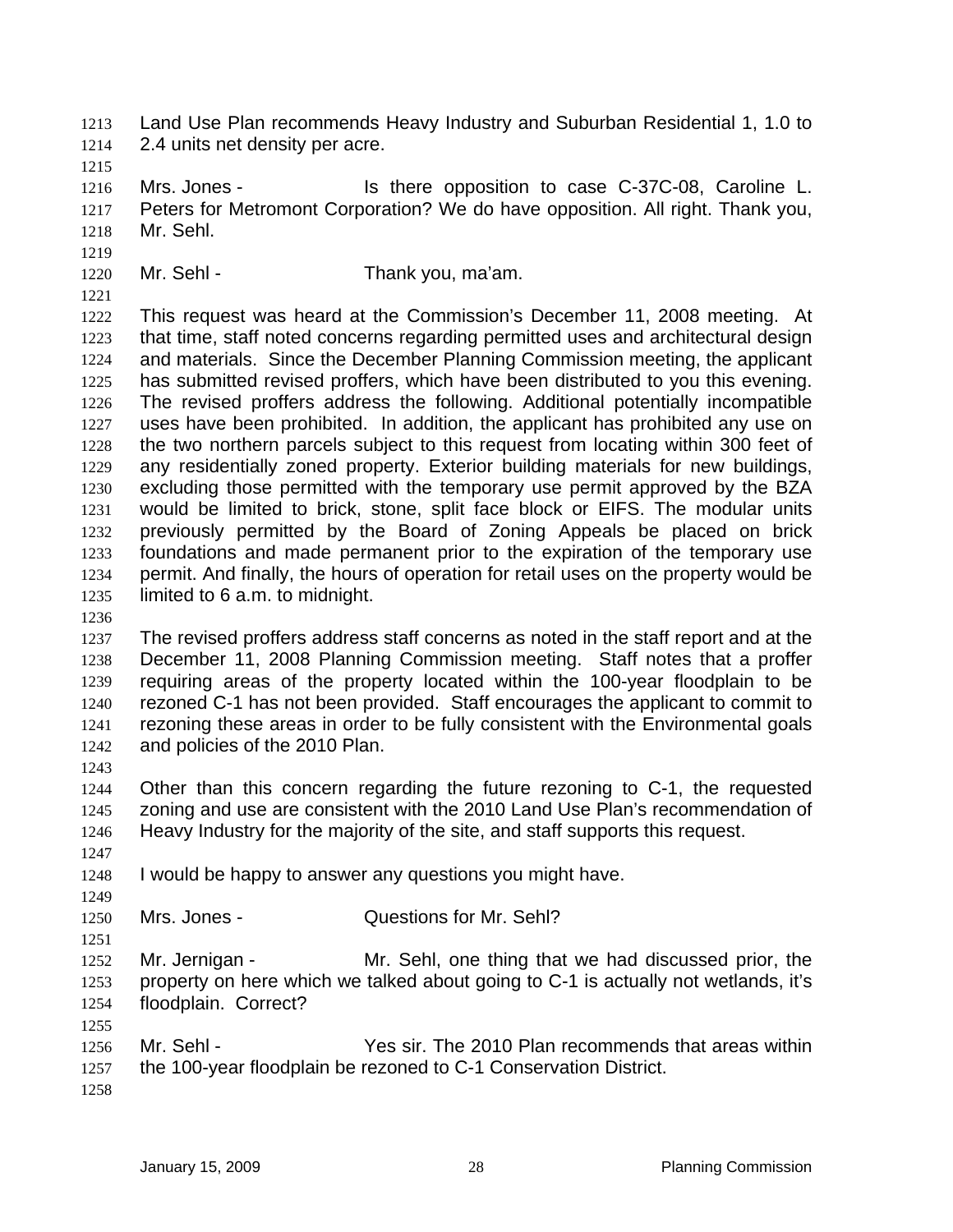1259 Mr. Jernigan - That's 4 1/4 acres. 1260 1261 1262 1263 1264 1265 1266 1267 1268 1269 1270 1271 1272 1273 1274 1275 1276 1277 1278 1279 1280 1281 1282 1283 1284 1285 1286 1287 1288 1289 1290 1291 1292 1293 1294 1295 1296 1297 1298 1299 1300 1301 Mr. Sehl - **I** believe it's shown here, yes sir. Mr. Jernigan - Okay. All right. Thank you, Mr. Sehl. Mr. Sehl - Thank you. Mrs. Jones - The Mr. Jernigan, would you like to have the applicant come forward? Mr. Jernigan - Yes ma'am. Ms. Peters - Good evening Madam Chairwoman, members of the Commission. My name is Caroline Peters, and I am here on behalf of Metromont Corporation. First, I'd like to reserve a couple of minutes for rebuttal. Secondly, I'm going to take a few minutes of your time, and then I'm going to have a couple of folks that live nearby speak in favor of our application. I just want to make about four points for you this evening. Last month, we went through the whole presentation and you all got a background of this case. Metromont, as you know, operates a cement plant at 1650 Darbytown Road, and this is the adjacent 25 acres which Metromont has acquired in order to build some support facilities. This has actually been an industrial park since the 1940's. Metromont acquired it in 2007. Mr. Sehl touched upon some of the new proffers that were provided. Of paramount concern are the two northern parcels. These are currently residential, and we need them zoned M-2 in order to provide the buffer for the rest of the site. I just wanted to go over for you that the layers of protection that we have provided for all of the neighbors in the surrounding community. First of all, per staff's request, we have added a proffer that specifically provides that we will not do any activity within 300 feet of these residences up here. Secondly, we've provided a 100-foot buffer all the way around the property where it's adjacent to residential. Third, I also want to mention that the Code itself has protection built in. In one and in two, it says there are buffers of 200 and 300 feet. So, this property is challenging from a development perspective because when we take out 300 feet, it doesn't leave a whole lot of space to do much with. Tack onto that the fact that there are a lot of environmental challenges with this site—RPA's, floodplain—the folks at Metromont are left with limited options

- 1302 This is a list of proffers that we are offering; I will not go through them all.
- 1303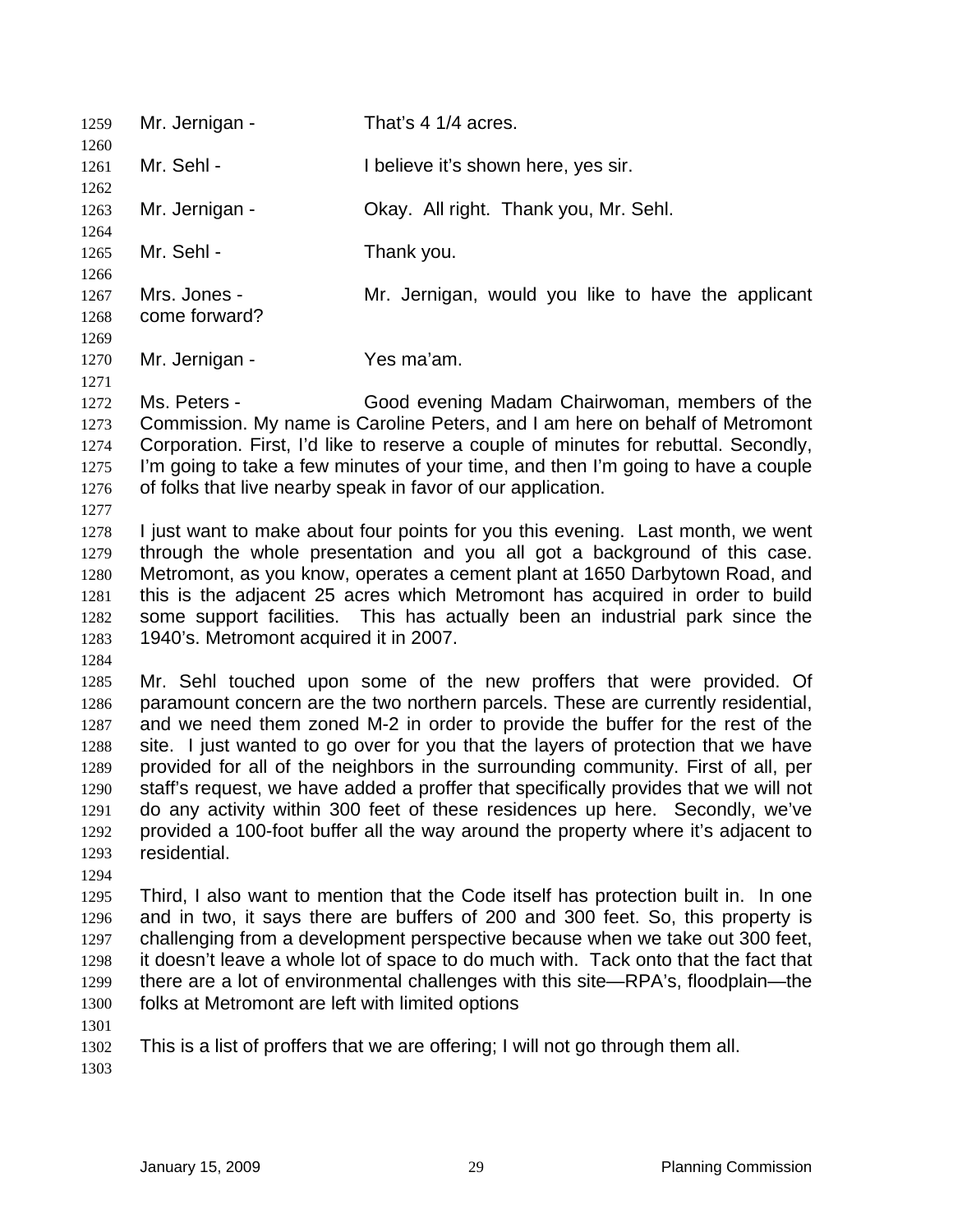As my second point, I wanted to talk about the floodplain issue. If you look at this, the big green blob in the middle represents the floodplain. It's about 4 1/4 acres. It's at 25% of the 17-acre property to the south. Now, Metromont, in order to support its existing operations, they're adding some office and recreational facilities. They're adding a parking lot. The employees now park along Darbytown Road into an area off of Darbytown Road. The also need an area for staging of industrial materials. Specifically, they use tractor-trailers to off load raw materials, and upload finished goods, and move them off of the property. Now, we have proffered that we will not do—Originally, Metromont wanted to use these northern properties for some of their staging and storage operations. We have proffered that we will not do any of that up here. So, taking that out of the floodplain with a proffer was going to severely limit their ability to do that. So, they really need some of that area beside the floodplain for some staging operations. Now, the floodplain, you would have to go through permitting in order to construct in a floodplain, but the operations that they're talking about, they would be able to do in a floodplain area. You add in a proffer, and—Metromont is very limited as to what they can do in those floodplain areas—recreational facilities, utility lines, stuff like that. That's about it. That's the reason that we did not add that in. 1304 1305 1306 1307 1308 1309 1310 1311 1312 1313 1314 1315 1316 1317 1318 1319 1320 1321 1322 1323

1324 1325 1326 1327 1328 1329 1330 1331 Also, finally, I'd like to talk about the noise issue. We had opposition last month, and I believe those folks are here again to speak in opposition to the case. Mr. Brydn and Ms. Karlis, they live approximately seven lots back from our property, from Metromont's property. They have complained that there is a good amount of noise that prevents them from doing their daily activities. I have some folks here tonight who would like to speak in favor of this, and they actually live about four and five lots back. They're going to speak to some of the noise issues that they've experienced.

1332

1333 1334 1335 1336 1337 1338 1339 1340 1341 1342 When we had a community meeting several months ago, Metromont became aware that there was some noise concern, and have actually gone out and taken some measures to mitigate the noise. The one thing that they have done, and just finished the other day, is they've planted 180 Leyland Cypress trees. We have the location of those. You see my little green dots? These are where the trees are planted. I'm corrected; they actually come along here as well. These are 15-gallon Leyland Cypress trees, and they're about seven feet tall right now. There are about 170 or 180 of them out there out now. Here are some pictures of those trees. As you can see, there's a lot of vegetation that already exists out there. That's along the pond that's to the east.

1343

1344 1345 1346 1347 1348 1349 Another thing that Metromont did is the light that was turned towards the residents, once they heard that complaint, they turned that around. Also, they have a future plan to enclose the work bays where the noise is generating from. What they're planning on doing is roofing the work bays, and then walling in the area. That would be a huge noise barrier, and I think that as soon as they're able to do that, they're going to.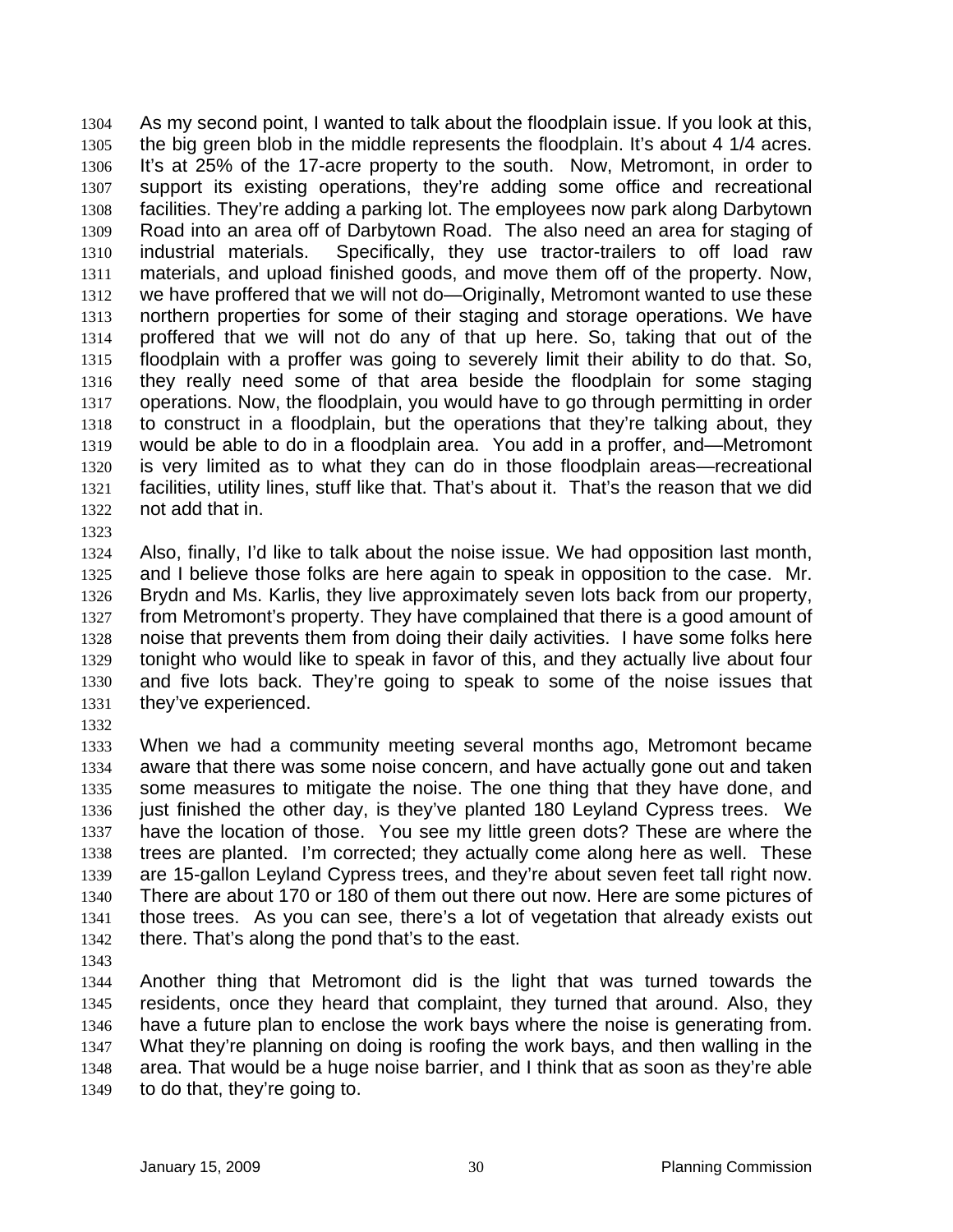1350 1351 1352 1353 1354 1355 1356 1357 1358 1359 1360 1361 1362 1363 1364 1365 1366 1367 1368 1369 1370 1371 1372 1373 1374 1375 1376 1377 1378 1379 1380 1381 1382 1383 1384 1385 1386 1387 1388 1389 1390 1391 1392 1393 1394 1395 I want to make one point, and that is that this noise is emanating from an existing-zoned property. We are not currently planning on expanding the industrial operation. In fact, we're very limited in how much we can due to all of the buffers and setbacks that I previously described. Therefore, I think we've done everything that we can reasonably do to mitigate the impact of this. We have worked with the neighbors to take measures to mitigate the impact of the plant. Keep in mind, this plant has been there for 60 years. One final point I wanted to share is Metromont's been out there working in the area to clean up what was a blighted piece of property, and I'll just show you. This is an aerial. Mr. Emerson - The You are down to two minutes. And your speakers will count into your time. Ms. Peters - Chay. Just to show you very, very briefly. This is the plant five years ago, and this is the plant—You can see all the debris. The [unintelligible] off. They've been using waterlines to drain water onto their property into their wetlands. They've done a lot of work to clean up this area. I'm happy to answer any questions Mrs. Jones - **Before you leave, let me just ask a quick question.** The revised proffers. No uses shall be [blank section on tape] on the property? Ms. Peters - Think your microphone was off. Mrs. Jones - That would be a plus, but hold on here. I'm here, I'm just not talking loud enough. When you were talking revised proffers about no uses shall be permitted on the two northern parcels within 300 feet of any residentially-zoned property, does that include the parking of equipment trailers? Ms. Peters - The Yes. Mrs. Jones - Thank you. Mr. Vanarsdall - Ms. Peters, I'll just mention [unintelligible]. You duplicated C and K. "C" has a crematory, and then funeral home, mortuary or crematory. Ms. Peters - Oh, okay. We can certainly fix that between now and the Board of Supervisors. Mr. Vanarsdall - I'd use K.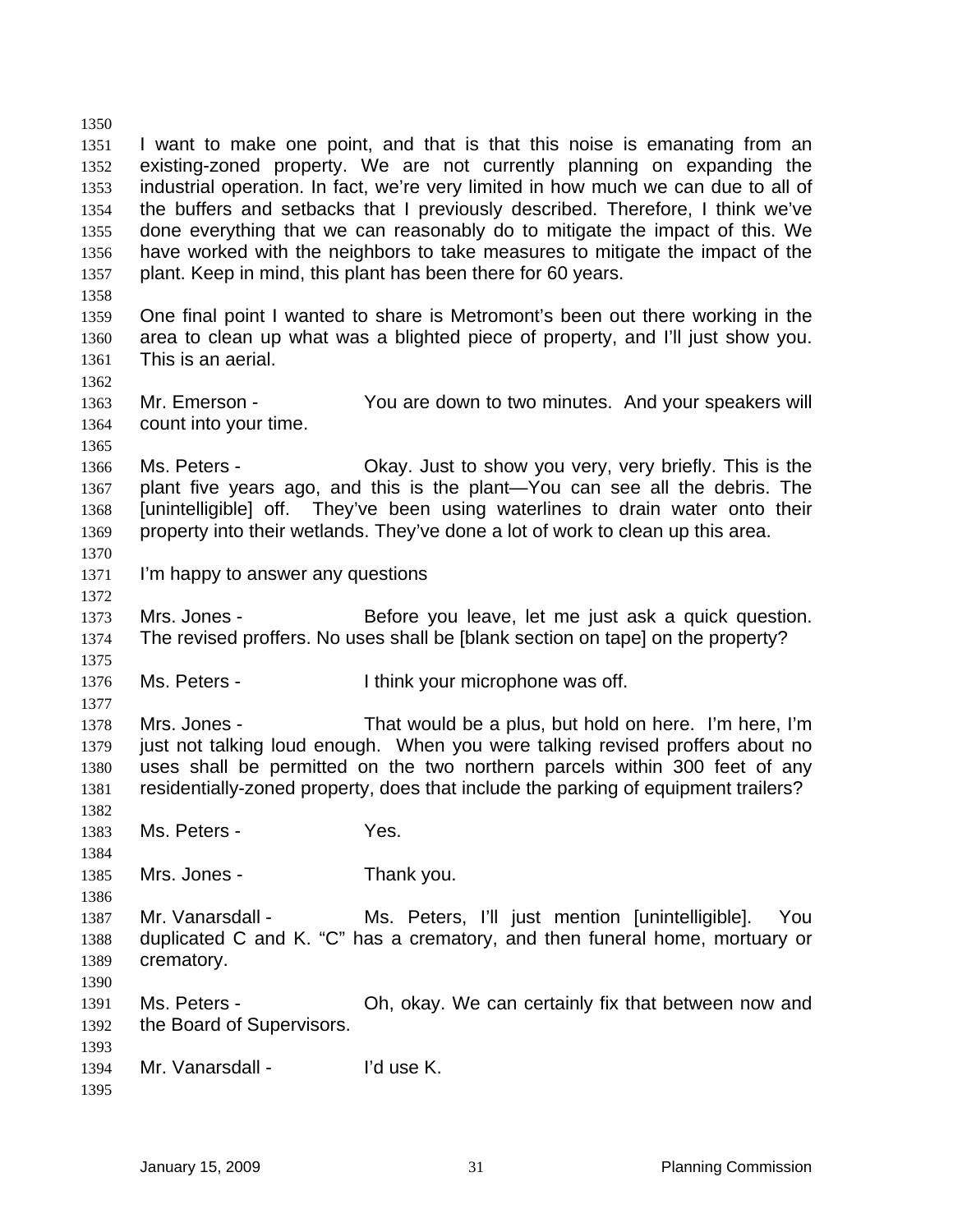Ms. Peters - Thank Yes, we'll eliminate the previous, "crematory." Thank you. Anybody else? 1396 1397

1398 1399 Mr. Emerson - Two minutes.

1400

1401 1402 Mrs. Jones - Two minutes total for the comments from all of you. But we'd like your names for the record.

1403 1404 1405 1406 1407 1408 1409 1410 1411 1412 1413 1414 1415 1416 1417 1418 1419 1420 1421 1422 Mr. Lanning - The Madam Chairperson and members of the Board, my name is Robert James Lanning. This is my wife, Linda. We've lived at 5305 Eanes Lane, the property just, I guess you'd say north of Metromont. We've been there since 1976. With Southern Stone, there was plenty of noise. Then it was Tarmac, and then Metromont. We don't have any problem with the noise; it used to be a whole lot noisier. It's definitely a lot cleaner. You'd have to see the place to see the improvement of all the concrete and stuff that they took out of the thing. There was always broken up things they build bridges with and all, and the tires and things, and cables and things that was out there. It's definitely an improvement. They definitely made improvement. The trees, I believe once they get grown up, you know. It takes a while for them to get grown up, but they'll be a nice barrier I think. They put a fence up there. That's going to cut out a lot of the people coming in there, and doing their little smoking pot or whatever they do. They used to go down there and, you know, running all through there with four-wheelers and making noise. You talk about noise, that thing was noisy. I think this is going to help us a whole lot. That's just our opinion, and that's what I'm here for. I think they're going to be real good neighbors. I think you should give them a chance. It's going to put some people to work, I guess, and hopefully be a good community, and be real good neighbors.

1423

1424 Mrs. Jones - Thank you.

1425 1426

1427

Mr. Vanarsdall - Thank you.

1428 1429 1430 1431 1432 1433 1434 1435 1436 1437 1438 1439 1440 1441 Ms. Smith - Good evening. My name is Loretta, and this is my husband, David Smith. We currently live at 5303 Eanes Lane. We're actually right beside Robert. I just want to state that I've been there since 2001. I actually hear the dump more than I actually do Metromont. They're actually more of a nuisance and offense to the sound because they're higher up. One thing I do want to mention is that they've actually filled with rocks a hole that is actually our easement in the front. That's helped out a lot. Again, just great. I'm the one that actually brought up the issue with the light; they took care of it the next day. So, anything that we've actually brought up, they've actually addressed right away and took care of. So, from everything that's been proposed so far, I don't see it as a problem because they're actually going to put houses there, and because we do have a lake that's right there in front of the house. That's been a problem with a lot of people coming and going that don't actually live in our community. They've actually been fishing. That's been a problem because there have been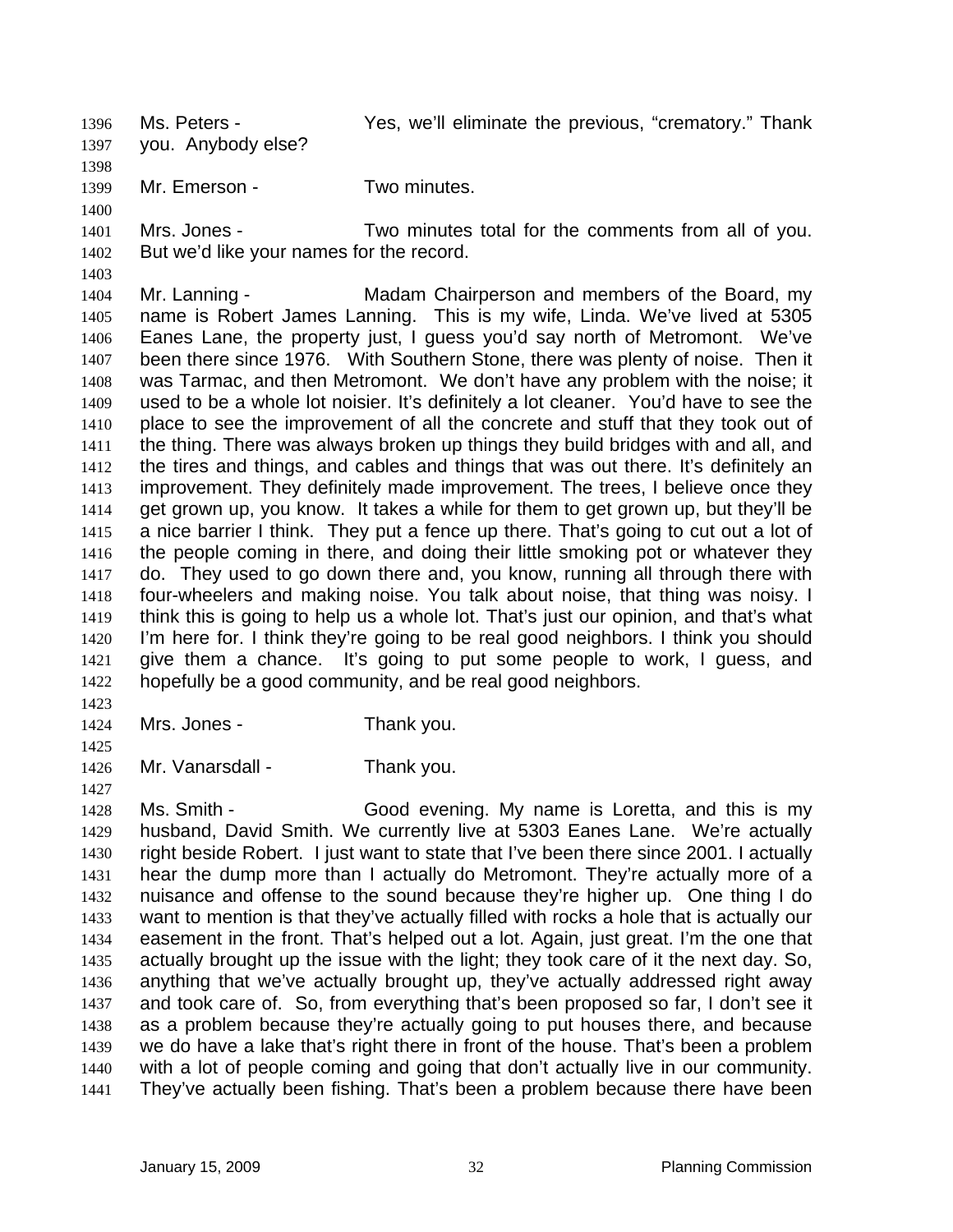incidents. So, they actually going to fence in the area round the pond. We don't want to lose access to that. I think that with them fencing in this area, and taking over this particular vicinity is going to take out a lot of riffraff that comes in there now. I think it's great. 1442 1443 1444 1445

1447 1448 1449 Mr. Smith - We really also believe that they have actually addressed a lot of concerns as far as the noise issues, and the light. We actually don't have any problems with it.

1450 1451

1446

1452

1454

1456

1453 Mr. Jernigan - We do have opposition.

1455 Mrs. Jones - Those of you who'd like to speak in opposition.

1457 Mr. Brydn - Madam Chair, Commission members, I'll get right to

1458 1459 the point here.

1460 1461 Mrs. Jones - Would you state your name, please?

Mrs. Jones - Thank you so much. All right.

1462 Mr. Brydn - Joseph Brydn. I live at 5301 Eanes Lane.

- 1463 1464 Mrs. Jones - All right.
- 1465

1466 1467 1468 1469 1470 1471 1472 1473 1474 1475 1476 1477 1478 Mr. Brydn - We are part of a class of residences that are protected. We are R-4. I'm not [unintelligible] the 17 acres to the south, [unintelligible] with 30 acres. [Unintelligible] them to R-4 and now they're M-2. Turn the picture 180 degrees. [Unintelligible.] You see this little pond right here? You see the big ponds? Right, correct. Well, in a conversation with Steve Yob at BFI, he stated that he was having 47 acres of subdivision drain into those ponds right there. You see the last pond here in the south—Yes. [Unintelligible] and that little pond there. That was the only way out of those ponds with all that drainage coming through. Metromont did away with those. So, our property now still—Henrico had to put some pipes in. We still have water sitting on our property. Those ponds are backed up. We've not had a hurricane or anything like that since they did this, and we're [unintelligible]. Anyway, could you get to the pictures, please?

1479

1480 1481 1482 1483 1484 1485 1486 When they're all talking about the monopole being a sight for sore eyes? Why don't you come down our way [unintelligible] trees? We saw trees from Route 60 and Williamsburg Road. That's over a mile away almost from this and you see this. This first picture here, the first one you put right here. That's a batch plant that they built. They built this in 2007 and 2008. They did no POD. They didn't ask for your approval, they just up it up. And now [unintelligible]. So, let's see. [Unintelligible]. This is what you see from my backyard. And this bottom picture?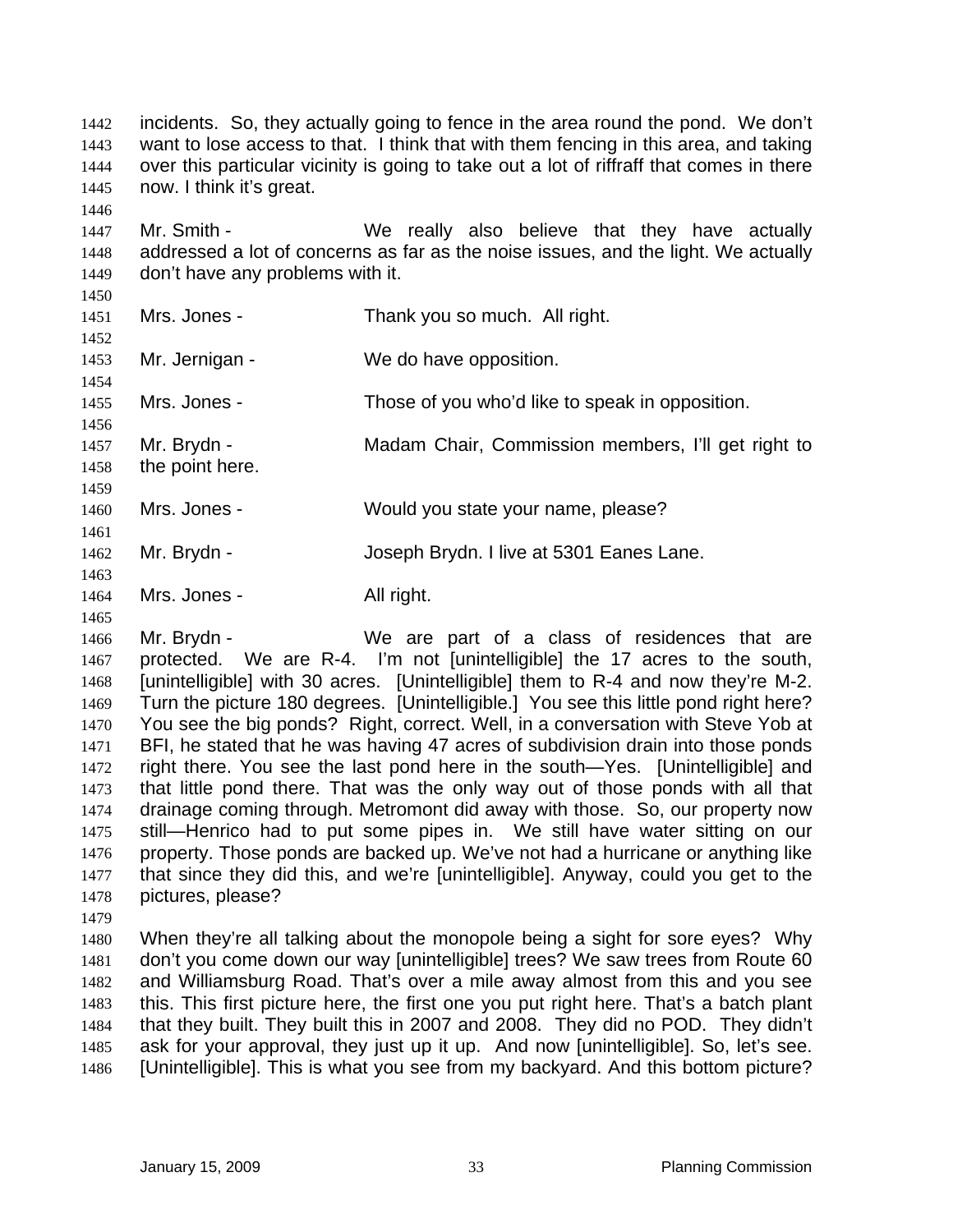That's what we used to see. The treeline and trees [unintelligible] now. You know, they showed here, too, the pictures [unintelligible]. 1487 1488

1489

1490 1491 1492 1493 1494 1495 1496 1497 1498 1499 1500 1501 1502 These pictures here are the night pictures. These people, they've been 24/6. They took the day off. They have people working during the day, and [unintelligible] pictures, BFI, and Cox is behind them making noise. And they're [unintelligible]. And then two of them go home, Cox and Allied Waste go home at 6:00 in the evening, and they continue all through the night. So, we have no breaks from their noise in their operation. This is what you see at night, and this is the view [unintelligible]. And they [unintelligible] at night. Every time at night, that's what you're over there looking at. We have no silence, we have no [unintelligible]. You know what I'm saying? BFI, [unintelligible] here. I don't understand exactly why the two northern parcels need to be rezoned because I've given them the rights [unintelligible]. BFI put a nice green fence down. They put up a silver fence that reflects in the sunlight. BFI put a green fence down in front of our house.

1503

1504 1505 1506 1507 1508 1509 1510 1511 1512 1513 1514 1515 1516 1517 1518 1519 1520 1521 1522 1523 1524 Can we get back to those pictures? Do you? Okay. You can see at the end of my driveway, that I don't have 12-foot berm in front of my house. The [unintelligible] use with BFI, to make sure [unintelligible]. And that's true they've had a change of heart now, looking at all this industrial stuff why he's not standing up and fighting for this himself, because he's fought for that pond to look real nice and natural [unintelligible]. [Unintelligible] instead of his house. That was his house and the fence. Now they're looking at an industrial complex here that was a massive [unintelligible] setting with the [unintelligible] and the lighting and everything else. And now they've all fenced out [unintelligible]. Neither one of them are hearing the noise. They're finding themselves [unintelligible]. [Unintelligible] anymore. So, I don't know what to tell you about this. I mean, it looks like even more to me that R-4 has been [unintelligible] my rights [unintelligible]. Here we are, we're talking about cell phone towers. Try [unintelligible] late at night when it's [unintelligible]. [Unintelligible] and see what you see in those pictures, and Williamsburg Road. My house is about 700 feet away. They built that batch plant' it shakes our home. It's an obnoxious to our sight. They've destroyed the night. We have nothing but lights. We have no [unintelligible]. [Unintelligible] with people yelling and screaming when they're having their operations there. What I'm saying is that by building this batch plant with no POD. [Unintelligible.]

1525 1526 1527  $1520$ Mr. Branin - Okay. If you would get in line there. Mr. Sehl, you might want to help with this. Show me where your house is compared to the picture we're looking at.

| 1528<br>1529         | Mr. Brydn -  | Her picture might be better here that she had. |
|----------------------|--------------|------------------------------------------------|
| 1530<br>1531<br>1532 | Mr. Branin - | Another thing, how long have you lived there?  |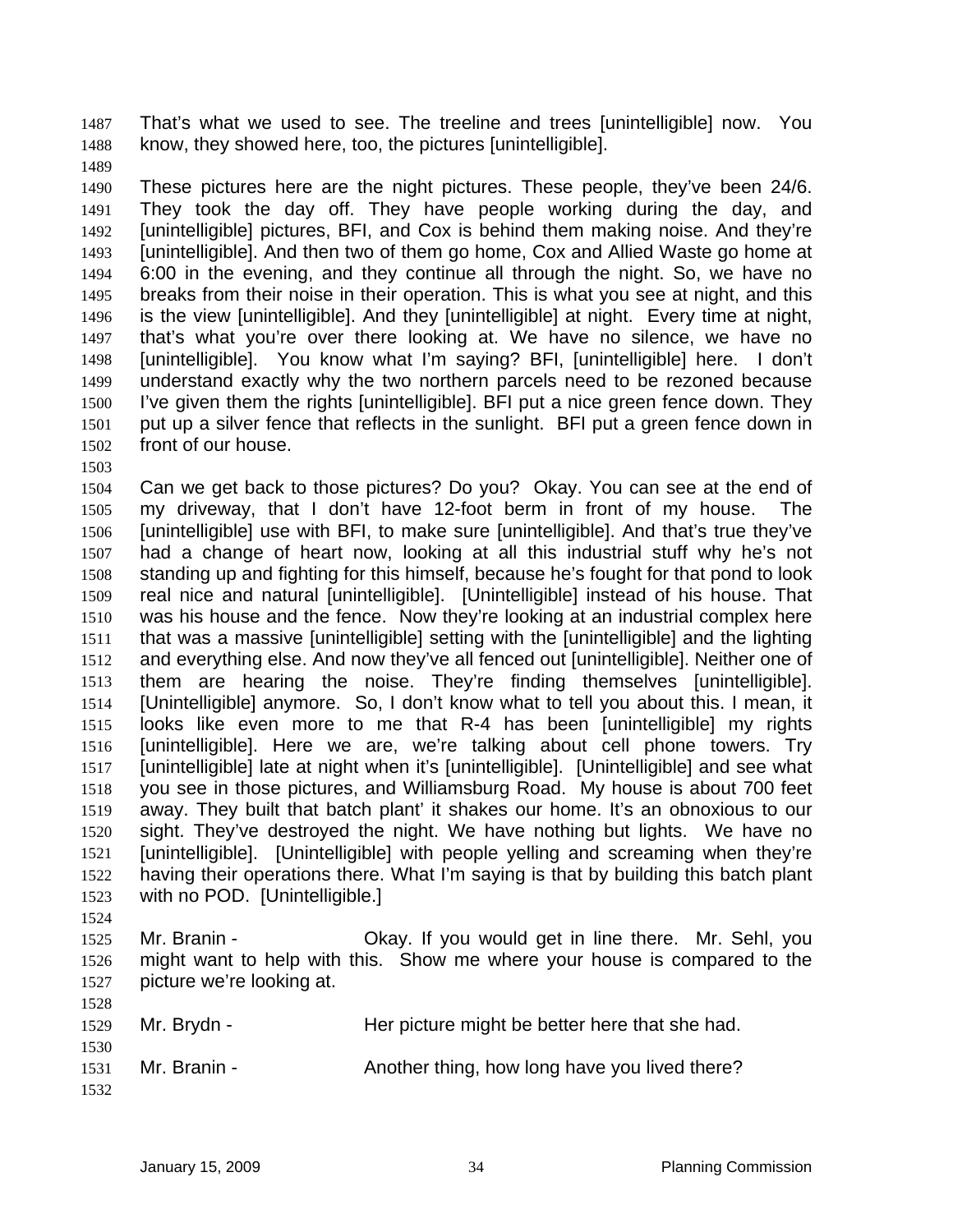| 1533                                                                                                                                         | Mr. Brydn -                                                 | Since 1999. Ten years.                                                                                                                                                                                                                                                                                                                                                                                                                                                                                                                                                                                                                                                                                                                                                                                                                                                                                                                                                                                                                                                                                                                                                                                                                                                                                                                                                                |
|----------------------------------------------------------------------------------------------------------------------------------------------|-------------------------------------------------------------|---------------------------------------------------------------------------------------------------------------------------------------------------------------------------------------------------------------------------------------------------------------------------------------------------------------------------------------------------------------------------------------------------------------------------------------------------------------------------------------------------------------------------------------------------------------------------------------------------------------------------------------------------------------------------------------------------------------------------------------------------------------------------------------------------------------------------------------------------------------------------------------------------------------------------------------------------------------------------------------------------------------------------------------------------------------------------------------------------------------------------------------------------------------------------------------------------------------------------------------------------------------------------------------------------------------------------------------------------------------------------------------|
| 1534<br>1535<br>1536                                                                                                                         | Mr. Branin -<br>Henrico County?                             | Ten years? Are you aware that Mr. Yob now works for                                                                                                                                                                                                                                                                                                                                                                                                                                                                                                                                                                                                                                                                                                                                                                                                                                                                                                                                                                                                                                                                                                                                                                                                                                                                                                                                   |
| 1537<br>1538<br>1539<br>1540                                                                                                                 | Mr. Brydn -<br>$\vdash$                                     | [Unintelligible] a friend of mine. We're right about<br>there. We are right up here. My picture back there, it might be better, but then                                                                                                                                                                                                                                                                                                                                                                                                                                                                                                                                                                                                                                                                                                                                                                                                                                                                                                                                                                                                                                                                                                                                                                                                                                              |
| 1541<br>1542<br>1543                                                                                                                         | Mr. Branin -                                                | I just want to know the general area, sir.                                                                                                                                                                                                                                                                                                                                                                                                                                                                                                                                                                                                                                                                                                                                                                                                                                                                                                                                                                                                                                                                                                                                                                                                                                                                                                                                            |
| 1544<br>1545<br>1546<br>1547<br>1548<br>1549<br>1550<br>1551<br>1552<br>1553<br>1554<br>1555<br>1556<br>1557<br>1558<br>1559<br>1560<br>1561 | Mr. Brydn -<br>I'm asking, that you make sure that happens. | Yes. Well, what happened is the back of this property<br>and the subject property—not the subject property, but the old property here, if<br>you could see, this is all woods and stuff. There was approximately a hundred<br>feet of trees here. I'm not going to argue that it was a mess and that they cleaned<br>it up. Then again, that's something, too. They disturbed more than 2,500 square<br>feet and plugged up the ponds without any [unintelligible] or asking the Army<br>Corp of Engineers, or you guys—anything at all. So, [unintelligible] and traps and<br>all this, and they can get a direct shot through this tiny bit of trees. It's blasting<br>off the hydraulics of these lakes, and shoots straight across. This is the Smith's<br>house. I'm not sure how the Lanning's are accepting this, but that's—Well,<br>people have their own opinions of [unintelligible]. And you know, we're<br>[unintelligible]. Two days ago, they [unintelligible] house for [unintelligible]. They<br>did it at night; they did it during the day. It's still hard to figure out, [unintelligible]<br>working at night. It's not really our house at all. [Unintelligible] this and that, but<br>[unintelligible] inside of my house, and short of a 12-foot berm being there with<br>Scotch pines on it, and Leyland Cypress and stuff like that. That's it. That's what |
| 1562<br>1563<br>1564<br>1565                                                                                                                 | Mrs. Jones -<br>view.                                       | Mr. Brydn, the trees that were planted to create a<br>barrier, it looks to me from where I think your home is that they will influence your                                                                                                                                                                                                                                                                                                                                                                                                                                                                                                                                                                                                                                                                                                                                                                                                                                                                                                                                                                                                                                                                                                                                                                                                                                           |
| 1566<br>1567                                                                                                                                 | Mr. Brydn -                                                 | Leyland Cypress?                                                                                                                                                                                                                                                                                                                                                                                                                                                                                                                                                                                                                                                                                                                                                                                                                                                                                                                                                                                                                                                                                                                                                                                                                                                                                                                                                                      |
| 1568<br>1569                                                                                                                                 | Mrs. Jones -                                                | Yes.                                                                                                                                                                                                                                                                                                                                                                                                                                                                                                                                                                                                                                                                                                                                                                                                                                                                                                                                                                                                                                                                                                                                                                                                                                                                                                                                                                                  |
| 1570<br>1571                                                                                                                                 | Mr. Brydn -                                                 | Leyland Cypress? You think those will stop noise?                                                                                                                                                                                                                                                                                                                                                                                                                                                                                                                                                                                                                                                                                                                                                                                                                                                                                                                                                                                                                                                                                                                                                                                                                                                                                                                                     |
| 1572<br>1573                                                                                                                                 | Mrs. Jones -                                                | Well, the trees-                                                                                                                                                                                                                                                                                                                                                                                                                                                                                                                                                                                                                                                                                                                                                                                                                                                                                                                                                                                                                                                                                                                                                                                                                                                                                                                                                                      |
| 1574<br>1575                                                                                                                                 | Mr. Brydn -                                                 | [Unintelligible.]                                                                                                                                                                                                                                                                                                                                                                                                                                                                                                                                                                                                                                                                                                                                                                                                                                                                                                                                                                                                                                                                                                                                                                                                                                                                                                                                                                     |
| 1576<br>1577                                                                                                                                 | Mrs. Jones -                                                | [Unintelligible] our answer.                                                                                                                                                                                                                                                                                                                                                                                                                                                                                                                                                                                                                                                                                                                                                                                                                                                                                                                                                                                                                                                                                                                                                                                                                                                                                                                                                          |
| 1578                                                                                                                                         | Mr. Brydn -                                                 | Okay.                                                                                                                                                                                                                                                                                                                                                                                                                                                                                                                                                                                                                                                                                                                                                                                                                                                                                                                                                                                                                                                                                                                                                                                                                                                                                                                                                                                 |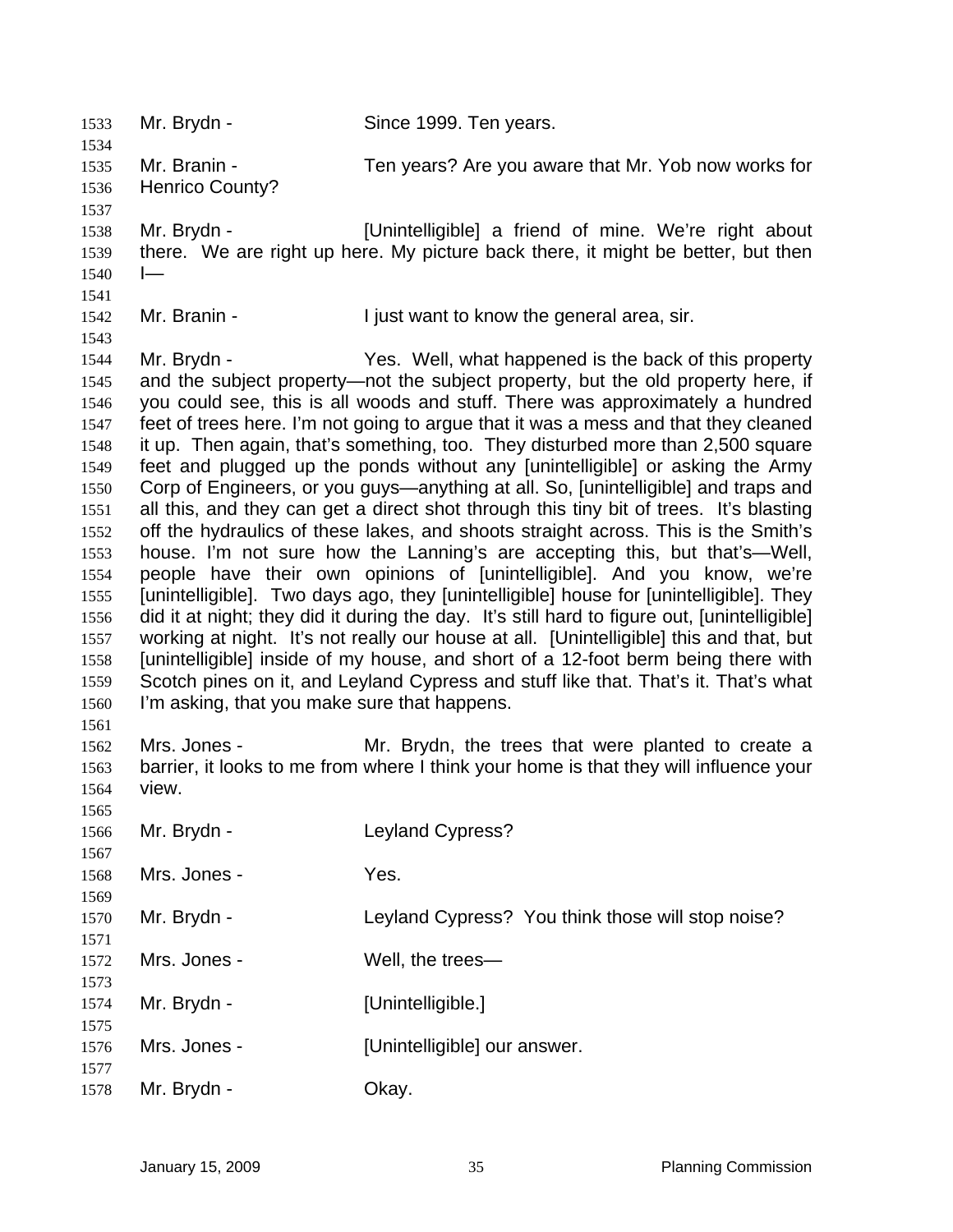| 1579         |                                                                                                                                                                             |                                                                                     |
|--------------|-----------------------------------------------------------------------------------------------------------------------------------------------------------------------------|-------------------------------------------------------------------------------------|
| 1580         | Mrs. Jones -                                                                                                                                                                | Will the trees be between you and the plant?                                        |
| 1581         |                                                                                                                                                                             |                                                                                     |
| 1582         | Mr. Brydn -                                                                                                                                                                 | Yes, they're between me and the plant. In 15 years,                                 |
| 1583         | they're going to be this high. What about now?                                                                                                                              |                                                                                     |
| 1584         |                                                                                                                                                                             |                                                                                     |
| 1585<br>1586 | Mrs. Jones -                                                                                                                                                                | Thank you very much. Any other persons?                                             |
| 1587         | Mr. Branin -                                                                                                                                                                | They came down together, but those two speakers—                                    |
| 1588         |                                                                                                                                                                             |                                                                                     |
| 1589         | Mrs. Jones -                                                                                                                                                                | I'm sorry.                                                                          |
| 1590         |                                                                                                                                                                             |                                                                                     |
| 1591         | Ms. Karlis -                                                                                                                                                                | I'm Kellie Karlis.                                                                  |
| 1592         |                                                                                                                                                                             |                                                                                     |
| 1593         | Mrs. Jones -                                                                                                                                                                | And she has?                                                                        |
| 1594         | Mr. Emerson -                                                                                                                                                               | Three minutes.                                                                      |
| 1595<br>1596 |                                                                                                                                                                             |                                                                                     |
| 1597         | Ms. Karlis -                                                                                                                                                                | Okay. I will do this real quick.                                                    |
| 1598         |                                                                                                                                                                             |                                                                                     |
| 1599         | Mrs. Jones -                                                                                                                                                                | Thank you very much.                                                                |
| 1600         |                                                                                                                                                                             |                                                                                     |
| 1601         | Ms. Karlis -                                                                                                                                                                | They did say something about they weren't going to                                  |
| 1602         |                                                                                                                                                                             | use the lane. It's a private lane. It's owned and maintained by myself, Joe, and    |
| 1603         |                                                                                                                                                                             | the Lanning's. They just said that they're not going to use the lane to service the |
| 1604         |                                                                                                                                                                             | property, but yet when they brought in the fencing company, and the Cypress,        |
| 1605         |                                                                                                                                                                             | they used the lane. It's a single lane with potholes. We [unintelligible]. We       |
| 1606         | maintain it. It's not [unintelligible] as a private lane in front of our house. It                                                                                          |                                                                                     |
| 1607<br>1608 | [unintelligible] houses. [Unintelligible] maintain the property. It's not right. They                                                                                       |                                                                                     |
| 1609         | shouldn't be over here trespassing. They are going to have the trucks going into<br>that part, [unintelligible]. Right up here is a private road they have no access to. It |                                                                                     |
| 1610         | causes more work when it comes to spring. Who's paying for that?                                                                                                            |                                                                                     |
| 1611         |                                                                                                                                                                             |                                                                                     |
| 1612         | Mr. Jernigan -                                                                                                                                                              | Can I ask a question? Were these the people that put                                |
| 1613         | in the trees? But Metromont's not using it.                                                                                                                                 |                                                                                     |
| 1614         |                                                                                                                                                                             |                                                                                     |
| 1615         | Ms. Karlis -                                                                                                                                                                | No, but I didn't think they were supposed to be using                               |
| 1616         |                                                                                                                                                                             | the land to service their property. Why can't they come in another way?             |
| 1617         |                                                                                                                                                                             |                                                                                     |
| 1618         | Mr. Jernigan -                                                                                                                                                              | Did they come in three or four times?                                               |
| 1619         |                                                                                                                                                                             |                                                                                     |
| 1620         | Ms. Karlis -                                                                                                                                                                | Well, it's been going on since Saturday.                                            |
| 1621<br>1622 | Mr. Jernigan -                                                                                                                                                              | All right. So, when that's over, it's over.                                         |
| 1623         |                                                                                                                                                                             |                                                                                     |
| 1624         | Ms. Karlis -                                                                                                                                                                | Hopefully.                                                                          |
|              |                                                                                                                                                                             |                                                                                     |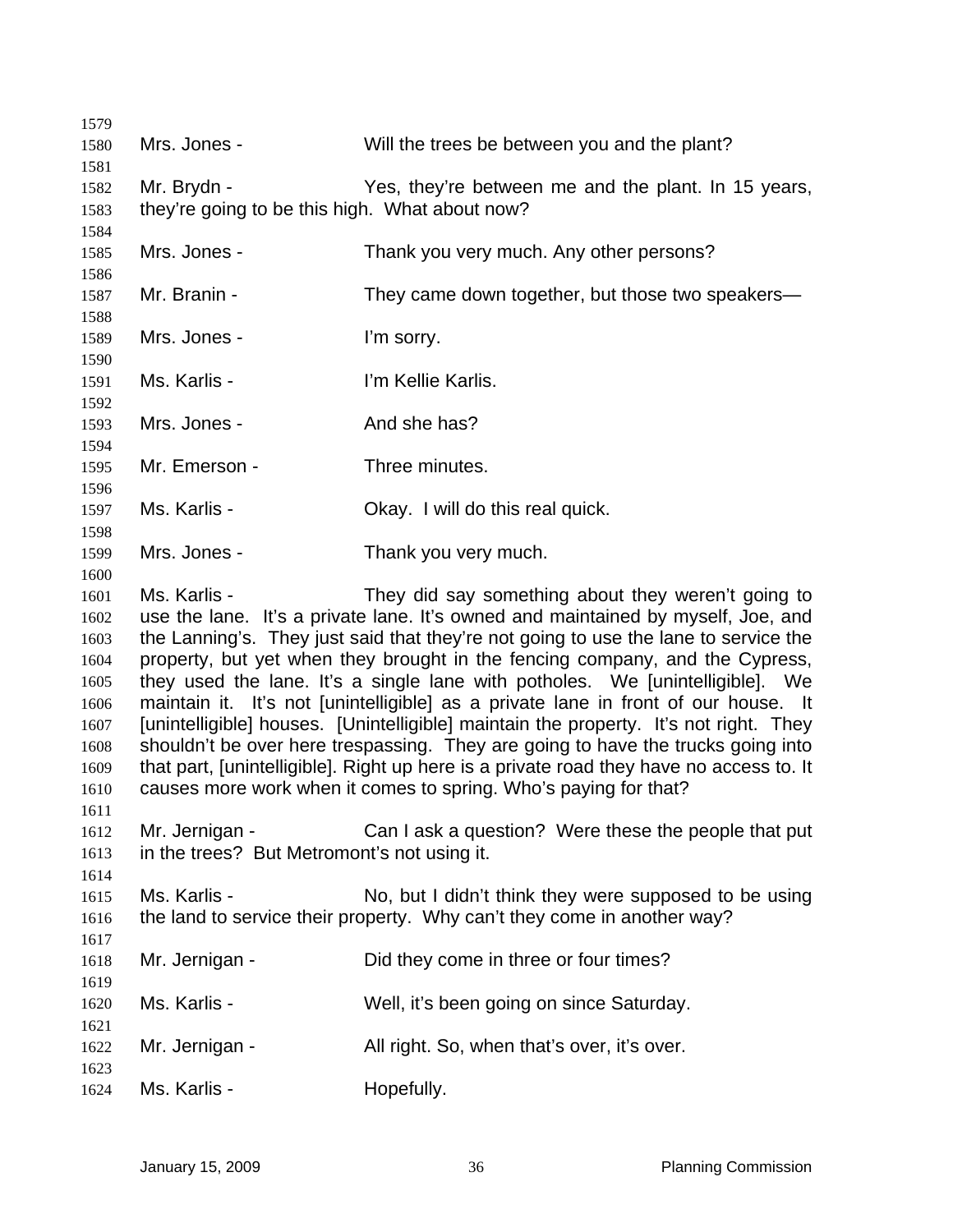1625 1626 1627 1628 1629 1630 1631 1632 1633 1634 1635 1636 1637 1638 1639 1640 1641 1642 1643 1644 1645 1646 1647 1648 1649 1650 1651 1652 1653 1654 1655 1656 1657 1658 1659 1660 1661 1662 1663 1664 1665 1666 1667 1668 1669 1670 Mr. Jernigan - Ckay. I mean, Metromont has told me themselves they're not going to use your lane, but if the people who planted the trees came there and did it, I don't know that they knew or told them not to. I don't know, I guess that's the way they came in to put the trees in. That's not something that's going to be ongoing. Mr. Brydn, we tried working together on this thing. This plant's been here since 1946. Mr. Brydn - I understand that, but that plant has [unintelligible] for about 14 weeks. The previous plant was not up to scale, but they operated [unintelligible]. Mr. Jernigan - And I'll agree. Mr. Brydn - They built that batch plant with no POD. Know why that was done? Because you would have said no. Mr. Jernigan - They got their hand slapped for that and are getting straight with it. Mr. Brydn - They wouldn't have gotten it at all if they would have asked for permission to start with. Instead, they just built it, and now they're asking for forgiveness. I understand the system. Mr. Jernigan - Well, their company was coming into a plant that was in a disaster state. Mr. Brydn - Exactly. Mr. Jernigan - Do you agree with that? Mr. Brydn - Yes. Mr. Jernigan - Okay. Now, you bought a house in 1999 next to a plant that's been there since 1946. Mr. Brydn - And that didn't affect our house, though. We bought out house. The reason we bought that house back there was because it was a country setting five minutes from Shockoe Bottom. We are now losing the country setting. So, what's next? Mr. Jernigan - What I'm saying is it's an M-2 site. Anybody could have bought it out and made it better than what it is, and that's what's happened. They cleaned up the area around you, which, as you can see, was bad.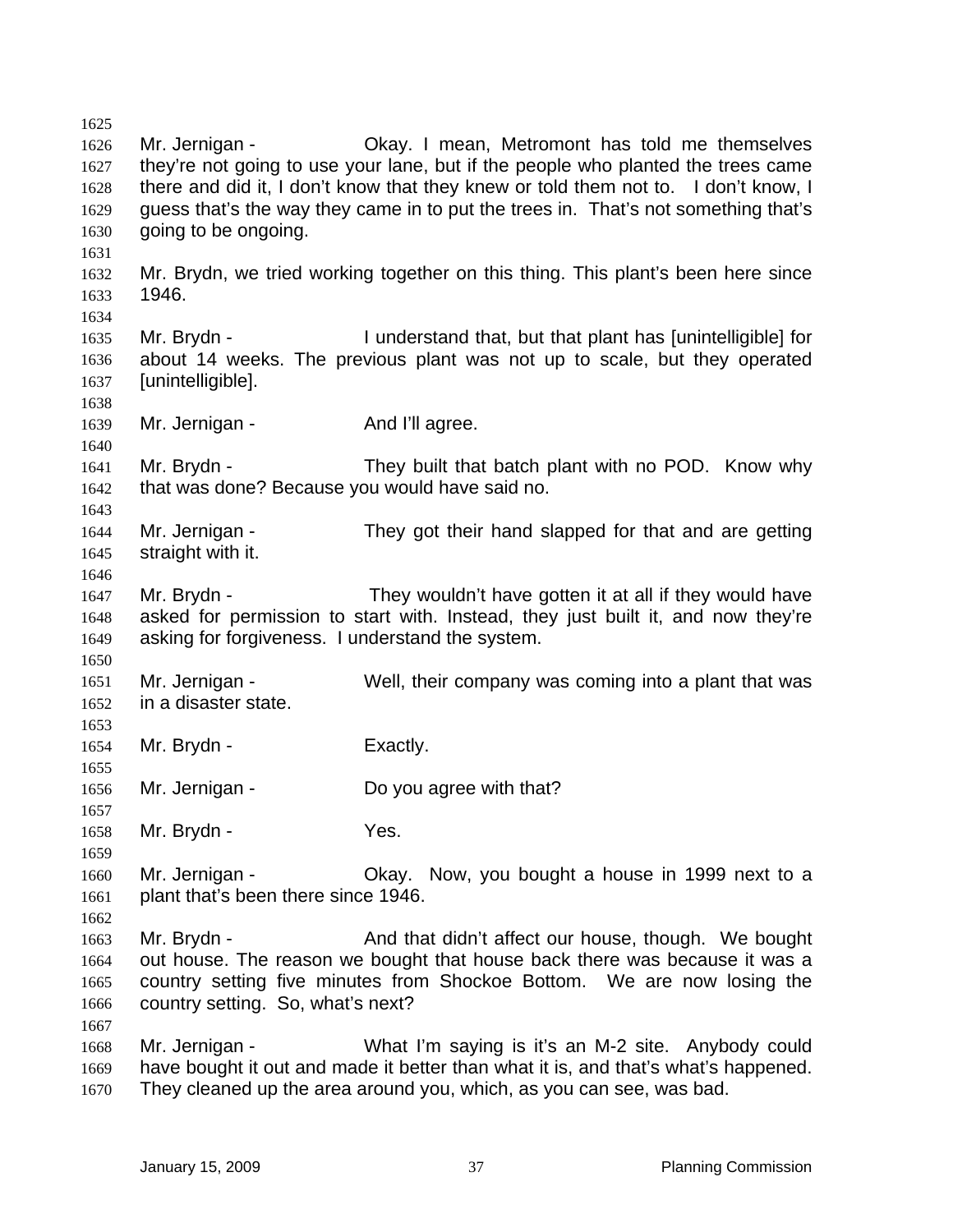1672 1673 1674 1675 1676 1677 1678 1679 1680 1681 1682 1683 1684 1685 1686 1687 1688 1689 1690 1691 1692 1693 1694 1695 1696 1697 1698 1699 1700 1701 1702 1703 1704 1705 1706 1707 1708 1709 1710 1711 1712 1713 1714 1715 Mr. Brydn - Just because they cleaned it up, doesn't mean I can jump up and down, and [unintelligible], and shoot my gun off and stuff like that. Do you know what I mean? So, yes, I give them a pat on the back for cleaning it. But also they [unintelligible]. [Unintelligible] by [unintelligible] those cars. And cars [unintelligible] all through those ponds on our property. Well, so, [unintelligible] environment, and they have [unintelligible] because you did something else to harm the environment. Which I'm not sure [unintelligible] either, because [unintelligible] the Army Corp of Engineers, so they did violate the wetland act. And also, they had a criminal investigation by Henrico County themselves. Mr. Jernigan - Do what now? Mr. Brydn - They had a criminal investigation by Henrico County themselves. So, back last year when they started this procedure with the County, and Community Maintenance and other things, we were locked out from getting any information from the County, and through the Freedom of Information Act because they were under criminal investigation. And now they want your approval. I think you should be a little tougher on them [unintelligible]. Mr. Jernigan - Theed some clarification on that. Mr. Brydn - [Unintelligible] true. Mr. Emerson - I think I can clarify that, Madam Chair. This facility has had some issues in regards to illegal clearing, and also on some construction that occurred without the issuance of proper permits. There were investigations into those matters, I don't know if I would say they were criminal investigations. Unless the Commission chooses to extend it, you've used your time. Mr. Jernigan - Can he have three minutes? Mrs. Jones - Mr. Jernigan, if you'd like that, I'd certainly-Mr. Jernigan - Yes, let's do it. Mrs. Jones - — — do that for you. Three minutes, if you'd like to clarify. Mr. Knight - Yes ma'am. My name is James Knight. I'm the vice president and general manager of Metromont. If we could put the picture back up that shows the lakes, I'd just like to address their concerns. I'll state the facts [unintelligible]. The batch plant that he's talking about that we put up without a permit, we actually have records. We went to the County. It is a piece of

1716 equipment and did not require any permitting.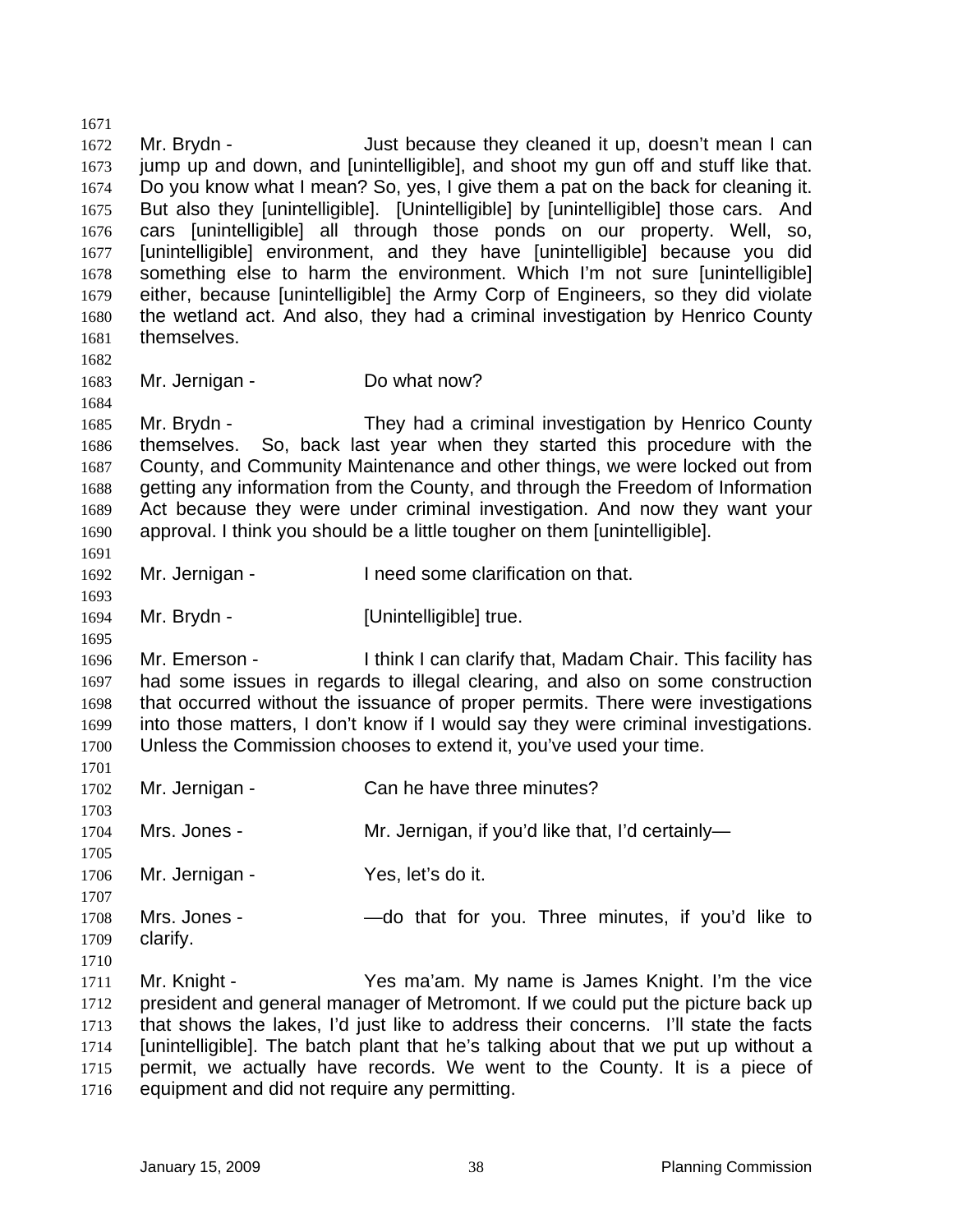1717 1718 1719 1720 1721 Mrs. Jones - Excuse me. Mr. Knight? What did you want us to see? Mr. Knight - Yes, that's good.

1723 Mrs. Jones - Ckay.

1725 1726 1727 1728 1729 1730 Mr. Knight - I'll get to that in a minute. So, the batch plant was proceeding to being put up, and there was a lawsuit filed by these two folks here. The County came out, and then all of a sudden slapped us on the hand and said you have to have a permit [unintelligible] a 300-foot buffer of our current property. It's like 278 feet. We went over 20 feet. So, yes, we had our hand slapped, but we probably didn't have to have a permit.

1731

1735

1722

1724

1732 1733 1734 The little pond that he's referring to over there that we covered up, was actually .2 acres. We did pay into the fund. We [unintelligible]. It was just a pond of water. It was less than 30 feet by 40 feet.

1736 1737 1738 1739 1740 1741 1742 1743 1744 1745 1746 1747 1748 1749 1750 1751 1752 1753 1754 1755 1756 1757 1758 The backing up of the water in the pond was actually permitted, inspected, and has been signed off on by the County. The County are the ones that told us to do it. It was their design. There are two 48-inch pipes that run—I can't point at the picture from the podium—over to this current property we're trying to use. As I understand it cannot physically, it's impossible to flood their property. They have had flooding problems there. It's [unintelligible]. We have solved that problem with some \$250,000 that the County permitted. We have not been under criminal investigation. That is absolutely false. We bought this property [unintelligible]. The people that work there [unintelligible], and they have no part any longer. They have no restrooms. They use port-a-lets. They have no break room facility. They have no parking lot. They have nowhere to put their uniforms on. We bought the property next door to get rid of a residential subdivision that was planned because we would have had a bigger problem. We have done everything on the current property we have per its zoning. We have no intentions of putting any industrial stuff over there. Our parking lots, and office buildings, break rooms. That property he's referring to is proffered off. I mean, we have like 50 feet, which you can't do anything. Nothing. We've proffered off all access from Oregon Avenue. The road that they're referring to that they maintain, it is a County easement road for the utility company. The power company actually came in and [unintelligible] all those trees up. You can come see how they've been cut for the power lines. I mean, we raised cain ourselves, I mean, so, that the road they were referring to was a future road on the County map now. It's for future growth. Thank you for your time.

- 1760 Mr. Branin - Thave one question.
- 1761

1759

1762 Mr. Knight - Yes sir.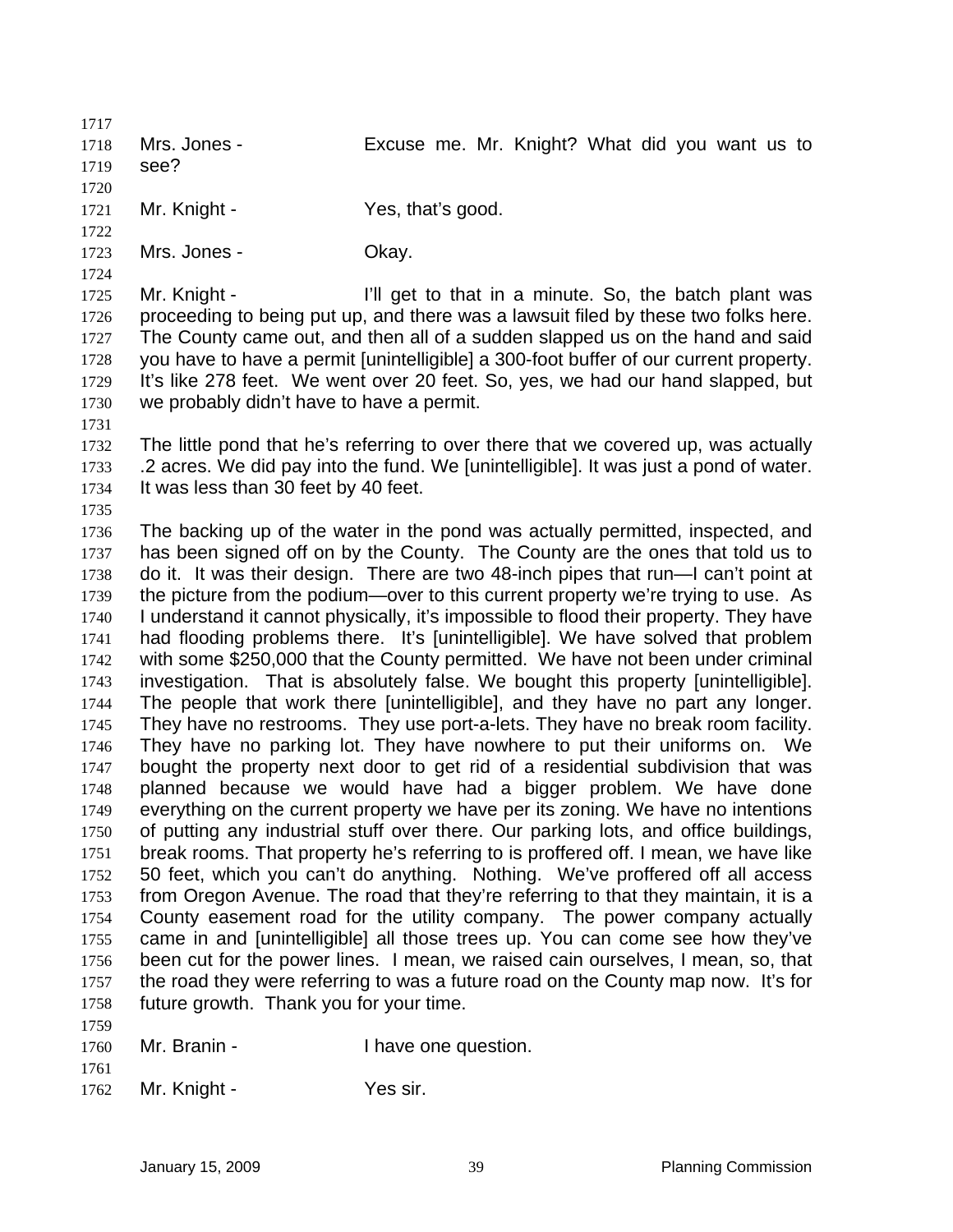| 1763                                                                                                                                                                                                                                                                                                                                                                                                                                                                                                                                                                                     |                                                |                                                                                                                                                                                                                                                                                                             |
|------------------------------------------------------------------------------------------------------------------------------------------------------------------------------------------------------------------------------------------------------------------------------------------------------------------------------------------------------------------------------------------------------------------------------------------------------------------------------------------------------------------------------------------------------------------------------------------|------------------------------------------------|-------------------------------------------------------------------------------------------------------------------------------------------------------------------------------------------------------------------------------------------------------------------------------------------------------------|
| 1764                                                                                                                                                                                                                                                                                                                                                                                                                                                                                                                                                                                     | Mr. Branin -                                   | Your batch plant, is it considered portable?                                                                                                                                                                                                                                                                |
| 1765                                                                                                                                                                                                                                                                                                                                                                                                                                                                                                                                                                                     | Mr. Knight -                                   | Yes sir, it is portable.                                                                                                                                                                                                                                                                                    |
| 1766<br>1767                                                                                                                                                                                                                                                                                                                                                                                                                                                                                                                                                                             |                                                |                                                                                                                                                                                                                                                                                                             |
| 1768<br>1769                                                                                                                                                                                                                                                                                                                                                                                                                                                                                                                                                                             | Mrs. Jones -                                   | Any more questions for Mr. Knight?                                                                                                                                                                                                                                                                          |
| 1770<br>1771                                                                                                                                                                                                                                                                                                                                                                                                                                                                                                                                                                             | Mr. Jernigan -                                 | Okay. Mr. Brydn?                                                                                                                                                                                                                                                                                            |
| 1772<br>1773<br>1774                                                                                                                                                                                                                                                                                                                                                                                                                                                                                                                                                                     | Mr. Brydn -<br>days, two minutes, ten minutes? | One question. I'd like to know what your definition of<br>portable was. Does it mean it can be taken down and taken away within like two                                                                                                                                                                    |
| 1775<br>Mr. Branin -<br>1776<br>for many years they had actual block and concrete formation, you know, with a<br>1777<br>foundation, and built the plant up from that. The industry, what, 20 years ago, I<br>1778<br>guess, 15 or 20 years ago started making portable batch plants that especially<br>1779<br>they use mostly for road building. They can come in, set up a plant in about a<br>1780<br>month's time, run it for as long as they need to, and literally break it down and<br>1781<br>move off. So, it is considered portable. That's why I ask is it portable.<br>1782 |                                                | In both the concrete industry and the asphalt industry,                                                                                                                                                                                                                                                     |
| 1783<br>1784<br>1785                                                                                                                                                                                                                                                                                                                                                                                                                                                                                                                                                                     | Mr. Brydn -                                    | It doesn't seem to be very portable.                                                                                                                                                                                                                                                                        |
| 1786<br>1787<br>1788                                                                                                                                                                                                                                                                                                                                                                                                                                                                                                                                                                     | Mr. Branin -<br>to know if it was portable.    | Well, that may be, sir. From my clarification, I wanted                                                                                                                                                                                                                                                     |
| 1789<br>1790                                                                                                                                                                                                                                                                                                                                                                                                                                                                                                                                                                             | Mr. Brydn -                                    | Well, [unintelligible] I'd like to address [unintelligible].                                                                                                                                                                                                                                                |
| 1791<br>1792                                                                                                                                                                                                                                                                                                                                                                                                                                                                                                                                                                             | Mr. Branin -                                   | Thank you.                                                                                                                                                                                                                                                                                                  |
| 1793<br>1794                                                                                                                                                                                                                                                                                                                                                                                                                                                                                                                                                                             | Mr. Brydn -                                    | I'm not going to get that chance, am I, here tonight.                                                                                                                                                                                                                                                       |
| 1795<br>1796                                                                                                                                                                                                                                                                                                                                                                                                                                                                                                                                                                             | Mr. Branin -                                   | I had one question.                                                                                                                                                                                                                                                                                         |
| 1797<br>1798                                                                                                                                                                                                                                                                                                                                                                                                                                                                                                                                                                             | Mr. Brydn -                                    | I understand.                                                                                                                                                                                                                                                                                               |
| 1799<br>1800                                                                                                                                                                                                                                                                                                                                                                                                                                                                                                                                                                             | Mr. Branin -                                   | And I received my answer.                                                                                                                                                                                                                                                                                   |
| 1801                                                                                                                                                                                                                                                                                                                                                                                                                                                                                                                                                                                     | Mr. Brydn -                                    | Okay, thank you.                                                                                                                                                                                                                                                                                            |
| 1802<br>1803                                                                                                                                                                                                                                                                                                                                                                                                                                                                                                                                                                             | Mrs. Jones -                                   | I think our official time is used.                                                                                                                                                                                                                                                                          |
| 1804<br>1805<br>1806<br>1807<br>1808                                                                                                                                                                                                                                                                                                                                                                                                                                                                                                                                                     | Mr. Jernigan -                                 | Let me tell the Commission one thing. The property is<br>R-5AC, but in a previous life, it was M-2. If there was ever a zoning case, that<br>should have come back, and I probably made a mistake on. Everybody has one<br>that they would back up on. This would have been it. At the time that we rezoned |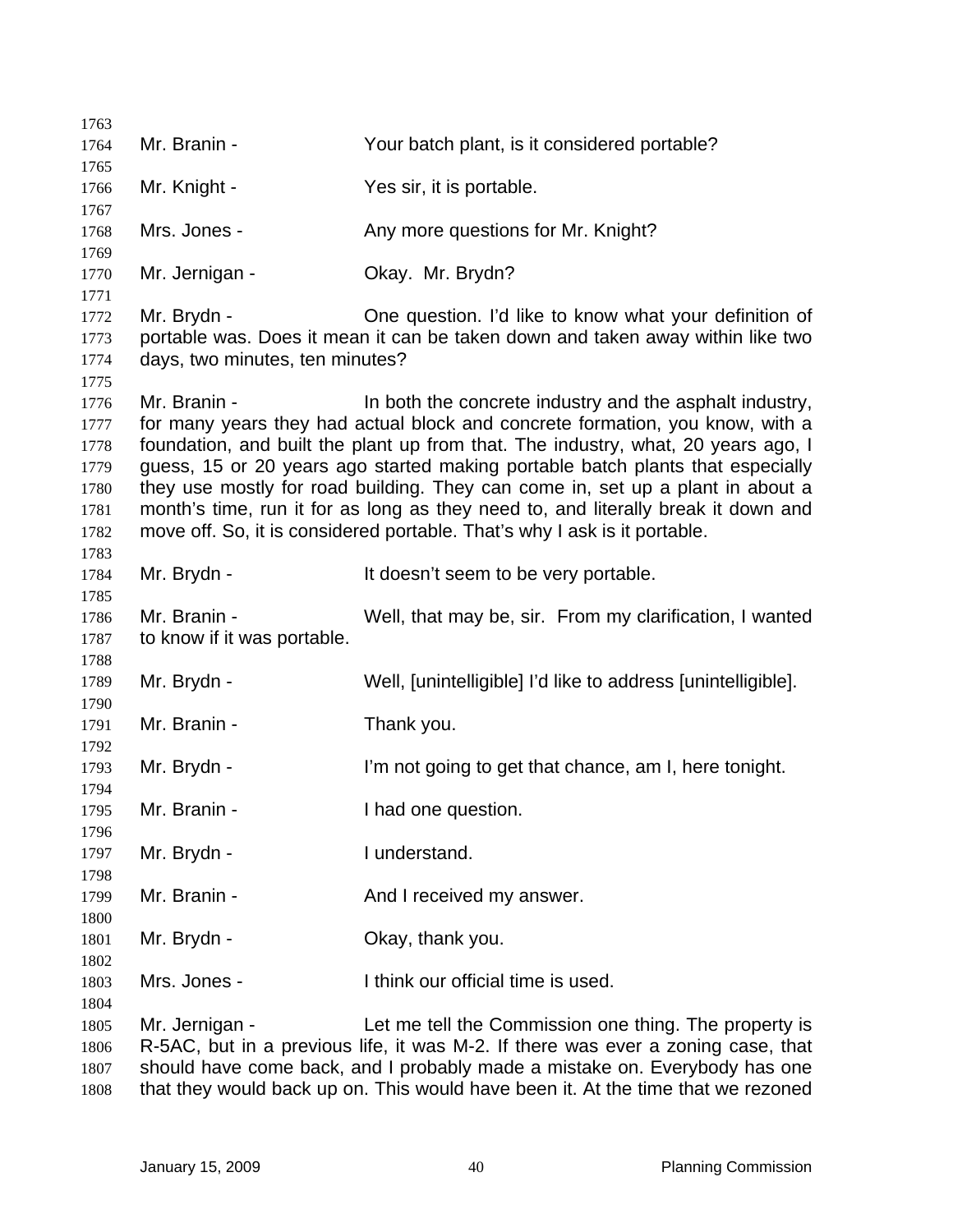that property, we had taken trips to other parts of the country, and saw some of the new type housing going on. When these people originally came to me to rezone this property, I wasn't satisfied at first. But after they showed me what they were going to do, it ended up being a nice project. It had Georgia porches, rear-loading garages, and everything. I guess I looked it over and thought it would be good. I actually figured that the cinderblock plant at that time may just go into demise. It was in such bad shape that I figured it just may close up. But now we've had a company come in that's reputable, and has gone out and made changes. The bathrooms are despicable. They were using portable and needed portable, affordable, descent bathrooms, and they got their temporary use permits from the BZA to do this while a POD is being filed, a zoning case and a POD to make them permanent. This place has been there for 46 years, although it does have more activity that it had before. But they can do that by right. We can't control that they're busy. Some of the neighbors here, they're okay with it, and I know that you all aren't. And you're a little farther away. They put the trees in, and I know that you say—Those tress grow about a foot and a half a year. So, it's going to take some time for them to get up. Mr. Knight just told me that he does plan on enclosing that plant. It's a million-dollar project, and they can't do it at this time. Hopefully, when the money becomes available, they will. 1809 1810 1811 1812 1813 1814 1815 1816 1817 1818 1819 1820 1821 1822 1823 1824 1825 1826 1827 1828 1829 1830 1831 1832 1833 1834 1835 1836 1837 1838 1839 1840 1841 1842 1843 1844 1845 1846 1847 1848 1849 1850 1851 1852 1853 1854 Mr. Brydn - We don't get to sleep at night until then. Mr. Jernigan - Yes, you do. Mr. Brydn - The Music Hi we had another home. Mr. Jernigan - That it was there for years. That plant's been there for-Mr. Brydn - Seventy years. Mr. Jernigan - Well, but you weren't in it. You weren't in it in 1999. Mr. Brydn - [Unintelligible.] Mrs. Jones - We can't have a back and forth unless it's from the podium, and I think at this point, Mr. Jernigan— Mr. Jernigan - Yes. I'm going to make a motion. I'm going to move for approval of C-37C-08, Caroline L. Peters for Metromont Corporation, to send to the Board of Supervisors for their approval. Mr. Branin - Second. Mrs. Jones - Motion by Mr. Jernigan, seconded by Mr. Branin. All in favor say aye. All opposed say no. The ayes have it; the motion passes.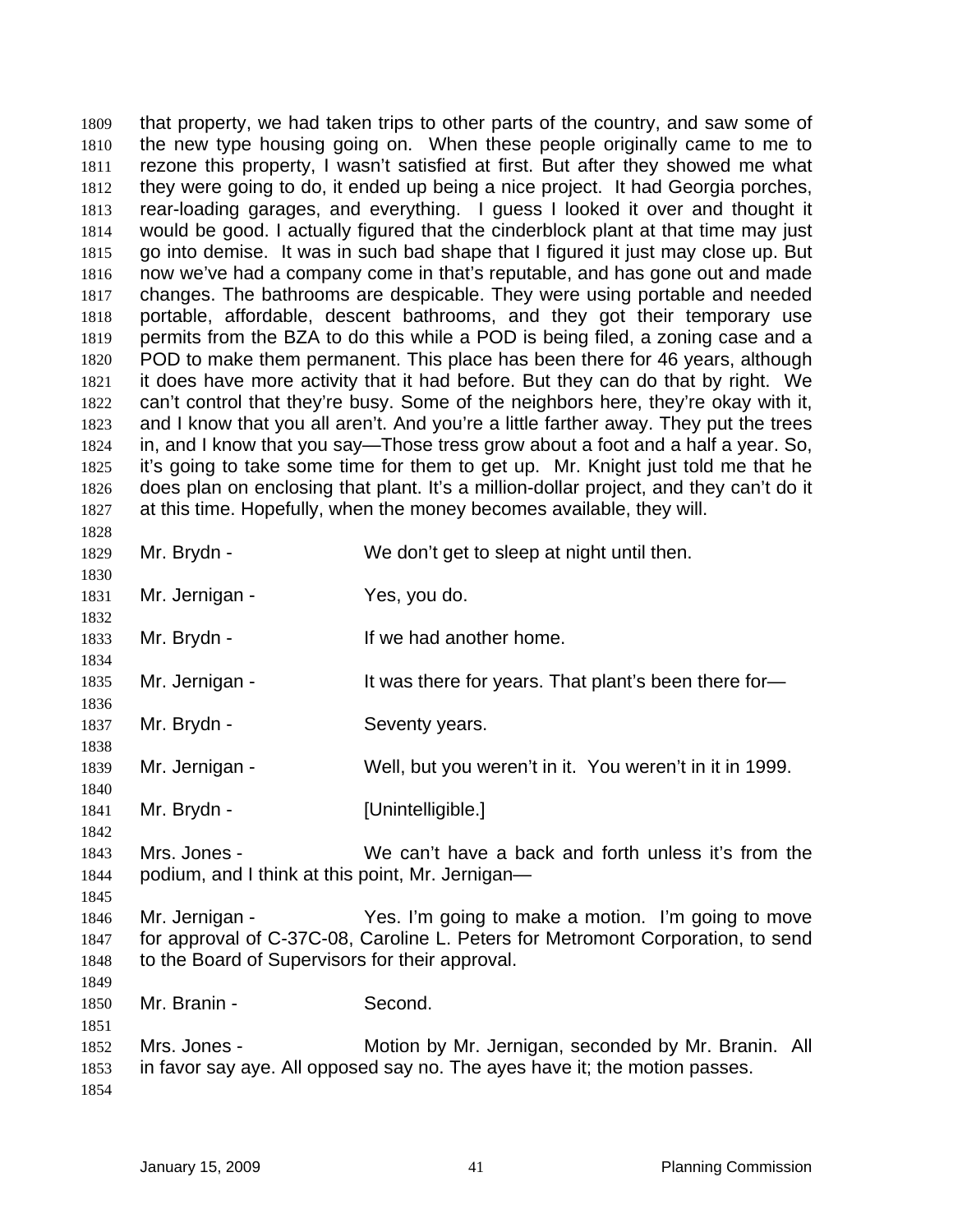**REASON:** Acting on a motion by Mr. Jernigan, seconded by Mr. Branin, the Planning Commission voted 5-0 (one absent) to recommend the Board of Supervisors **grant** the request because it would not adversely affect the 1855 1856 adjoining area if properly developed as proposed, it is reasonable in light of the industrial zoning in the area, and the proffered conditions should minimize the potential impacts on surrounding land uses. 1857 1858 1859 1860 1861

1862 [Discussion between Board members that is unintelligible.]

1864 1865 Mrs. Jones - Folks, we have a number of cases left on the agenda. I think it would be beneficial to take a five-minute break, and then resume.

- 1867 FIVE MINUTE BREAK
- 1868 1869

1870

1863

1866

## **The Planning Commission reconvened at 9:15 p.m.**

1871 1872 1873 1874 1875 1876 1877 1878 **P-1-09 Gloria L. Freye for Richmond 20 MHz LLC**: Request for a Provisional Use Permit under Sections 24-95(a)(3), 24-120 and 24- 122.1 of Chapter 24 of the County Code in order to construct a 142' high telecommunications tower and related equipment, on part of Parcel 740-768- 3309, located on the east line of Pouncey Tract Road (State Route 271) approximately 380 feet north of its intersection with Kain Road (Pouncey Tract Park). The existing zoning is A-1 Agricultural District. The Land Use Plan recommends Open Space/Recreation and Environmental Protection Area.

1880 1881 1882 Mrs. Jones - Hello, Mr. Lewis. Let me ask, is there opposition here tonight to P-1-09, Gloria L. Freye for Richmond 20 MHz, LLC? Thank you very much. We'll call on you in a moment. Lewis, go ahead.

1883 1884

1879

- Mr. Lewis Thank you, Madam Chairwoman.
- 1885

1886 1887 1888 1889 1890 1891 1892 nTelos is requesting to construct a monopole-style communication tower up to 142 feet in height on Pouncey Tract Park. The 23-acre site is zoned A-1 and is adjacent to the Richmond Strikers soccer complex to the north and Short Pump Middle School to the south. In addition to several homes on the west side of Pouncey Tract Road, several residential subdivisions are located in the area; these include Turnberry to the north, Harvest Glen to the east, and Hickory Woods to the south.

1893

- 1894 1895 1896 The 2010 Land Use Plan recommends Open Space/Recreation and Environmental Protection Area for the property. These use designations are consistent with the applicant's request.
- 1897

1898 1899 As shown by this elevation, a tapered 140-foot monopole topped by a 2-foot lightning rod is being proposed. All antennas would be concealed inside the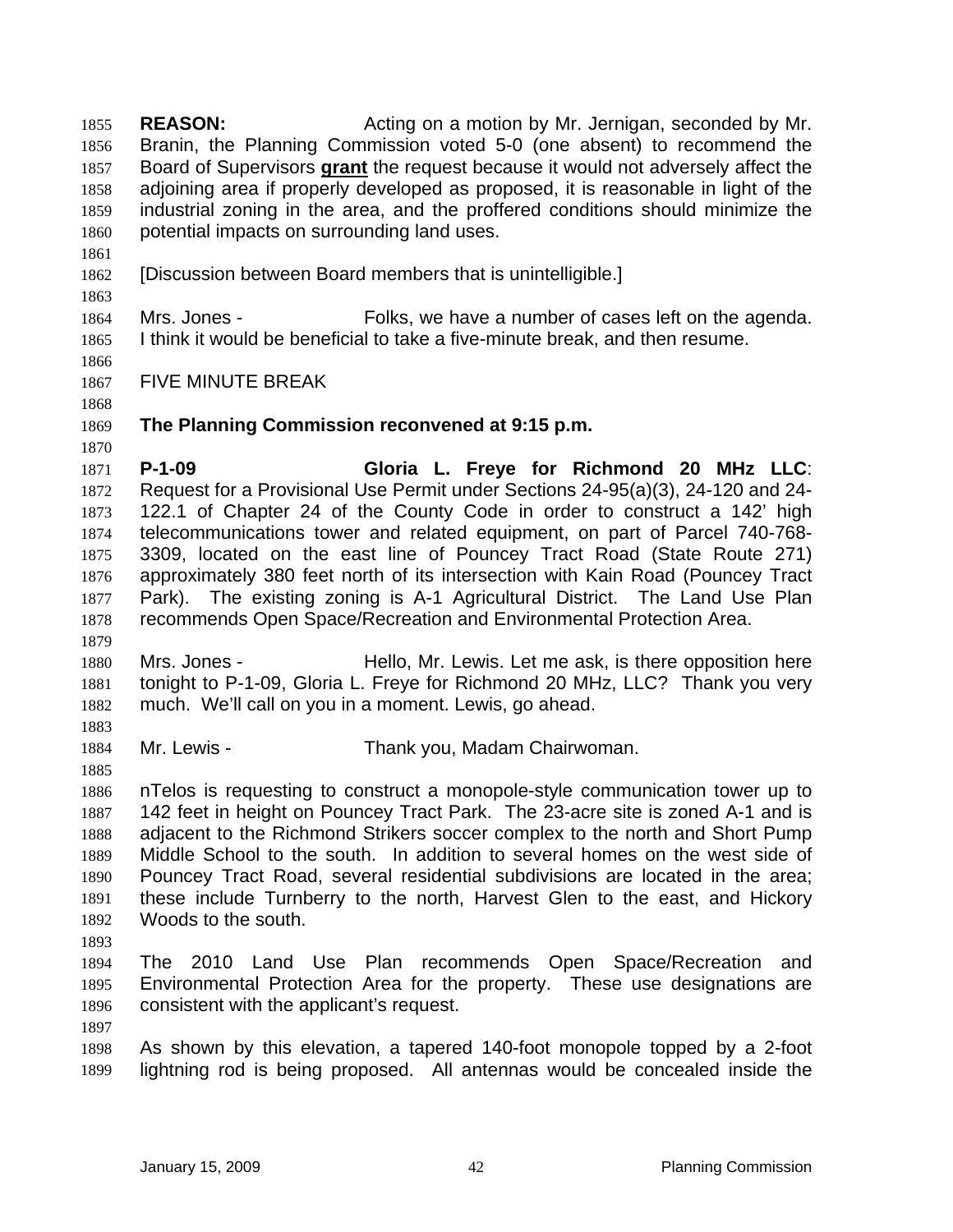structure, and ground equipment would be located in a 2,500-square-foot fenced compound at the base of the tower. 1900 1901

1902

1903 1904 1905 1906 1907 1908 1909 1910 As illustrated by the applicant's site plan, the structure would be placed on the park's densely wooded eastern section, accessible via the adjacent school bus loop to the south. This location would meet all required setbacks and provide screening for the bottom half of the tower. As demonstrated by the balloon floats held by the applicant on December 16 and 17, the top half of the proposed structure would extend approximately 80 feet above surrounding trees, making it visible to varying degrees from surrounding residential properties and Pouncey Tract Road.

1911

1912 1913 1914 1915 1916 1917 The 2010 Plan acknowledges the growing and changing need for wireless communication services, and recommends new tower locations strike a balance between providing adequate service to the community and protecting residential character. To this end, the Plan makes some provision for placing a communication tower near residential areas if its potential impacts are minimized.

1918 1919 1920 1921 1922 1923 1924 1925 1926 1927 1928 1929 1930 1931 The proposed tower's monopole design and requested placement among mature trees are two important aspects of this request which do help minimize its visual impact and achieve consistency with the Wireless Element of the Comprehensive Plan. However, information provided by the applicant to date has not fully demonstrated that a maximum height of 142 feet constitutes the minimum height needed. To further clarify this aspect of the request, the applicant is encouraged to provide additional information regarding their anticipated coverage buildout for the area and how an incremental reduction in the height of this proposed structure would impact the buildout plan. The applicant's request is consistent with the property's land use designation and is partially consistent with the 2010 Plan's guidance to minimize visual impact. For these reasons, staff believes the site could be an acceptable location for a communication tower of the proposed design; however, further justification of the proposed height is needed for staff to fully support this request.

1932

1933 This concludes my presentation. I will be happy to take any questions.

1934

1935 1936

Mrs. Jones - The Are there questions for Mr. Lewis?

1937 1938 1939 1940 1941 1942 1943 Mr. Branin - **Madam Chair, I don't think I have any for Mr. Lewis.** Even though there are only three people in the audience, in the past day, I've had several e-mails that brought up questions that I'm going to need some clarification on from the applicant, if at all possible, after any other Commissioners have any questions for Mr. Lewis. But I'd like to hear from the opposition first because they may voice some of the same questions I have from the e-mails, if that's okay.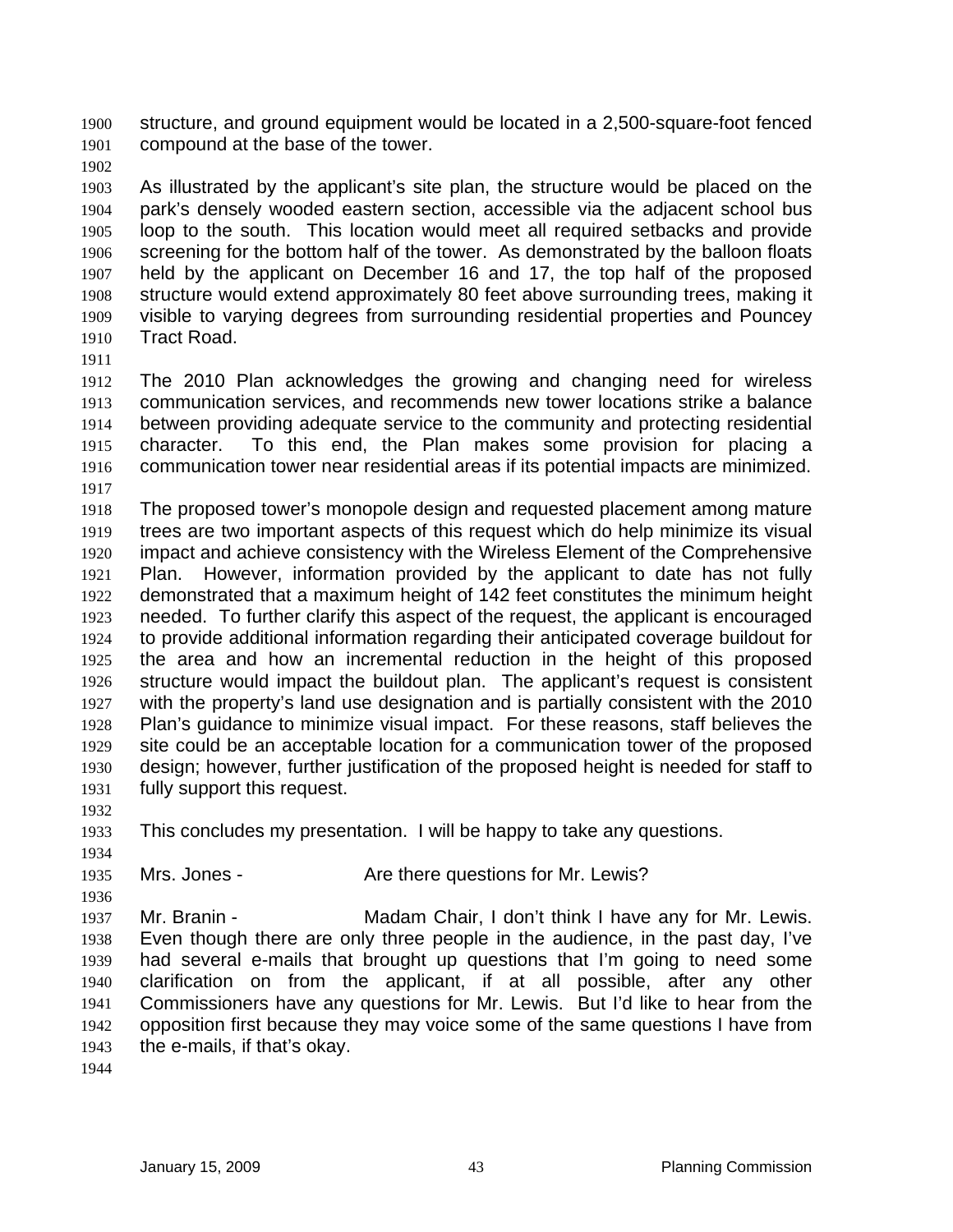Mrs. Jones - Thank you, Mr. Lewis. Those of you who'd like to speak in opposition to this case, if you would like to come forward, and one by one come to the microphone. You've heard the rules and the time limits for discussion. Ten minutes for each side, so decide who goes first. 1945 1946 1947 1948

1950 1951 Mr. Branin - The Most important, I also need to know what neighborhood.

1953 1954 1955 1956 1957 1958 1959 1960 Mr. Dube - Sure. My name is Todd Dube. I'm from the Parsons Walk neighborhood. I'm actually a Board member for the homeowners' association, representing over 1500 homes. I have just two points to make real quick. One, I do not believe that our residents were fully notified of the balloon test. I think they hit the specific homes that may be affected in the very adjacent neighborhoods, but I don't think they fully vetted out and fully notified all of our residents. We've had several residents mail our Board saying they were not notified of the balloon test that was on the  $16<sup>th</sup>$  and  $17<sup>th</sup>$ .

1961

1949

1952

1962 1963 1964 1965 My second point is that I believe this cell tower has bounced around our neighborhood a few times by Deep Run, and now over here, and I believe it's thus provided a lot of confusion on the residents. I believe originally at Deep Run they had some interest on that.

1966

1967 1968 1969 1970 Mr. Branin - The State of I can address that. This cell tower was proposed in Striker Park in three different locations. None of them were acceptable to Mr. Kaechele, so the project was actually pulled. This is another location that they came up with.

1971

1972 1973 1974 1975 1976 1977 1978 Mr. Dube - The My only point is I believe the residents around Twin Hickory are confused because I think there's a proposal for one potentially by Deep Run. They're confused as to why there have been so many changes, or it's changed a couple of times. I believe they have confusion. So, speaking from a homeowners' association standpoint, I believe the residents have not been fully communicated to whether they were affected prior or in any other case. Thanks.

1979 Mrs. Jones - Someone else?

1980 1981 1982 1983 1984 1985 1986 Mrs. Lantzy - My name is Patricia Lantzy. My address is 10801 Harvest Glen Lane. I am the house that will be closest to this proposed tower. I'm already on record with lengthy comments that I sent to Livingston Lewis at staff. I believe at least— don't know how many of the neighbors have also weighed in this week. Mr. Branin indicated he had, what, 45 in the last several days. I don't now whether that was an exaggeration or not.

1987 1988 Mr. Branin - Alittle bit—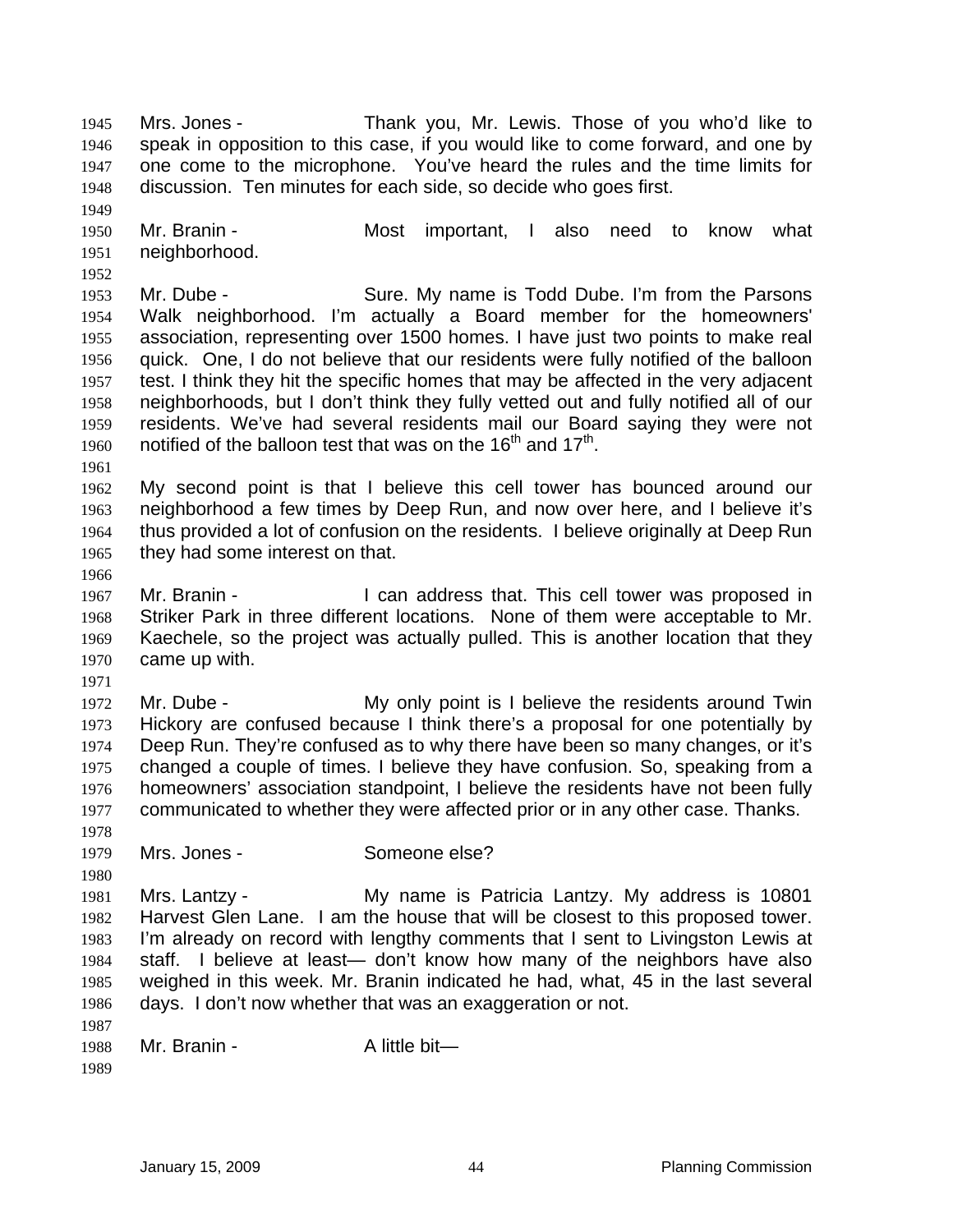Mrs. Lantzy - I know that I've been copied on about six or eight of those. And I've had phone calls from people as well. So, even though there may have been quiet at the neighborhood meeting that was held on December 17, there is significant opposition to this proposal. I would like to also say that we appreciate—speaking for myself and my husband—the work that you all do, and the work that staff does. We realize that it is very difficult, very time consuming, and that you're not likely to please everyone, and you're probably lucky if you please anyone on any given day. 1990 1991 1992 1993 1994 1995 1996 1997

1998

1999 2000 2001 2002 2003 2004 2005 2006 2007 2008 2009 We also use cell phone service, so we appreciate the need for these things. We are a community of rational, reasonable people almost to a one. We have very few anti-business environmental whackos among us. So, we realize that these things have to be constructed. Our point is that this is not the place to put it, that since, as nTelos has indicated in the past, the dead zone that they're attempting to serve is somewhat to the north and a bit to the west. That somewhere north and west would be a more appropriate place to put this. Realizing that there are a lot of residential neighborhoods in the area that might impair the ability to site this thing, there still are other commercial areas that are being developed, clearcut every day along Pouncey Tract Road. That would be a more appropriate place to site this, rather than in the woods next to my home.

2010

2011 2012 2013 2014 2015 2016 2017 2018 2019 2020 2021 2022 The concerns that have been expressed, and again that I believe have been detailed to staff—I'm not going to belabor those points, but just to hit them briefly are the loss of the number of trees. I understand that the applicant has come up with a possible solution to that. It has not yet been—or not a solution, but a mitigation. The Parks folks would have to approve this. Ms. Freye, I believe, is going to talk with you all about that, but there still is concern about the intentional destruction of woodlands. That is not felt to be consistent with the purpose of the park. We have concerns, also, about the wetlands. Less about the wetlands per se than about just the force of gravity that nobody can control. Water is going to run off the middle school, it's going to run off the bus lanes, it's going to run down the road into the wetlands, and then into Harvest Glen. We are ten feet lower than the proposed site elevation. Nobody can do anything about that.

2023

2024 2025 2026 2027 The feeling amongst the neighborhood is that the tower is too high. A 142-foot monopole, even as stealthy as they're hoping it would be nestled amongst trees is just entirely too high, and will be out of character, entirely out of character with the residential neighborhood.

2028

2029 2030 2031 2032 2033 We also have concerns that have been expressed about adverse effect on the trails, parties that might be held by kids in the roadway. I understand the applicant's attempting to mitigate all of those things, but there is only so much that they can do. Then everyone else has to live with the reality that is left behind.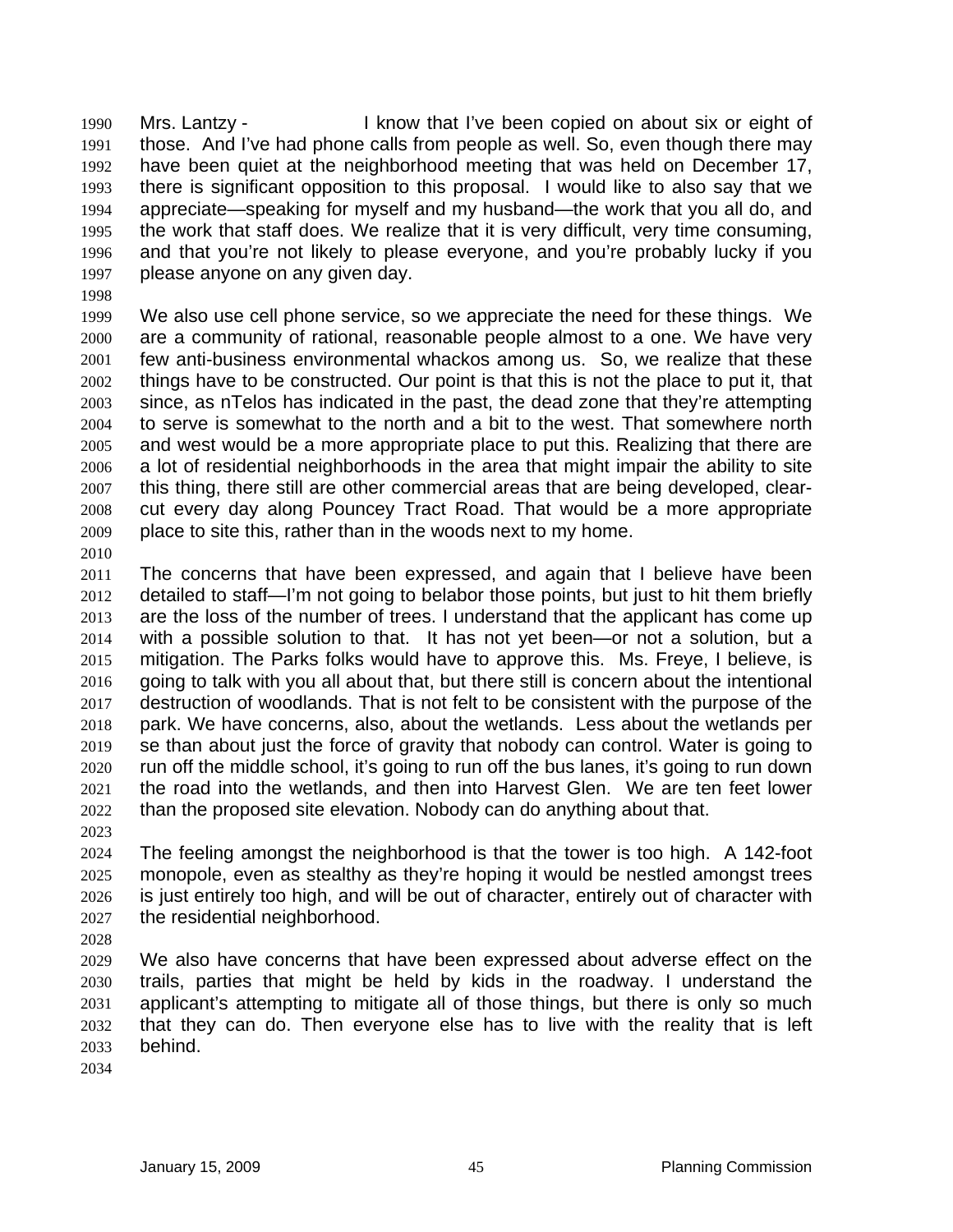As you consider this, I thank you for taking all of those things into account. Don't go by the two of us, and my husband who are here. There are others who care as well as much. 2035 2036 2037 2038 2039 2040 2041 2042 2043 2044 2045 2046 2047 2048 2049 2050 2051 2052 2053 2054 2055 2056 2057 2058 2059 2060 2061 2062 2063 2064 2065 2066 2067 2068 2069 2070 2071 2072 2073 2074 2075 2076 2077 2078 2079 Mr. Branin - **Mrs. Lantzy, I'd just like to make a comment.** We don't think that any of our residents— Mrs. Lantzy - **Are environmental whackos.** Mr. Branin - The South Controllering are environmental whackos— Mrs. Lantzy - Iknow. Mr. Branin - The County of Henrico. Maybe in Chesterfield, or maybe in the City of Richmond, but no resident of Henrico is— Mrs. Lantzy - The record does now reflect that, Mr. Branin. Mrs. Jones - Thank you. All right. Mr. Branin, would you like to hear from the applicant now? Mr. Branin - Twould. Mrs. Jones - All right. Mr. Branin - Mrs. Lantzy touched on some of the questions I had, which I thought might come. Ms. Freye - Good evening Madam Chairwoman, members of the Commission. My name is Gloria Freye. I am an attorney from McGuire Woods here on behalf of nTelos and Marc Cornell, who is also here from nTelos as well. I would like to reserve one minute for rebuttal. The Pouncey Tract Park site really is a good site for a telecommunications tower, particularly here because it is 1100 feet off Pouncey Tract Road. It will be surrounded by a mature stand of trees that are about 60 feet tall. Those trees are in a heavily wooded, unused portion of the park. It is almost 600 feet from the closest residence, and that entire distance would be wooded. There is a condition recommended in the provisional use permit to preserve those trees. The first map that I have on the screen does show the existing situation for nTelos. The white area here signifies no coverage. The yellow area here is invehicle coverage. The site for Pouncey Tract Park is actually down here below Shady Grove Road. You do see some in-building coverage there, but you also see some yellow there.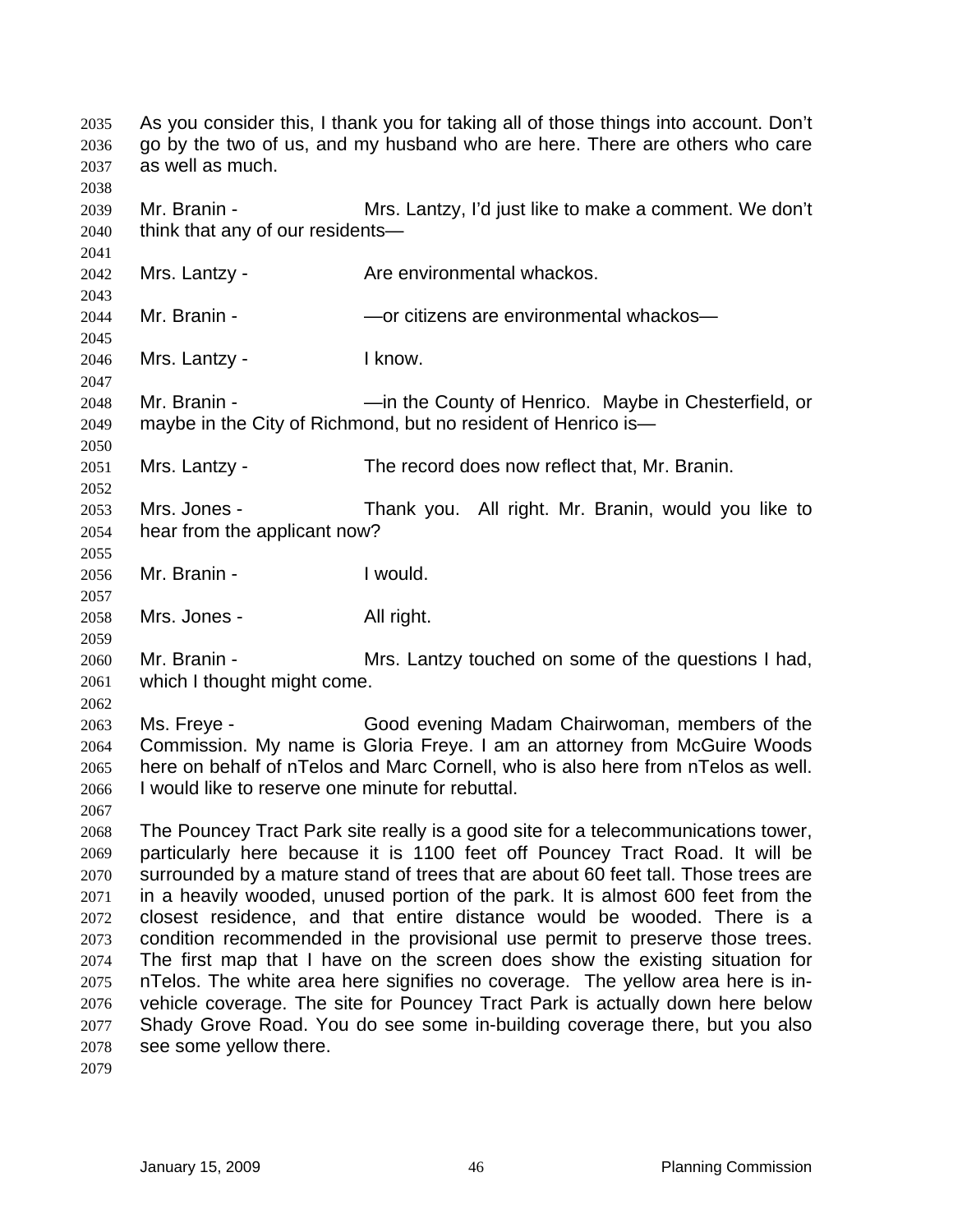The next map is a propagation map that shows if this facility is approved, this would all be good in-building coverage. It would even extend above Shady Grove Road, and extend up along Pouncey Tract. It would turn most of that nocoverage area into in-vehicle coverage. The search ring for this property is really around this area. It does nothing to affect or to help this problem over here. They're going to actually have to look for another tower over there to help with that. I do have a search ring map that I could pass out to you. What that shows you is that within that circle and outside that circle, there were 36 properties that they investigated to try to find an appropriate site, a willing landlord, whether it met the setbacks, what the zoning was, and whether it would meet the fall zone. All of those properties were rejected for one reason or another. As Mr. Branin has already told you, we tried looking at Striker Park. That site was just so open, we weren't really able to find a location on that property that was acceptable. That's why we started looking at the park site. Even though it's about a mile south of where they'd really like to be, it does still give them very good coverage at 140. If they can get this pole approved at that height, it would be worth their investment. 2080 2081 2082 2083 2084 2085 2086 2087 2088 2089 2090 2091 2092 2093 2094 2095 2096 2097

2098 2099 2100 2101 2102 2103 2104 2105 2106 2107 2108 2109 But for the reservations that staff has expressed about the pole height, their staff report does say that this is suitable location for a stealth design monopole like is being proposed here. Staff also says in their staff report that they recognize that if you lower the height, you also reduce the opportunities for other carriers to colocate. There are seven licensed carries for wireless service now in the Richmond market. At 140 feet, this pole could accommodate four of those carriers. So far, two other carriers have already expressed interest in this pole. Staff has already noted in their staff report that there are very few communication towers north of the 295 and 64 interchange, and that co-location opportunities here are very minimal. Yet, this area is pretty much zoned for residential development. That development is going to happen, growth is going to occur, and the demand for wireless service is going to grow also.

2110

2111 2112 2113 2114 2115 2116 2117 2118 2119 2120 2121 2122 2123 2124 2125 Knowing how difficult it has been to find an appropriate site that complies with the County's policies, this is really a very important site for this area of the County. We think the County really needs to study it well and consider it, because you need to balance the height concern that staff has expressed with the co-location opportunities when you already know that they're very difficult to find here. Whether the height is 70 feet or 80 feet above the trees, it really results in no meaningful difference in the visibility. The view from the residential areas is going to be the same whether it's 140 or 130, particularly to Turnberry because they have all the open space between them and Striker's and the park. And the same with Hickory Woods because they have all the open space across Short Pump Middle School, between them and the park. So, reducing the height would definitely diminish the coverage that nTelos could get. It's already south of where they would really like to be, but there is nothing else available. Plus, if you lower the height, you may lose the opportunity to accommodate four carriers and still have no significant change in visibility.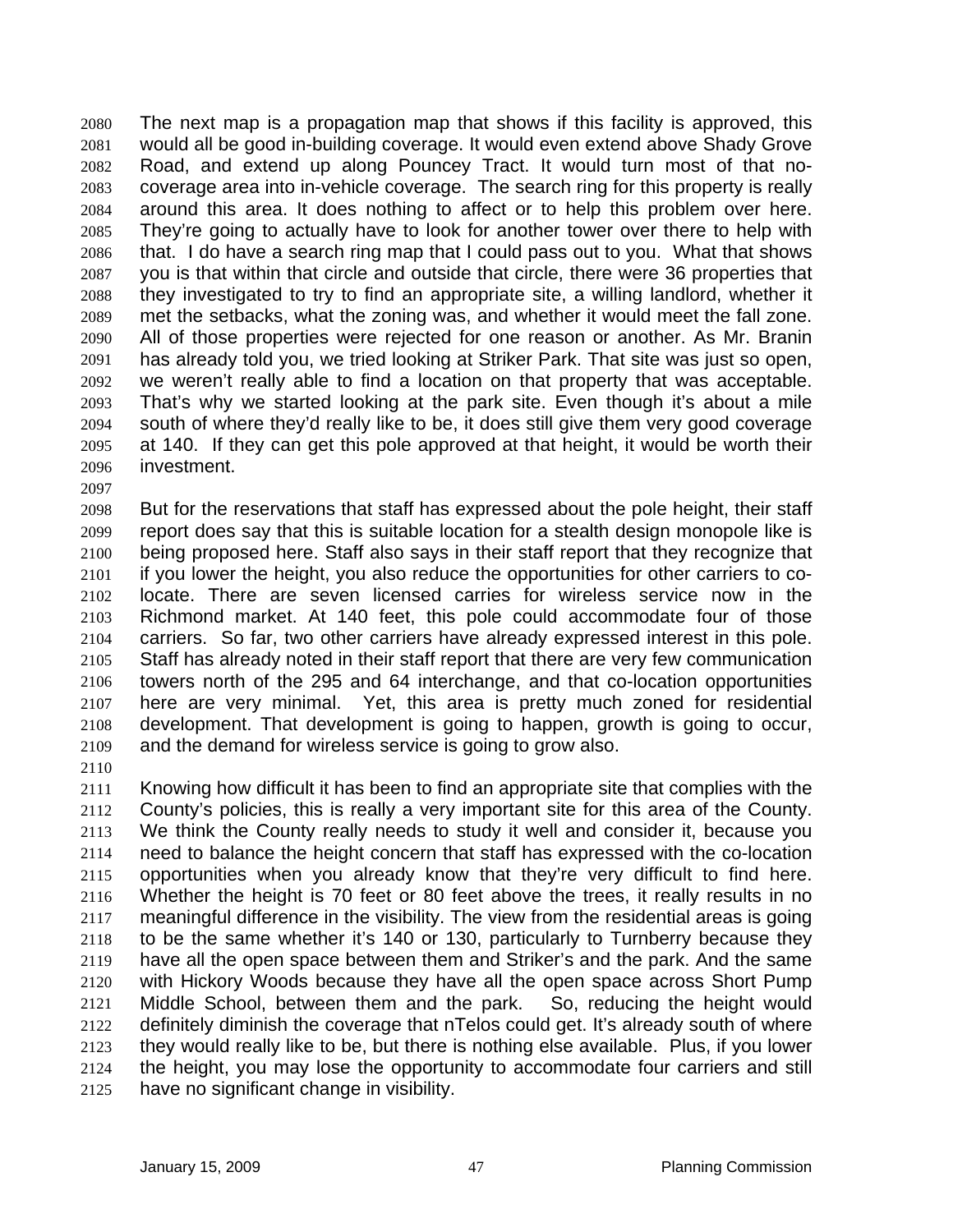2127 2128 2129 2130 2131 2132 2133 2134 2135 2136 2137 2138 2139 2140 2141 2142 2143 2144 I do have some pictures from the balloon test. This is the view from Pouncey Tract Road. This is Short Pump Middle School. That's the tower, the proposed tower. You can see it's in line with the lights at the park. This is looking at the tower, which would be here above the treeline across Striker's field. This is from the church, which is at the corner of Shady Grove and Pouncey Tract. The pole would be there extended above that roofline. This is the view from Turnberry. This is a cul-de-sac and Turnberry. This is Striker's field along here. And then this would be the pole above the treeline. This is from Hickory Woods. This is the east end of Turning Branch Circle. You can see the pole above the roofline of the school in the background. I believe these are power lines that go through there for Dominion Virginia Power. The next one is also from Turning Branch Circle. This is the west end of that. It's kind of shaped like a dog bone. The green is the top of the school, and this would be the visibility there. This is Mrs. Lantzy's house. This was taken from the street. It's hard to see, but there is the red balloon right there in the middle of the woods. Just in fairness, we took that photograph from the street. Mrs. Lantzy actually sees it more visibly from the rear of her yard. She's reported to us that it would be more visible than that.

2145 2146 2147 2148 2149 2150 2151 We did send letters to 72 adjacent and nearby landowners. The Hickory Woods people are not actually adjacent, but we sent letters to everyone on that street. Neither is Turnberry, but we sent letters to those adjacent, and we sent to those adjacent in Harvest Glen, as well as across Pouncey Tract Road. We also notified the Twin Hickory Homeowners' Association, called their president and notified them. We called the principal of the school, and we also called the president of the PTA.

2152

2126

2153 2154 2155 2156 2157 2158 2159 2160 2161 2162 2163 2164 2165 2166 2167 2168 2169 As Mrs. Lantzy told you, at our meeting on the  $17<sup>th</sup>$ , there were three people there. Mr. and Mrs. Lantzy, and Mr. Yowell. As a result of the comments and the discussion that we had there, nTelos did agree to do a brown vinyl solid fence to enclose the ground equipment. There was concern about traffic, people coming into the property from the school side. So, they did agree to put up a chain. The other discussion was raised about the loss of trees. What's on the screen now is a site plan that we just got in yesterday, but we have shown it with Mr. and Mrs. Lantzy. The proposal would be to change the proposed driveway from this curve, to shift it over to this side of the enclosure, and shift these supplemental plantings down, which would leave more trees between the driveway and their property. It would shift the pole maybe about 40 feet to the north, but it would have no change in visibility for Turnberry or for Hickory Woods. It might help a little bit with her visibility, but we're not so sure about that. What we would need to do is to get this plan, this realignment of the driveway approved by the park people. We don't think that would be a problem. But between now and the Board, we would be meeting with them to get them to approve that, and then we would submit a revised site plan showing it.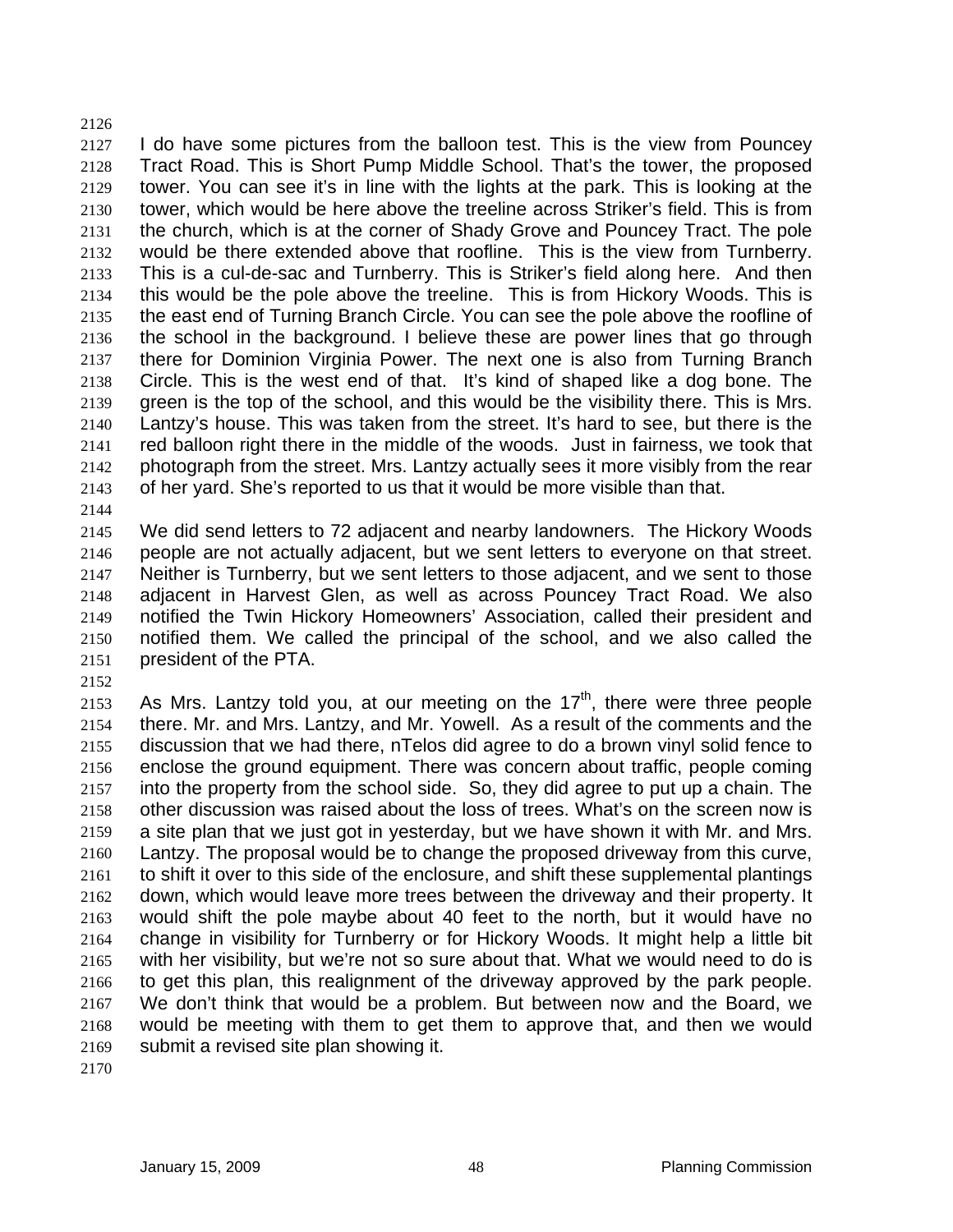In summary, there are no perfect cell tower sites, especially when they need to be near the residences that they're trying to serve. Pouncey Tract Park is the only location that they could come up with in the search ring that fits any of the County's goals and policies. It's a compromise for them, but it does give them good coverage, and they're willing to accept that 140 height, and make that investment. They don't have any other alternatives, and the height is the lowest it can go and still accommodate four carriers. The stealth design is gray, tapered monopole with the antennas concealed inside. It minimizes the visibility. It provides the coverage, and it does give the co-location opportunities. It is consistent with the County's policy in that it's on A-1 zoned land. It's Countyowned land. It's in the tree coverage, and at 140, it promotes the County's goal of reducing the number of towers for co-location. 2171 2172 2173 2174 2175 2176 2177 2178 2179 2180 2181 2182 2183 2184 2185 2186 2187 2188 2189 2190 2191 2192 2193 2194 2195 2196 2197 2198 2199 2200 2201 2202 2203 2204 2205 2206 2207 2208 2209 2210 2211 2212 2213 2214 2215 2216 We've reviewed the conditions, and we're in agreement with them. We'll be glad to respond to questions. Mrs. Jones - I'm sure you could tell I was about to say Ms. Freye's time is up. Ms. Freye - Time is up. Mr. Branin - Ms. Freye, will this affect the trails? Ms. Freye - No sir. When we met with the park folks out on the property, it was with the expressed purpose of not interfering with any of the park's operation, and staying out of the wetlands. Mr. Branin - That takes care of two of my questions. The next one was about the wetlands. This is a little bit to the north and west, if it does indeed move? Ms. Freye - It would shift the tower 40 feet to the north. It would shift the driveway to the west. Mr. Branin - Mrs. Lantzy, north and west. Just kidding. Something. And we have supplemental plantings going in for the low line. We do have it fenced in with a dark colored fence. I have another question in regards to stealth technology that has been presented earlier this evening. Ms. Freye - The sky camouflage wrap? Mr. Branin - The sky camo. I would like to have that proposed on this site as well, because if that technology does work, I would like to see it being worked. We should have more than one site trying it out. So, would you be in opposition to adding that onto your proposal?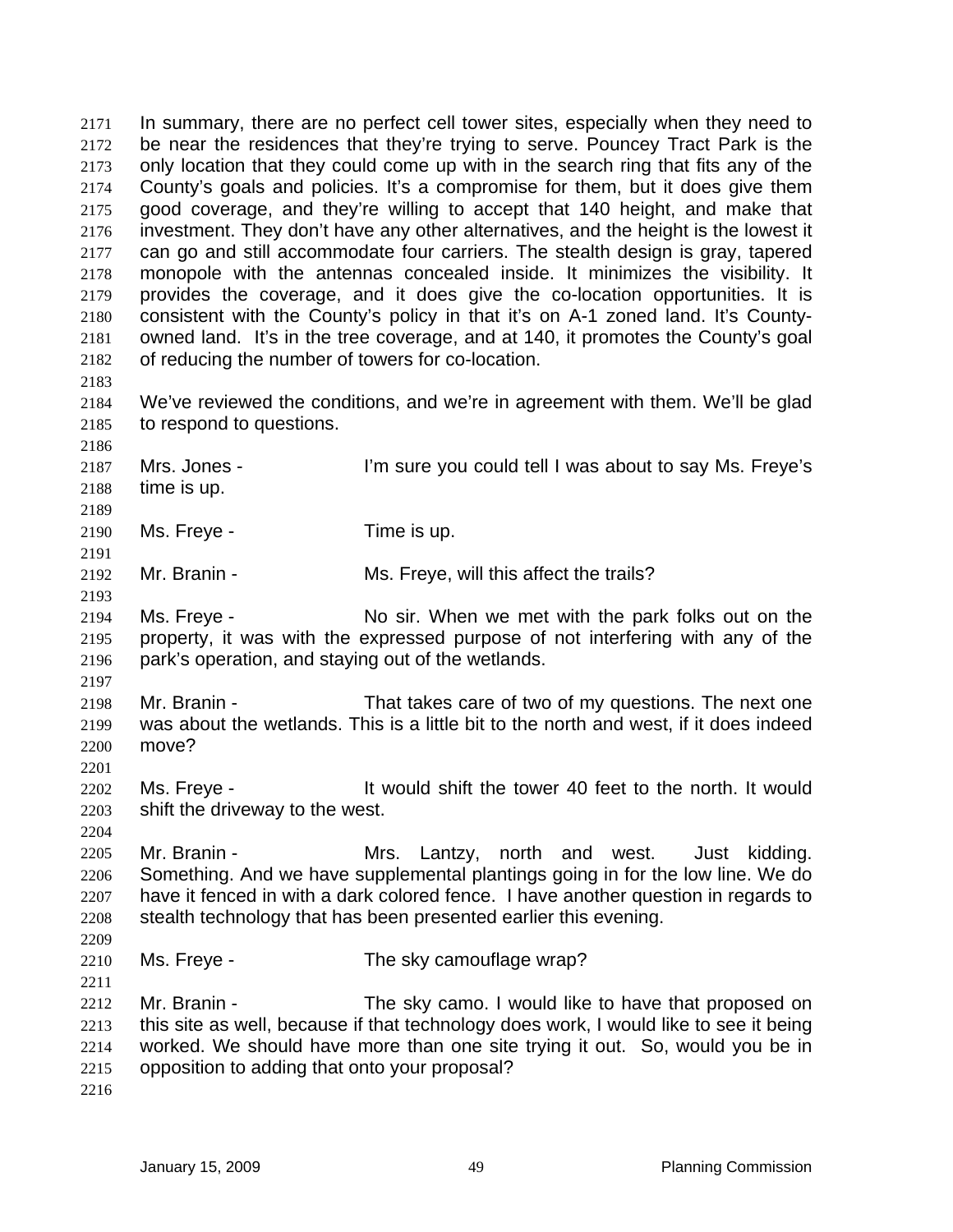2219 2220 2221 2222 2223 2224 2225 2226 2227 2228 2229 2230 2231 2232 2233 2234 2235 2236 2237 2238 2239 2240 2241 2242 2243 2244 2245 2246 2247 2248 2249 2250 2251 2252 2253 2254 2255 2256 2257 2258 2259 2260 Mr. Branin - Chay. That's all the questions I have right this second. Mrs. Jones - Ckay. Anybody else have questions? Mr. Jernigan - Tiust want to make a statement, because I don't think it came out earlier when they were showing the camouflage before. For those of you who are left in the audience, that came from the Defense Department. That's what the Air Force uses on the bottom of planes to make them disappear in the sky. That makes it hard for the enemy to see. That's where that innovation came from. 3M makes it, and these people went out and—As you were sitting here through my prior case, trying to make the thing the best we could. That's what that's used on is your Air Force planes. I just thought I'd add that in so everybody knew where it came from. Mrs. Jones - All right. I think if we have no more questions, Mr. Branin. Mr. Branin - I'm going to make my motion, and in that, prior to that, I'm going to also make some requests of the applicant. With my motion, I would like to know that you guys start tomorrow setting up a time for another neighborhood meeting. I would also formally request of you that you make sure that Twin Hickory is definitely notified by getting this gentleman's number, and making sure that your people are aware of it and are present. I will be there so we can actually get input. Unlike the person in the prior case who thought we have pre-determined, we do not have pre-determined, and we rely on the input from the neighborhoods. The notification and the date. Those are the only two comments I have for you. Madam Chair, I would like to make my motion now. I'd like to move that P-1-09, Gloria L. Freye for Richmond 20 MHz, LLC, move forward to the Board of Supervisors with a recommendation for approval. Mr. Vanarsdall - Second. Mr. Emerson - Mr. Branin, do you want to add the sky camouflage condition to your motion? Mr. Branin - The Middler Co. With that motion, the addition of the sky camouflage, and also contingent on the repositioning of the tower and the road.

Ms. Freye - No sir. The company would be willing to accept that, the same condition that was being proposed for Anirav. They would accept that.

2261 Mr. Vanarsdall - Second.

2262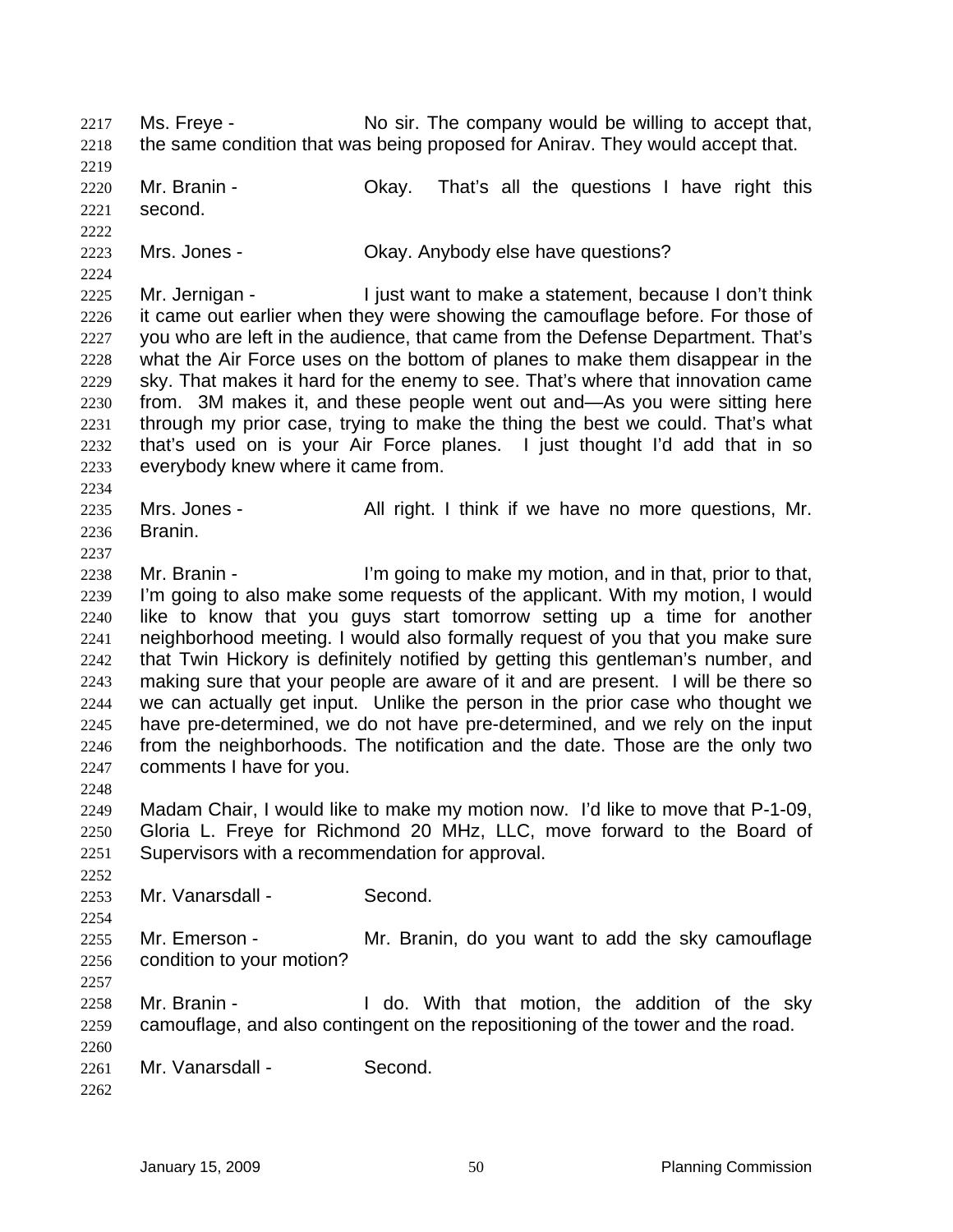2263 Mr. Emerson - It can be done between now and the Board.

2265 2266 2267 Mrs. Jones - All right. As far as your motion, we have a motion by Mr. Branin, seconded by Mr. Vanarsdall. All in favor say aye. All opposed say no. The ayes have it; the motion passes.

2269 2270 **REASON:** Acting on a motion by Mr. Branin, seconded by Mr. Vanarsdall, the Planning Commission voted 5-0 (one absent) to recommend the Board of Supervisors **grant** the request because it would provide added services to the community and the suggested conditions should minimize the potential impacts on surrounding land uses. 2271 2272 2273

2274

2279

2281

2264

2268

2275 2276 2277 2278 Thank you all very much. Mr. Secretary, before we move on to the next case, which is C-1C-09, I would like to state for the record that I have a representational conflict for this case, and that discussion of it will be handled by our Vice Chairman, Mr. Vanarsdall.

2280 Mr. Emerson - Thank you, Madam Chairwoman.

2282 2283 2284 2285 2286 2287 2288 2289 **C-1C-09 James W. Theobald for Kroger Limited Partnership I:** Request to amend proffered conditions accepted with Rezoning Case C-2C-03, on part of Parcel 754-744-6868, located on the north line of Eastridge Road approximately 500 feet west of its intersection with Three Chopt Road. The applicant proposes to amend Proffer 1 related to the conceptual plan and elevations and Proffer 3 related to prohibited uses. The applicant proposes an automotive fueling station. The existing zoning is B-2C Business District (Conditional). The Land Use Plan recommends Commercial Concentration.

2290

2293

2291 2292 Mr. Vanarsdall - Any opposition to C-1C-09, James W. Theobald for Kroger Limited Partnership I? We do have opposition. Thank you.

2294 2295 Ms. Anderson - Thank you, Mr. Secretary and Madam Chair. Thank you.

2296

2297 2298 2299 2300 2301 As was stated, this case is a request to amend proffered conditions accepted with rezoning case C-2C-03 in March of 2003. At that time, the property for the Kroger grocery store was rezoned to B-2C so allow a grocery store with a drivethru pharmacy. This particular request for amendment is to develop a 10-pump fueling center on the southwest corner of the property.

2302

2303 2304 2305 The Land Use Plan also recommends commercial concentration for this site, as well as the surrounding properties are also primarily rezoned for commercial use. They are developed for commercial use as well.

2306

2307 2308 The applicant provided a concept plan. Let me get that on the screen here. The concept plan shows the development that was initially proposed, but after the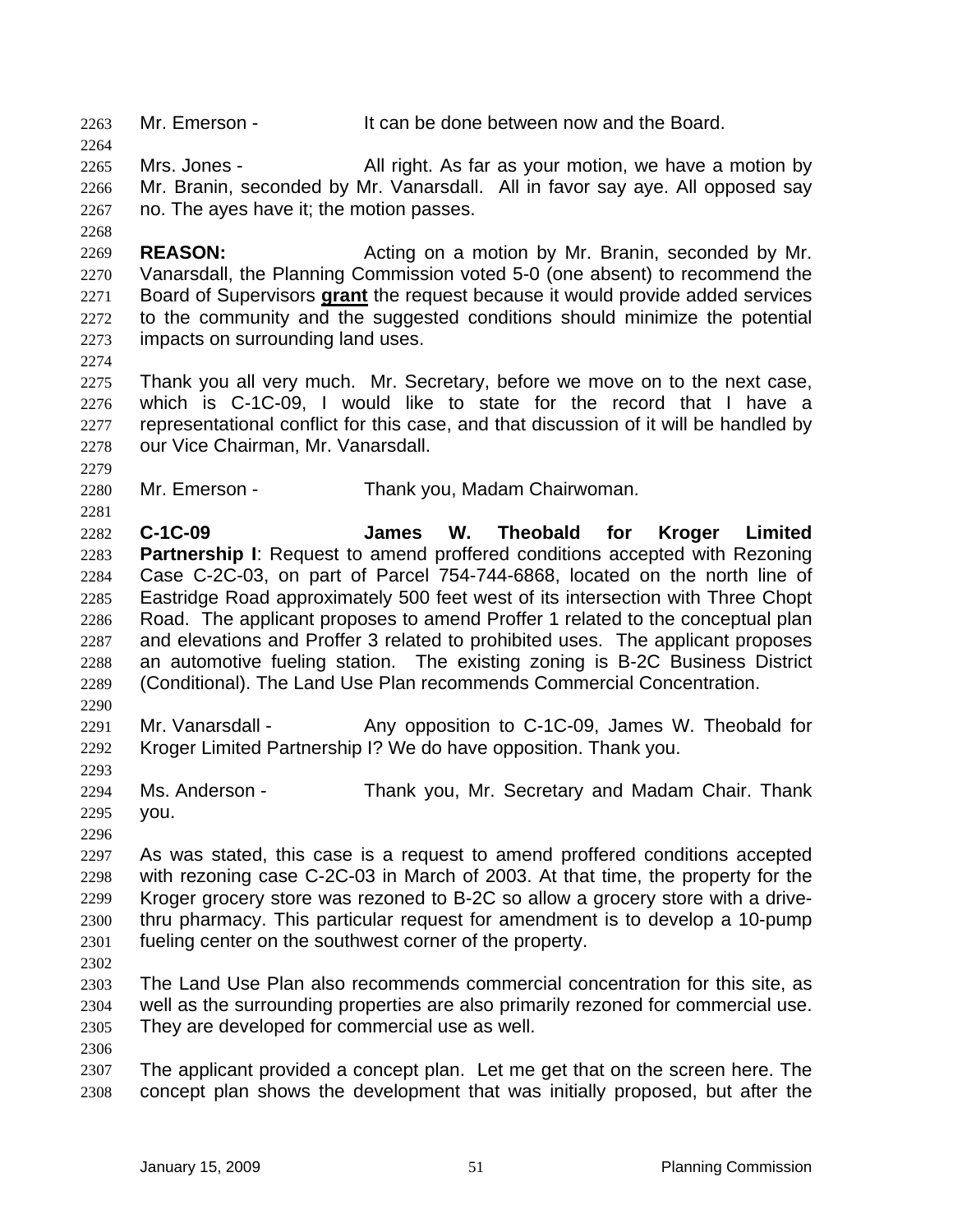staff report was sent out, they did submit revised proffers to address the issues that were outlined in the staff report. There were three conditions that we had requested to make this a more suitable site for that particular location. One being the staff had recommended that they consider a sloped roof for the canopy of the fueling center because of the elevations in relationship to Eastridge Road. The canopy would be highly visible from the road. They also addressed the other concerns. It was questionable whether the refueling tankers would have adequate access to this site because of questions about the turn radii for those particular vehicles, and the circulation pattern on the site. Also, whether there would be any conflict with customers accessing the site that were going to the grocery store itself, if there would be adequate space for circulation without conflicting with the refueling of the center. 2309 2310 2311 2312 2313 2314 2315 2316 2317 2318 2319 2320

2321

2322 2323 2324 2325 The other question related to whether there was adequate space on the site for any vehicles that were waiting for gas, whether there would be space for queuing and stacking of those vehicles if there was a line and they would have to wait to get the gas.

2326

2327 2328 2329 2330 2331 2332 Those were the three main questions on the site. The applicant consequently did address all of those concerns. I'm sorry. One other question was on the parking, if the parking spaces that would have to be eliminated in order to develop the fueling center, if there would be adequate parking remaining on the site. The applicant provided information showing that they would be still exceeding their required number of spaces for the site.

2333

2340

2343

2346

2350

2352

2334 2335 2336 2337 2338 2339 In respect to all of that, staff has noted that the proposal would be consistent with the Land Use Plan, it would be compatible with the majority of the surrounding properties that are also zoned for commercial use. Staff recommends that this proposal would be approved. Keep in mind also that the proposed construction would be reviewed in more detail, should this request be approved, at the POD review time.

2341 2342 This concludes my presentation. If you have any questions on this, I will be happy to answer your questions.

2344 2345 Mr. Vanarsdalls - Any questions for Ms. Anderson by Commission members?

2347 2348 2349 Mr. Branin - Thave a couple. Ms. Anderson, the applicant did submit, and the staff has signed off that there is adequate room for queuing and waiting?

- 2351 Ms. Anderson - Yes.
- 2353 2354 Mr. Branin - There is adequate room for turning radius?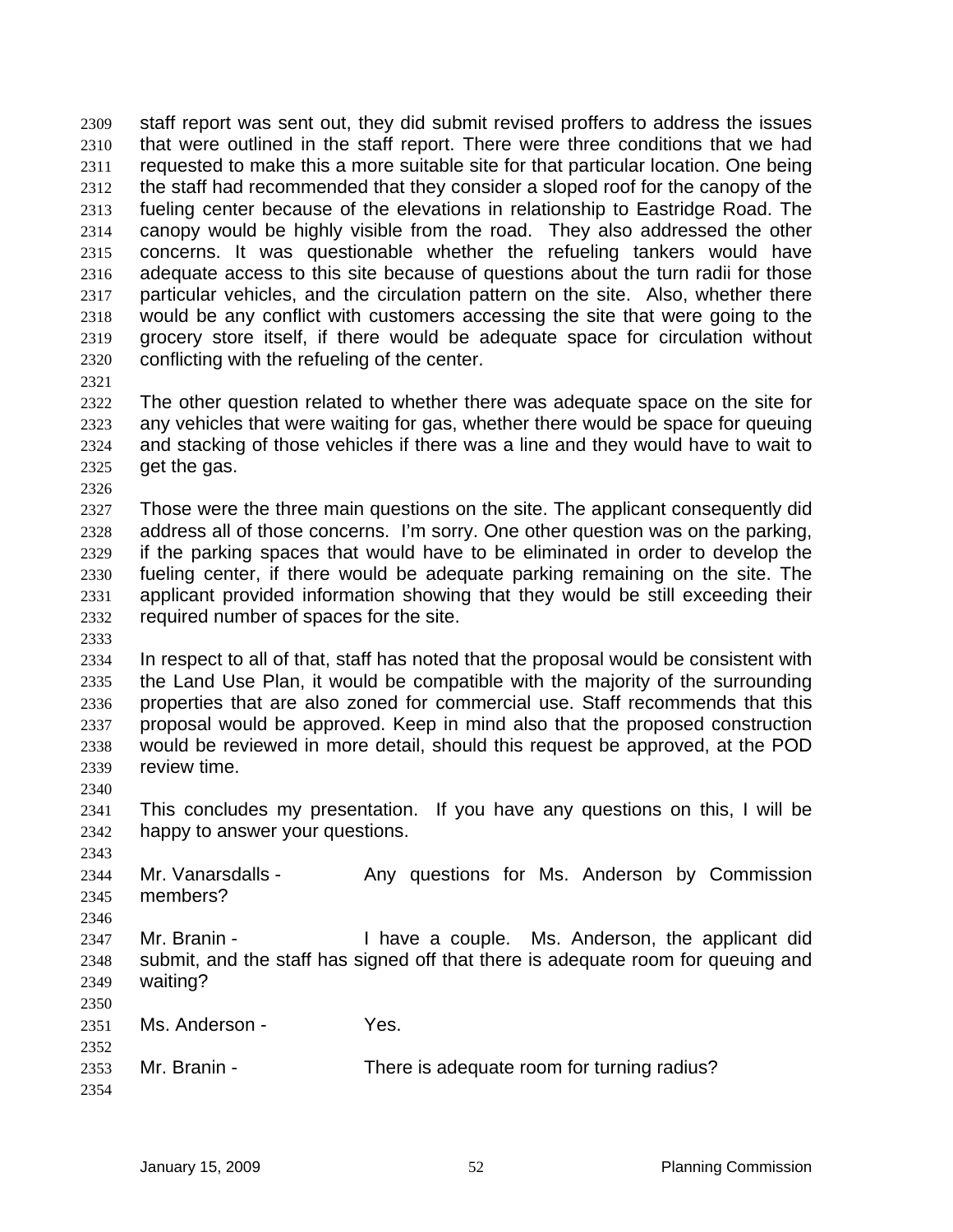| 2355<br>2356                                                         | Ms. Anderson -                                         | That's correct as well.                                                                                                                                                                                                                                                                                                                                                                                                                                                               |
|----------------------------------------------------------------------|--------------------------------------------------------|---------------------------------------------------------------------------------------------------------------------------------------------------------------------------------------------------------------------------------------------------------------------------------------------------------------------------------------------------------------------------------------------------------------------------------------------------------------------------------------|
| 2357<br>2358                                                         | Mr. Branin -                                           | And there is sufficient parking?                                                                                                                                                                                                                                                                                                                                                                                                                                                      |
| 2359<br>2360<br>2361<br>2362                                         | Ms. Anderson -<br>information that they have provided. | For the purposes of this report, yes. At this time, with<br>the information they have provided, we have noted that is what appears with the                                                                                                                                                                                                                                                                                                                                           |
| 2363<br>2364                                                         | Mr. Branin -                                           | Thank you, ma'am.                                                                                                                                                                                                                                                                                                                                                                                                                                                                     |
| 2365<br>2366                                                         | Ms. Anderson -                                         | All right.                                                                                                                                                                                                                                                                                                                                                                                                                                                                            |
| 2367<br>2368                                                         | Mr. Vanarsdall -                                       | Thank you, Ms. Anderson.                                                                                                                                                                                                                                                                                                                                                                                                                                                              |
| 2369<br>2370                                                         | Ms. Anderson -                                         | Thank you.                                                                                                                                                                                                                                                                                                                                                                                                                                                                            |
| 2371<br>2372<br>2373                                                 | Mr. Vanarsdall -<br>first?                             | Mr. Branin, do you want to hear from the applicant                                                                                                                                                                                                                                                                                                                                                                                                                                    |
| 2374<br>2375                                                         | Mr. Branin -                                           | I'd rather hear from opposition first, if I may, sir.                                                                                                                                                                                                                                                                                                                                                                                                                                 |
| 2376<br>2377<br>2378<br>2379<br>2380                                 | Mr. Vanarsdall -<br>minute rule?                       | All right. We'll take the opposition. You all come on<br>down, decide who wants to be first. Each one of you want to speak, or do you<br>want just one person? Mr. Secretary, you want to explain the rules, the ten-                                                                                                                                                                                                                                                                 |
| 2381<br>2382<br>2383<br>2384<br>2385<br>2386<br>2387                 | Mr. Emerson -<br>opposition has ten minutes in total.  | The public hearing time limits of the Commission.<br>Again, the applicant is allowed ten minutes to present the request. Time may be<br>reserved for responses to testimony. The opposition is allowed ten minutes to<br>present its concerns. Commission questions do not count into the time limits, and<br>the Commission may waive the time limits for either party at its discretion.<br>The                                                                                     |
| 2388                                                                 | Mr. Vanarsdall -                                       | State your name, please.                                                                                                                                                                                                                                                                                                                                                                                                                                                              |
| 2389<br>2390<br>2391<br>2392<br>2393<br>2394<br>2395<br>2396<br>2397 | Mr. Medford. -<br>we have.                             | Richard Medford. The opposition would be based on<br>the fact that there are six other gas stations within a half-mile radius of the<br>proposed site. One of them being right at the top of the hill. Another one being<br>right around the corner. There is also a 12-pump site that was just approved, and<br>is operational within the last 30 to 60 days at a wholesale club that sells to the<br>retail public without membership card. That would be one of the questions that |
| 2398<br>2399<br>2400                                                 |                                                        | In addition to this, there is no new housing development to spur additional growth<br>within this area. In other words, you're looking at the proposed site to be<br>funneling off the current traffic that's there for the six vendors that are currently                                                                                                                                                                                                                            |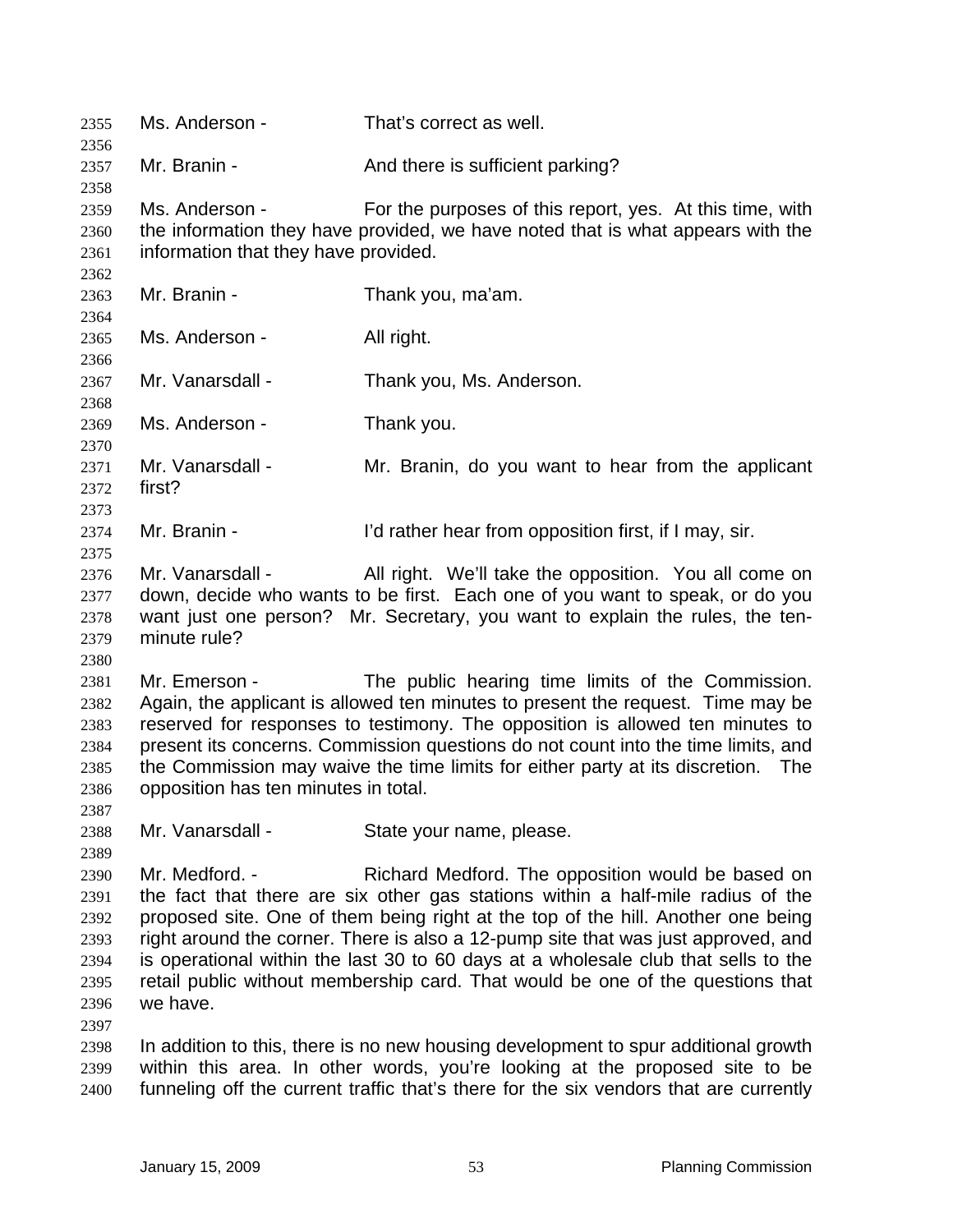selling fuel. You would have a major deflection of traffic from those sites to do that. 2401 2402 2403 2404 2405 2406 2407 2408 2409 2410 2411 2412 2413 2414 2415 2416 2417 2418 2419 2420 2421 2422 2423 2424 2425 2426 2427 2428 2429 2430 2431 2432 2433 2434 2435 2436 2437 2438 2439 2440 2441 2442 2443 2444 2445 2446 I think one of the biggest things that back in 2003, with this being zoned B-2C, it was prohibited for a fueling center, and now we're going back and trying to get that reestablished. This brings up some issues. I don't know if anybody's brought this to anybody's question or not with Henrico Fire, as far as finding out if that is, in fact, a good spot to put a gas station, down the hill, buried back in behind a hotel, another gas station at the top of the hill, as well as some drainage areas that run along that that run behind the grocery store and along those areas. I don't know if anybody's addressed that, or even asked that question, if that is an issue there. I think the biggest thing is the replication of service that we've talked about. I do appreciate your time. Mr. Branin - The in the neighborhood. Where do you live in the neighborhood? Mr. Medford - The actually do business with the Chevron there, and I live in Henrico County right up the street here. Mr. Branin - The Collection Collection Collection and Mr. Branin - The Do business in what fashion? Mr. Medford - I provide the air and vacuum machines there. Anything else? Mr. Vanarsdall - Any other questions? Thank you, sir. Mr. Medford - Thanks. Mr. Vanarsdall - Anybody else? Good evening. Mr. Mac - I am Pritipal Mac, and I own the Chevron gas station right next to Kroger. Mr. Vanarsdall - I didn't get your name. Excuse me. Mr. Mac - The reason why I'm here is, first, I didn't have any notice, or was contacted by anybody. Just I saw a sign yesterday over there, and I called the County and found it out. The County guy told me at reception that there's a meeting tomorrow. So, I was not able to prepare myself for this. Secondly, there are no new things coming up, no new business, no new traffic. There is limited traffic on the road even if somebody puts in a gas station. Then tomorrow, Westbury will come and say we want to put a gas station, and there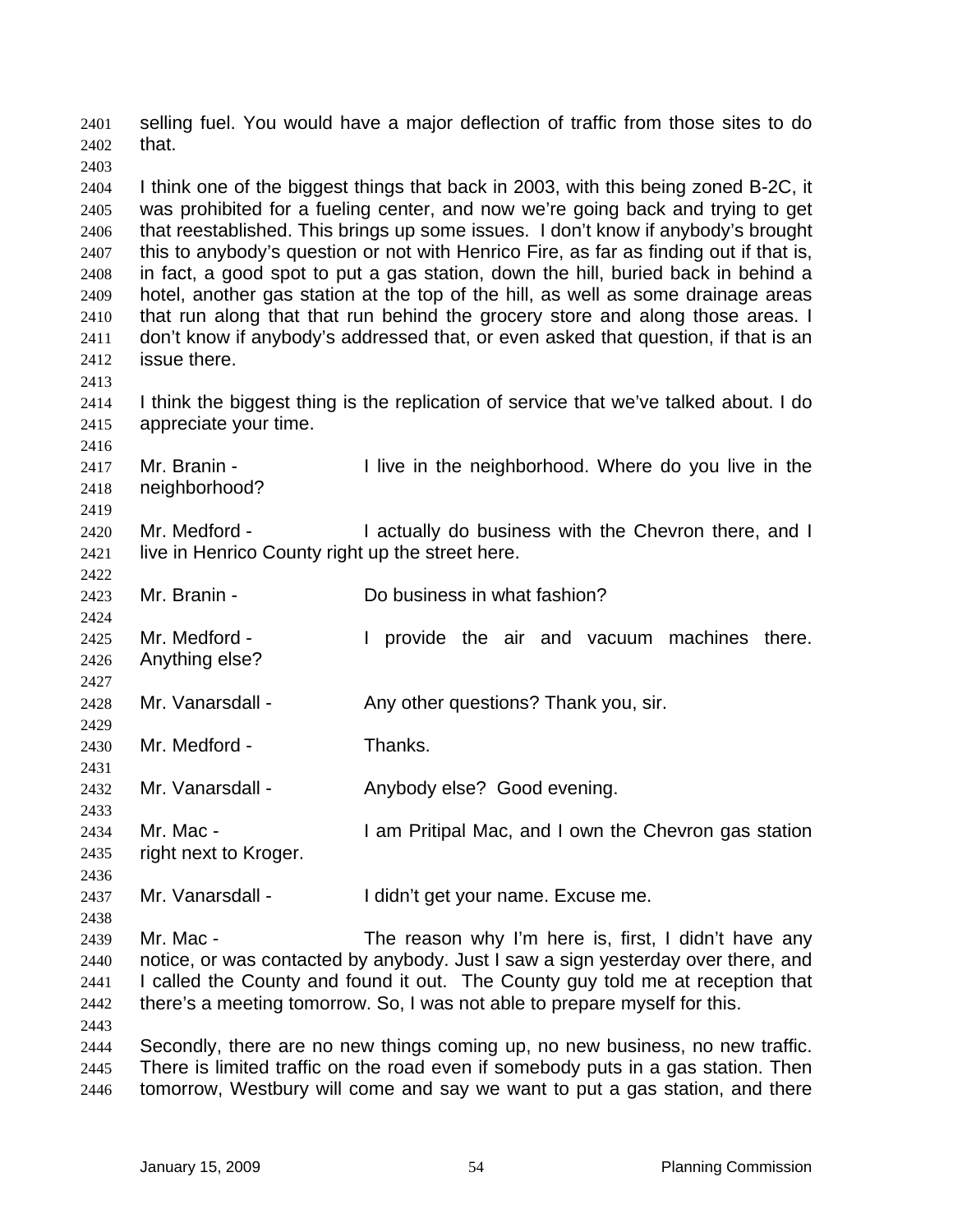will be a line of gas stations on the road from this end to that end. Even the Westbury Pharmacy, which developed a new site over there, they remodeled it; is still empty. There's not that much business over there. So, I don't think there is necessity of a new gas station. 2447 2448 2449 2450

2452 2453 2454 2455 2456 2457 2458 Secondly, it will create a fire danger also, if all the stations are together. Right behind me is a Shell station. Here, next to that service, is mine. Then they will be right by my station. It will not hardly be more then 300 feet from my property line. I don't think this should be allowed. I was informed that it was prohibited out there. And if it was prohibited earlier, there should be some reason. We would like to know those reasons, why it was prohibited earlier, when they initially built up.

2459

2469

2471

2473

2479

2481

2451

2460 2461 2462 2463 2464 2465 2466 2467 2468 And secondly, one of the guys this morning came to my store. He was telling that Kroger was trying to buy your property, but they were not able to buy it. If that property was a property, and it was laying there for 3 1/2 years, and after that, we developed the property, now Kroger wants to open a gas station, which was prohibited earlier. This will create a traffic problem on the road. They don't have right access on the road; they'll have to go deep in, and then they have to turn around. There will be more chances of accidents. If somebody is in a hurry, it will definitely make an accident, and we did not have any notice. If we had notice, I would have some more things I can show the County.

- 2470 Mr. Vanarsdall - Have you finished?
- 2472 Mr. Mac - Yes, I have finished.

2474 2475 2476 Mr. Vanarsdall - The didn't mean to interrupt you. We didn't get your name or the spelling of it. We have to have that for the record.

2477 2478 Mr. Mac - The Mullium of the Sea in Paul-r-i-t as in Tom-i-p-a-l. Pritipal Last name is Mac—M-ac

2480 Mr. Vanarsdall - Thank you very much. Thank you for speaking.

2482 2483 2484 2485 2486 2487 2488 2489 2490 2491 2492 Mr. Bagga - Hello, greetings. My name is Steve Bagga—B-a-g-ga. To save time, I have similar concerns, and definitely I would like to know—I mean, you have heard the arguments; mine are the same. The only thing is I would definitely like to know why was it prohibited earlier, and why are we trying to take the prohibition away. What has changed? And I would like to reiterate that part where the entrance to the parking lot for Kroger is not very easy. Technically, it may be correct, that they're saying there is enough room, or is there enough room for the big trucks to turn. But the way they will turn will create extreme slow movement of the truck and the traffic itself. When the truck is entering that from the highway or the road, it will definitely slow down the whole traffic pattern. I would like the County to consider that very carefully before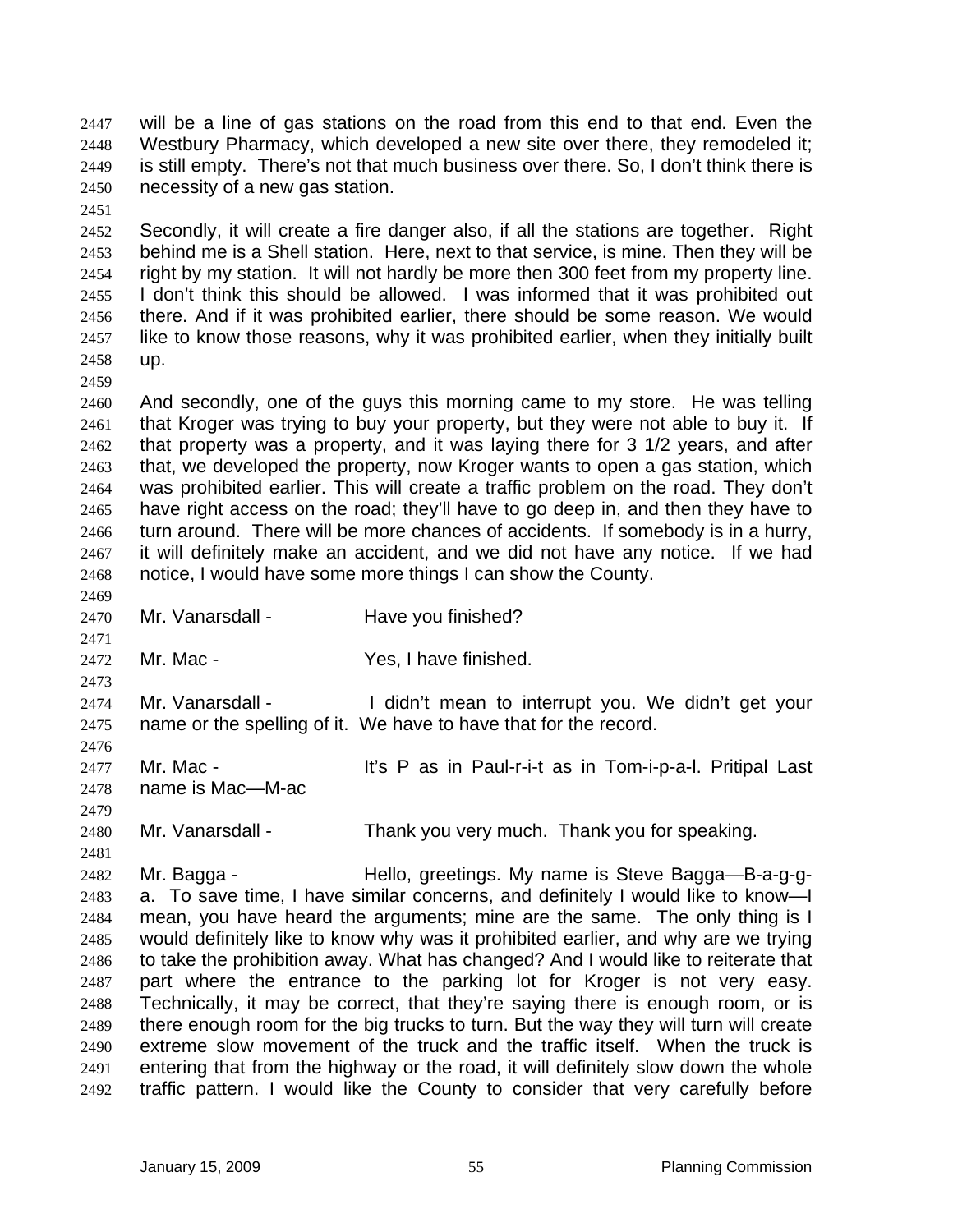allowing that to happen. And, of course, they may be required to have a minimum number of parking spots, but that does not mean that this will not reduce the parking spots quite a bit, but a considerable amount. A ten-station fueling center would require a lot of maneuvering, and turning in and out, and the parking will be reduced. I understand that our nation is growing day by day. More and more cars are being put on the road. So, parking should be increased instead of being reduced. That's all I have to say. Thank you. 2493 2494 2495 2496 2497 2498 2499

2501 2502 Mr. Vanarsdall - Any questions by Commission members? Thank you, sir.

2503

2509

2511

2513

2515

2517

2500

2504 2505 2506 2507 Mr. Bagga - You're welcome. Excuse me. We need to really consider all of these things before allowing anybody to do things that were first prohibited. Thank you.

- 2508 Mr. Vanarsdall - Anyone else? Did you want to speak?
- 2510 Mr. Emerson - Mr. Vanarsdall, that does complete their time.
- 2512 Mr. Vanarsdall - **Okay. All right.**
- 2514 Mr. Branin - Twould like to hear from the applicant.
- 2516 Mr. Vanarsdall - All right. Good evening, Mr. Theobald.

2518 2519 2520 2521 2522 2523 2524 2525 2526 2527 2528 2529 Mr. Theobald - Good evening, Mr. Vanarsdall, members of the Commission. My name is Jim Theobald, and I'm here this evening on behalf of Kroger. About six years ago, I also participated in the rezoning of the Kroger site, as you know. It was a former Ridge Cinema site, which had been closed for some time. Kroger purchased that site, invested some \$8 million, and built just a beautiful building there, which gave additional life into all of that retail area that you see. The origin of the prohibition against gas, you all may remember Mr. Branin's predecessor, Mr. Taylor. As we were nearing the end of the process, Mr. Taylor had a number of helpful suggestions, one of which was would you agree to eliminate gas. At the time, Kroger didn't sell gas at its locations in the Richmond area, and we said okay, because we didn't think at that point that that would be part of the operation.

2530

2531 2532 2533 2534 2535 2536 2537 As you know, the world has changed, and many, many places are offering the sale of fuel. What grocery stores in particular have found is that it's an enormous help to their customers. They are able to accomplish two things on site without getting back on the roads—buying groceries and also buying fuel. They're also able to offer, like many of the grocery stores now, discounts to their customers, although it is open to the general public who shop there. It's an additional marketing feature for the benefit of their customers. That is the genius.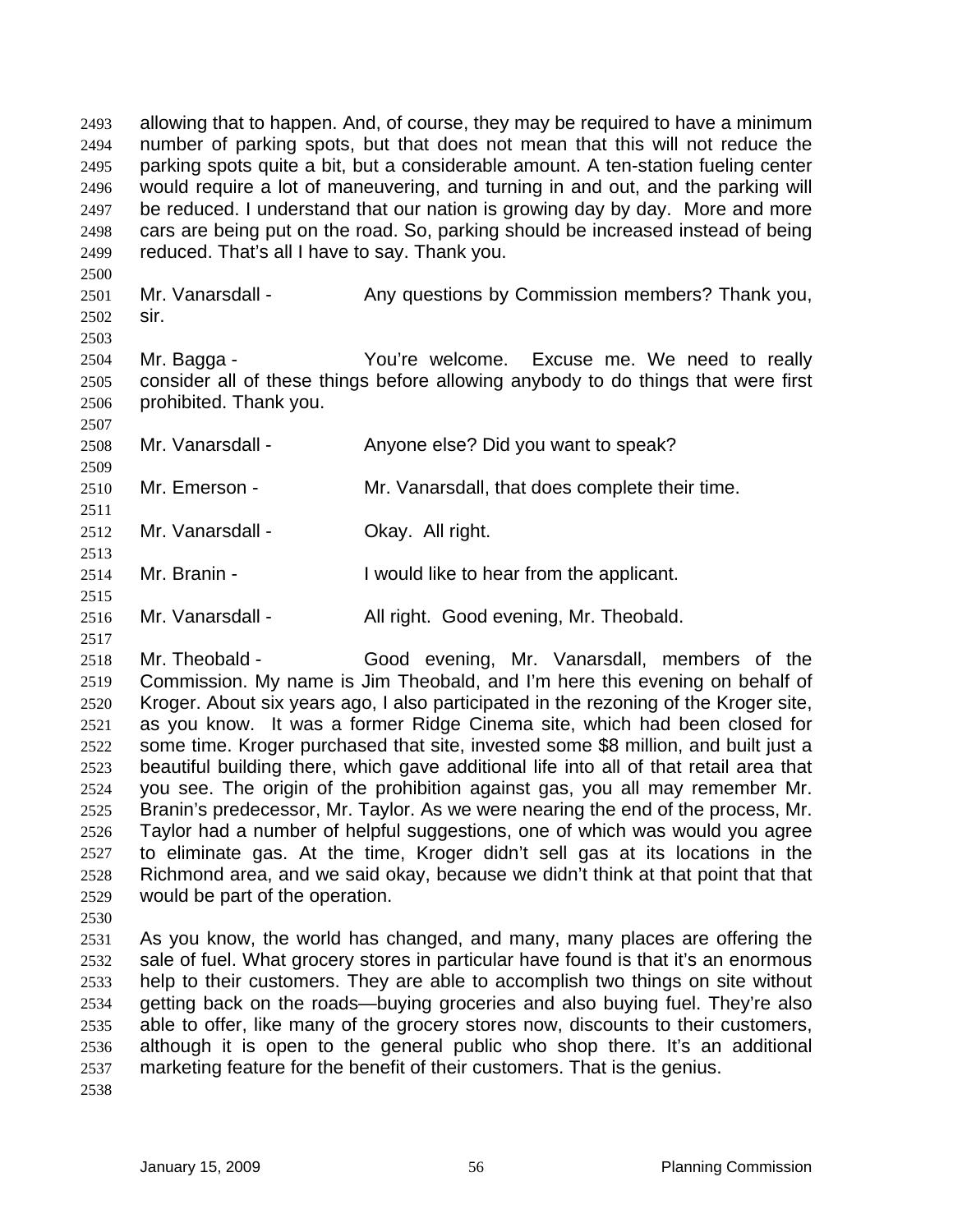I would like to say that we've documented the ability for trucks to come in and out. Keep in mind that this site gets many, many food delivery tractor-trailers on a daily basis. Most of those will come off Three Chopt Road to unload. Actually, our turning radius for the fuel trucks works whether they come in off Eastridge Road or Three Chopt Road. 2539 2540 2541 2542 2543

2544

2551

2557

2564

2567

2570

2576

2579

2581

2583

2545 2546 2547 2548 2549 2550 With regard to parking, the fueling center will displace approximately 81 spaces, but 36 additional spaces are being created, for a net loss of 45. The bottom line is there are 290 spaces required on this site, and we will provide 318 spaces in total. We have provided upgrade elevations with the bricks on the columns. We've agreed to provide a Mansard roof treatment around the top. The colors are to be harmonious and compliment the building.

- 2552 2553 2554 2555 2556 I will say that not only did the County send out their official notices to all adjacent property owners, but we also sent out notices a week ago to all the adjacent property owners, including, as listed by the County tax records, to Mac Petroleum, Pemberton, Crossing Court, 3312 Pemberton Crossing in Henrico. So, notice was provided to all.
- 2558 2559 2560 2561 2562 2563 I truly appreciate the comments about competition. That seems to be at the root of the objections. I wish I were the only zoning lawyer in Richmond, but I'm not. Again, this is primarily a convenience for the customers of Kroger. I think it meets all of the goals and objectives of your Land Use Plan, and certainly is consistent with area zoning, in as much as there are other fueling facilities in the near vicinity.
- 2565 2566 So, I'd be happy to answer any questions. Respectfully, I ask that you recommend approval of this request to the Board of Supervisors.
- 2568 2569 Mr. Vanarsdall - Any questions for Mr. Theobald by Commission members?
- 2571 2572 Mr. Branin - Theobald, but I'm going to ask Mr. Jennings to come up real quick before I ask Mr. Theobald this question.
- 2573 2574 2575 Mr. Vanarsdall - The I didn't ask you. Did you want to speak? Okay. I'm sorry.
- 2577 2578 Mr. Jennings - Good evening. I'm Mike Jennings, the Traffic Engineer for Henrico County.
- 2580 Mr. Vanarsdall - Good evening, Mr. Jennings.
- 2582 Mr. Branin - The Mr. Jennings, how are you this evening?
- 2584 Mr. Jennings - Good, thanks. How are you, Mr. Branin?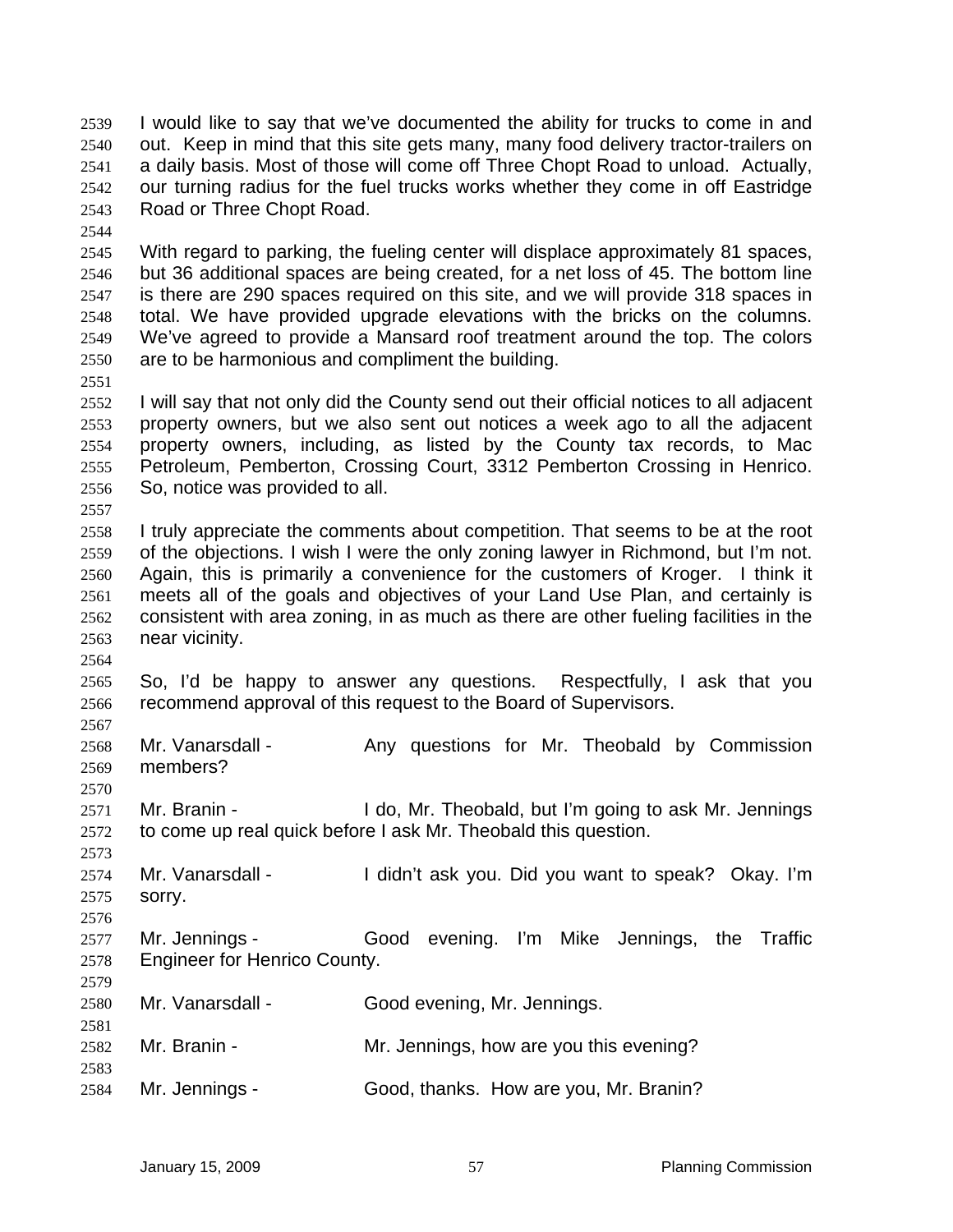2585 2586 2587 2588 2589 2590 2591 2592 2593 2594 2595 2596 2597 2598 2599 2600 2601 2602 2603 2604 2605 2606 2607 2608 2609 2610 2611 2612 2613 2614 2615 2616 2617 2618 2619 2620 2621 2622 2623 2624 2625 2626 2627 2628 2629 Mr. Branin - **Does County Traffic have any questions or concerns** about turning vehicles off of Eastridge into this shopping center? Mr. Jennings - No sir. Basically, as Mr. Theobald said-Basically, this is an exhibit that they provided for us, saying that it would function exactly like the delivery trucks do now. The only modification that they will need to do is they have to modify that one island internally. It'll accommodate the trucks, and it will be no different than what it handles now. Mr. Branin - Ckay, thank you. Mr. Jennings - I'm not aware of any problems with the deliveries now. Mr. Branin - There was, we could always make the recommendation that it come off of Three Chopt. Mr. Mac, may I ask you a question, sir? Your lot is quite tight. I know, because I fuel up there on a regular basis. Do you have issues with the trucks getting into your lot? Mr. Mac - No. Mr. Branin - Okay, thank you. Mr. Theobald, I was going to recommend that we possibly bring the trucks in by way of Three Chopt, like some of the delivery trucks come in to Kroger, but Traffic doesn't have an issue with it. So, I would like the proffer to be changed, that if a problem arises, we can reroute those vehicles through the Three Chopt entrance. Mr. Theobald - Sure, we can do that. I think we can direct our delivery guys to use that entrance, much like, I think, we had directed our food deliveries— Mr. Branin - Food delivery, correct. Mr. Theobald - — —through that. I'm happy to do that. You may want to weigh whether it's an enforcement issue in terms of putting in the proffer, but I would yield to your suggestion on that. Mr. Branin - The still think it should be a proffer. If the problem does arise, then we will— Mr. Theobald - Sure, we can do that. Mr. Vanarsdall - He wants to speak one time. Go ahead. Thank you.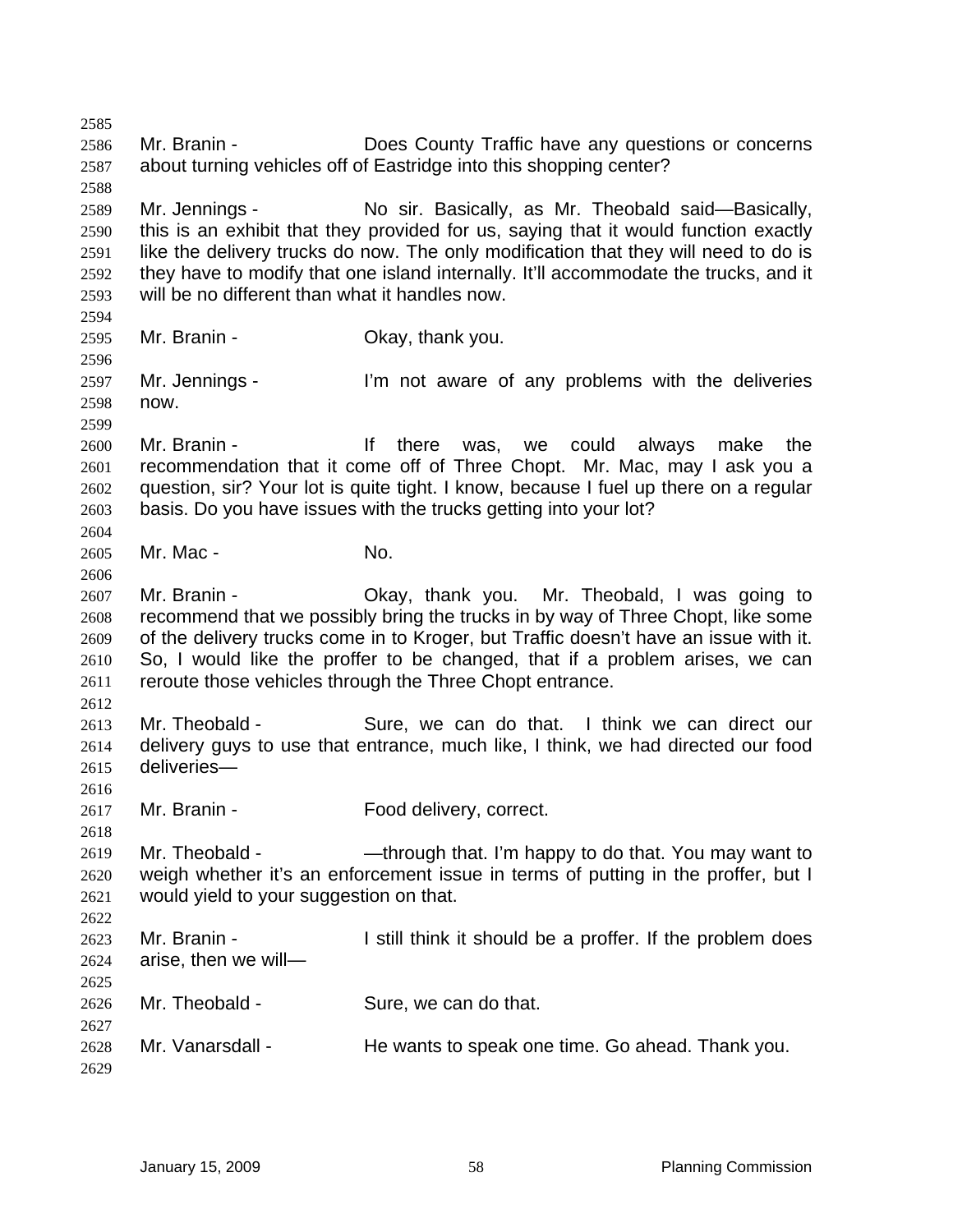Mr. Bagga - There is a major difference between trucks—smaller trucks especially—bringing in food and a large tanker bringing in explosive fuel. Please consider that. Even one life lost— 2630 2631 2632 2633 2634 2635 2636 2637 2638 2639 2640 2641 2642 2643 2644 2645 2646 2647 2648 2649 2650 2651 2652 2653 2654 2655 2656 2657 2658 2659 2660 2661 2662 2663 2664 2665 2666 2667 2668 2669 2670 2671 2672 2673 2674 2675 Mr. Branin - Mr. Baga, I am considering that, absolutely. But being a 30-year resident of this neighborhood, and knowing how tight—I mean, he's the best example. If a truck can get in there, then I don't think there's going to be an issue with him getting into the Kroger. If it does arise, we've provided for them to come off Three Chopt. Mr. Bagga - The Mr ou follow the arrow, right here is the road. The trucks will have to go from here. Now, traffic is coming this way. They can quickly get onto this property, but here, they have to make a tight turn and follow this pathway to get inside. There are many spots on the way to the fueling station where there's a chance of somebody not paying attention, if the child is in the car, or on a cell phone—somebody could hit that truck, a fuel truck. Mr. Branin - The You're saying that on the actual Kroger property. Mr. Bagga - Yes, or entering the Kroger property from the highway. Mr. Branin - We could make the same case on any truck that's entering— Mr. Bagga - True. Mr. Branin - — — — — the next door neighbor, which is Mr. Bagga - True, true. But why increase the chances twice as much on the same spot? Mr. Branin - Ckay, thank you, sir. Mr. Vanarsdall - Thank you. All right. Mr. Branin - Thave no further questions. Mr. Vanarsdall - No further questions. I'd like to entertain a motion. Just take a minute. We don't usually do this. Mr. Mac - The Like Mr. Theobald told you, the Kroger spent \$8 million. At the time when I bought the property, it was a piece of junk. I had to spend a million dollars to bring it up according the County's specifications. If I would have been given notice earlier, I would have brought the pictures of what it was earlier when we bought it, and what it is now. We brought the neighborhood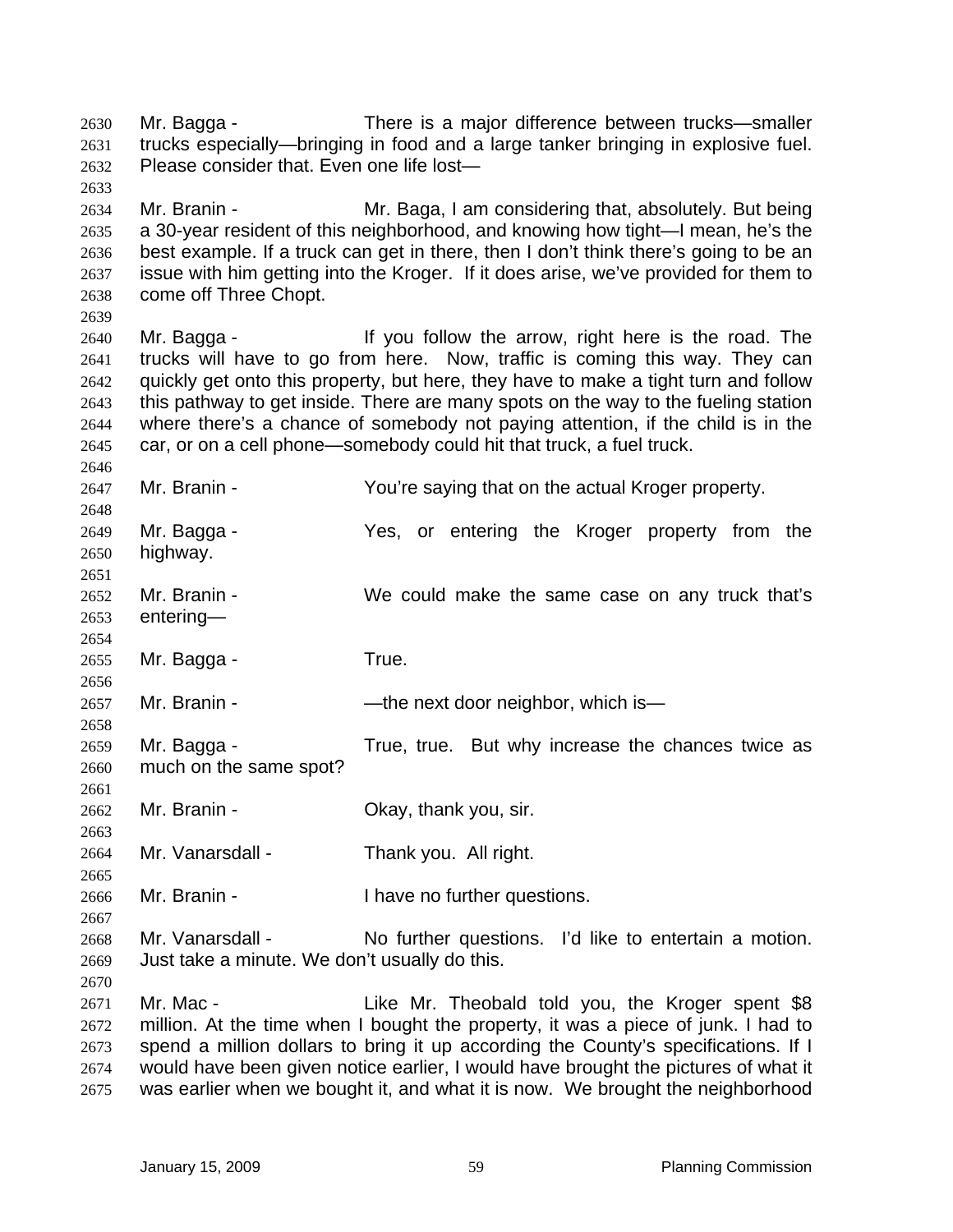up, not down. We added beauty to the road. When we took up the property, the position of the property, there were around 700 bottles of beer, which we threw away in the trash. People used to drink beer there because the property was shut down. 2676 2677 2678 2679 2680 2681 2682 2683 2684 2685 2686 2687 2688 2689 2690 2691 2692 2693 2694 2695 2696 2697 2698 2699 Mr. Branin - No one has any question you have done one fantastic job. I can remember your case. I can remember you having opposition to having an apartment above, which I approved for you. You've done an excellent job with your property. I 100% agree with you, sir. Thank you. Mr. Vanarsdall - Thank you. Mr. Branin, we need a motion. Mr. Branin - Okay. Mr. Chair, I move for approval of C-1C-09, James W. Theobald for Kroger Limited Partnership I, with the additional of the possible changing of the delivery route, and the new addition of the changing of the roof, and all other changes that have been previously put in. Mr. Jernigan - Second. Mr. Vanarsdall - Motion by Mr. Branin, seconded by Mr. Jernigan. All in favor say aye. All opposed say no. The ayes have it; the motion passes. **REASON:** Acting on a motion by Mr. Branin, seconded by Mr. Jernigan, the Planning Commission voted 4-0 (one abstention, one absent) to recommend the Board of Supervisors **grant** the request because it conforms to the recommendations of the Land Use Plan and it would not adversely affect the adjoining area if developed as proposed. 2700 2701 2702 2703 2704 2705 2706 2707 2708 2709 2710 2711 2712 2713 2714 2715 2716 2717 Mrs. Jones - The Instain. Mr. Vanarsdall - I'll turn it back over to you, Madam Chair. Mrs. Jones - Thank you, Mr. Vanarsdall. **C-4C-09 Joe Vilseck for Arthur S. McGurn**: Request to rezone 0.09 acres from B-2C Business District (Conditional) to C-1 Conservation District and conditionally rezone 0.18 acres from C-1 Conservation District to B-2C Business District (Conditional), part of Parcel 770-767-7982, located at the northeast intersection of Mountain Road and John Cussons Drive. applicant proposes a conservation area and extension of office development. The uses will be controlled by zoning ordinance regulations and proffered conditions. The Land Use Plan recommends Commercial Concentration and

- 2718 Environmental Protection Area.
- 2719
- 2720 2721 Mr. Vanarsdall - Anyone in the audience in opposition to C-4C-09, Joe Vilseck for Arthur S. McGurn? All right, Ms. Sherry.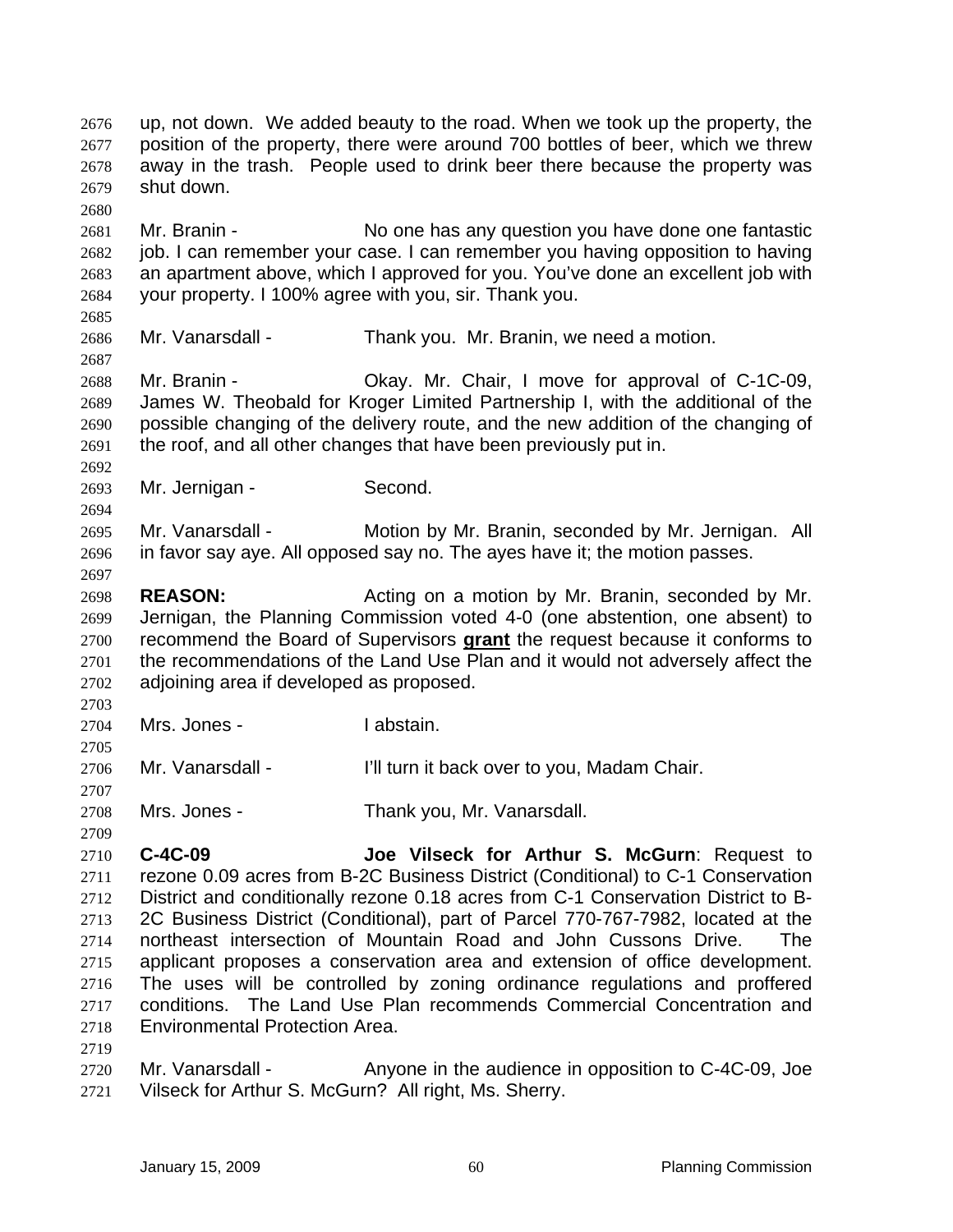2723

Ms. Sherry - Thank you, Mr. Vice Chairman, Madam Chair.

2725 2726 2727 2728 2729 2730 The subject property is part of a larger 3.67-acre parcel which was rezoned to B-2C and C-1 via case C-72C-88 for an office development and case C-11-99 for a conservation district, respectively. The proffered conditions associated with this application are identical to those accepted in the 1988 rezoning case. No changes were made to the proffers in order to maintain continuity for the overall site.

2731

2722

2724

2732 2733 2734 2735 2736 2737 Proffer 1 accepted with case C-72C-88 required the applicant to rezone the portion of the property within the 100-year floodplain to C-1, Conservation District. Case C-11-99 rezoned the portion of the property that was within the 100-year floodplain to C-1, Conservation District; however, the applicant has completed a floodplain study that will result in a revision to the floodplain and is the basis for this request.

2738

2739 2740 2741 2742 The applicant obtained approval for a plan of development, on November 19, 2008 to construct the Glen Allen Professional Park, consisting of three office buildings. Tonight's case will work towards fulfilling the conditions for the plan of development.

2743

2744 2745 2746 2747 Proffers on the site require the applicant to place a 10-foot buffer abutting the 100-year floodplain, and provide a 20-foot landscaped buffer along Mountain Road. The proffers also address signage, permitted uses, hours of operation, architecture and building height.

2748

2749 2750 2751 2752 The 2010 Land Use Plan recommends Environmental Protection Area and Commercial Concentration for the subject site. This request is consistent with the 2010 Land Use Plan's designations and would fulfill the proffered conditions accepted with C-72C-88. Staff supports this request.

2754 2755 This concludes my presentation. I would be happy to answer any of your questions.

2756

2759

2753

2757 2758 Mrs. Jones - Thank you so much. Questions from the Commission? Mr. Vanarsdall, how would you like to proceed?

2760 2761 2762 2763 2764 2765 2766 2767 Mr. Vanarsdall - I don't need to hear from the applicant. I just want to say it was 1988 when this was all done. The POD has already been approved. McGurn wanted to put three buildings on there. One of the footprints touched into the C-1 Conservation, so this is really kind of reverse zoning. It's a sliver of land on each side. It doesn't change anything else. If anybody has any questions, I'll be glad to answer them. All this is doing is shifting C-1 into B-2, and the B-2 into C-1. Back in 1988, it wasn't a mistake; the line just wasn't drawn properly.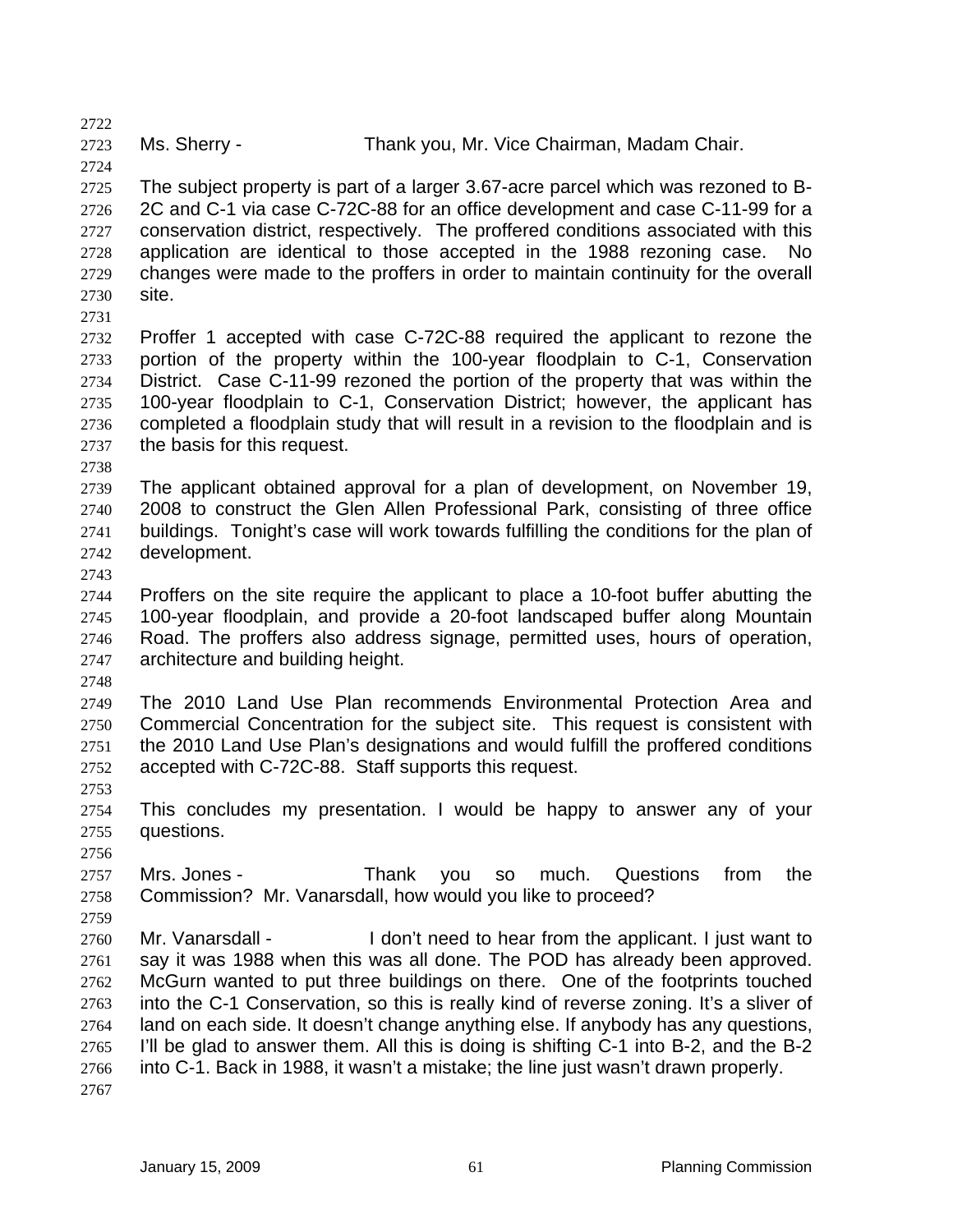2768 Mrs. Jones - Is this a result of the floodplain map? 2769 2770 2771 2772 2773 2774 2775 2776 2777 2778 2779 2780 2781 2782 2783 2784 2785 2786 Mr. Vanarsdall - Yes. Mrs. Jones - Okay. All right, Mr. Vanarsdall. Mr. Vanarsdall - I will start out by saying staff recommends this. The request is consistent with the 2010 Land Use Plan. It's also consistent with the goals, objectives, and policies of the 2010 Land Use Plan. I recommend C-4C-09, Joe Vilseck for Arthur S. McGurn, to be approved by the Board of Supervisors. Mr. Branin - Second. Mrs. Jones - Motion by Mr. Vanarsdall, seconded by Mr. Branin. All in favor say aye. All opposed say no. The ayes have it; the motion passes. **REASON:** Acting on a motion by Mr. Vanarsdall, seconded by Mr. Branin, the Planning Commission voted 5-0 (one absent) to recommend the Board of Supervisors **grant** the request because it conforms to the recommendations of the Land Use Plan and it would not adversely affect the adjoining area if developed as proposed. 2787 2788 2789 2790 2791 2792 2793 2794 2795 2796 2797 2798 2799 2800 2801 2802 2803 2804 2805 2806 2807 2808 2809 2810 2811 2812 2813 Mr. Emerson - The Madam Chairwoman, that brings us to the next item on the agenda, which is a discussion item. It does regard the Capital Improvement Program. As you'll recall, every year in February, the manager visits with the Planning Commission, and we conduct a public hearing on the Capital Improvement Plan, and make a recommendation regarding the Capital Improvement Plan. The Commission has been requested to schedule that public hearing for the CIP this year in February on the  $12<sup>th</sup>$  at 6 p.m. If that's in keeping with the wishes and desires of the Commission, I would request a motion confirming the scheduling of that date for the public hearing on the CIP. Mr. Archer - Mr. Secretary, I move we adopt the considered date. Mr. Branin - Second. Mrs. Jones - **Motion by Mr. Archer, seconded by Mr. Branin to** confirm— Mr. Archer - February  $12^{th}$ . Mrs. Jones -  $-$  February 12<sup>th</sup> at 6:00 for the public hearing to consider the 2009 through 2010—excuse me—2009-10 through 2013 Capital Improvement—fourteen. That's really quite a mouthful.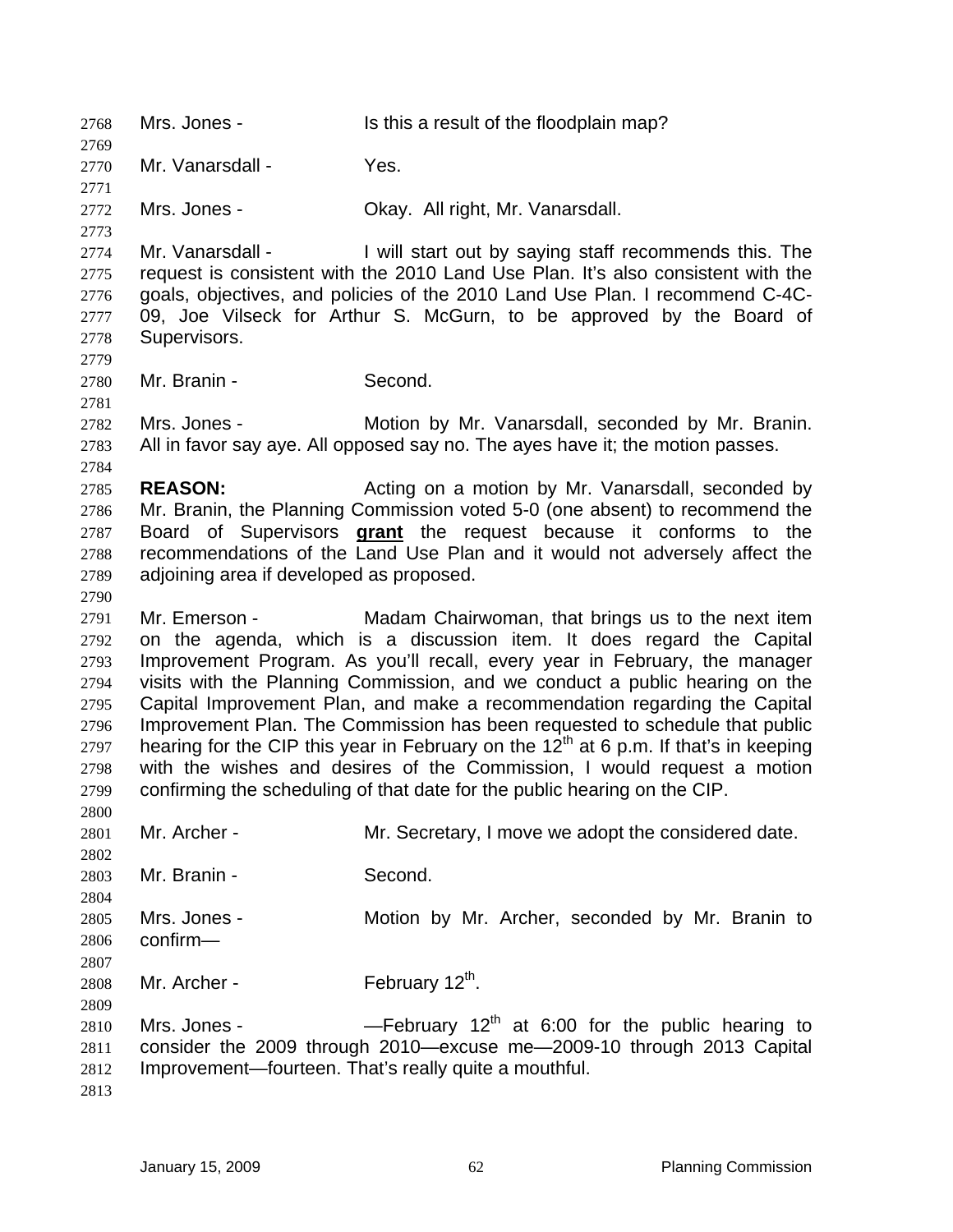2814 Mr. Emerson - Yes ma'am, it is. 2815

2816 2817 Mrs. Jones - Consider the Capital Improvement Program before us.

2818

2820

2819 Mr. Emerson - There you go.

2821 2822 Mrs. Jones - The All in favor say aye. All opposed say no. The ayes have it; the motion passes. The time is set.

2823

2832

2824 2825 2826 2827 2828 2829 2830 2831 Mr. Emerson - Madam Chairman, we have one other discussion item. Ms. Moore is handing some documents out to you now. We have several things to discuss with you regarding your upcoming public hearing on January the  $22<sup>nd</sup>$  for the 2026 Comprehensive Plan. One of the items being the rules and procedures, which we began discussion of at our last work session. Also, some meetings and some information that we have received from the public since the Comments Manual was sent to you since our last work session. Ms. Rosemary Deemer, our Comp Plan project manager, will present that information to you.

2833 2834 2835 2836 2837 2838 2839 2840 2841 2842 2843 2844 2845 2846 2847 2848 2849 2850 Ms. Deemer - Good evening, Madam Chairwoman and Commissioners. It's good to be back presenting. As Mr. Emerson indicated, you have been provided with a packet of information related to the Comprehensive Plan, and our upcoming public hearing. On the top of the packet, you will have received the rules and procedures that we have drafted for your review. As we are hoping for some significant public input next Thursday evening, we felt that it would be appropriate to establish some guidelines for the receiving of public comment. As you know, the meeting will be held at 6:00 next Thursday evening here. We are suggesting that the Commission establish the purpose of the meeting for the public, and also to let them know that the Commission and staff will not be responding to comments posed by speakers. If the Commission has questions for the speakers, that, obviously, will be part of the public process. If there are just simple questions that a speaker might have, or someone in the audience might have, simply identifying what their parcel is designated, we'd like to be able to let them know at the beginning of the meeting that staff will be available out in the lobby with maps and computers, so if that's all someone needs to ask, we can actually address that for them, and they don't actually have to sit and wait for their turn.

2851

2852 2853 2854 2855 As with a normal public hearing, all the input received will be recorded and transcribed. Staff, in reviewing the minutes, will then be able to identify specific topics or items that have come up that need to be addressed with the Commission at a future work session

2856

2857 2858 2859 We thought it would be appropriate to address with you this evening time limits for the speakers. We have had a few contacts from the public about this opportunity for public input. We would like the Commission to at least consider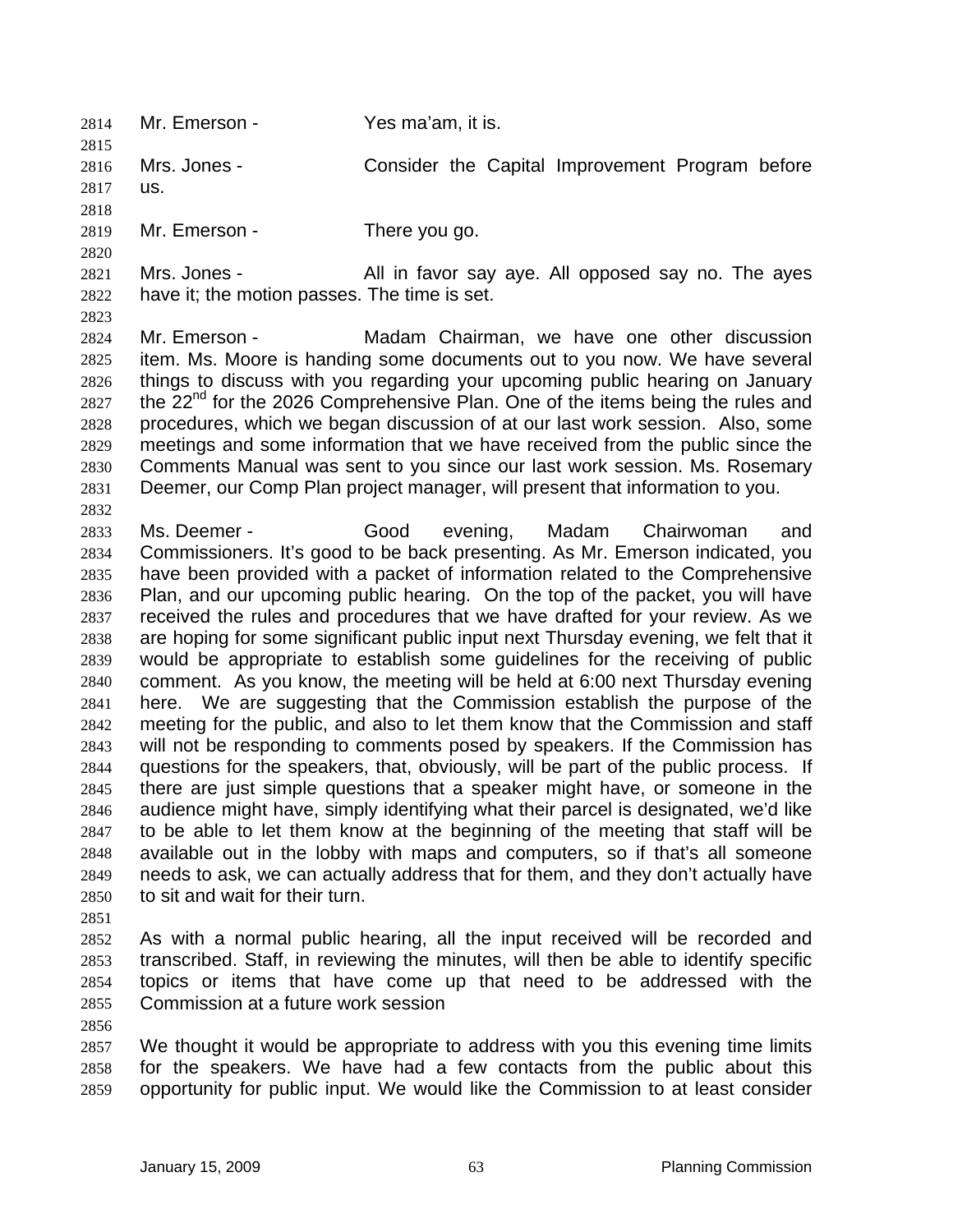establishing a time limit for the amount of time that a speaker would be able to offer their input. Obviously, you may set that this evening, or if you would prefer to wait until next Thursday. I think we would like to have that done this evening. 2860 2861 2862

2864 2865 2866 2867 2868 2869 2870 2871 2872 2873 2874 Mr. Emerson - The Discollet do believe we would request the Commission set that time this evening so we could communicate it to the public that has been requesting it. Of course, you may adjust it like you did tonight. This would run very similarly to your normal time limits. If we get a room full of people, you're going to want to try to keep everybody to—just to be respectful to everybody in the room—to a set time limit, plus to make best use of your time. If you only have a handful of people, you may very well waive the time limit. Just in order for us to be able to give the public information regarding what your current guidelines are. Just like the rules and regulations that we have for public hearings and things of that nature now, we would like to have some guidance from you.

2875

2863

2876 2877 2878 2879 2880 2881 2882 2883 2884 2885 2886 2887 2888 2889 2890 2891 2892 2893 2894 2895 The other thing I guess I would reemphasize, as Rosemary has noted, is this will be—There will not be a full-blown public presentation again on the plan. The Plan is out there. It's anticipated the people have availed themselves of it. They should come in informed of the Plan. As I spoke to the Chairwoman earlier this week—I don't know if any of you have ever seen a hearing at the State Corporation Commission, where the judge essentially walks in, reads the number on the docket, says okay, I'm taking input. They don't respond; they listen. All the input's recorded. They go back, have their consideration, and then come out with their decision at a later date. In the same regard, this hearing is very similar in the fact that you're going to receive input from the public on the document. You may question them in terms of trying to clarify what their points are, but unlike as we do in a public hearing setting on a rezoning where we'll try to resolve or answer questions, we won't really try to respond at that time. We're going to record everything, then we'll come back to you with all those comments recorded. If they're very specific in district, we may sit down with you one-on-one again prior to coming back to a work session, to discuss with you individually this was a specific question, and how do you feel about. This is how the plan addresses it now. Do you feel we should change this, or do you feel it should stay as it is? These are not things we're going to try to interact with the public at that time.

2896

2903

2897 2898 2899 2900 2901 2902 If we do have the question, somebody walks up and says, "What is my property designated," we will have staff in the lobby. We'll have our information that we had at the open houses. You'll be able to direct them, "We have staff in the back of the room. They may be able to answer that question for you." If not, we'll record it and, again, follow the same format. But we do need to try to get this information set forth tonight.

2904 2905 Mrs. Jones - We did have discussion of this. I know all of you who read the minutes refreshed yourself on this, as we did have discussion of this at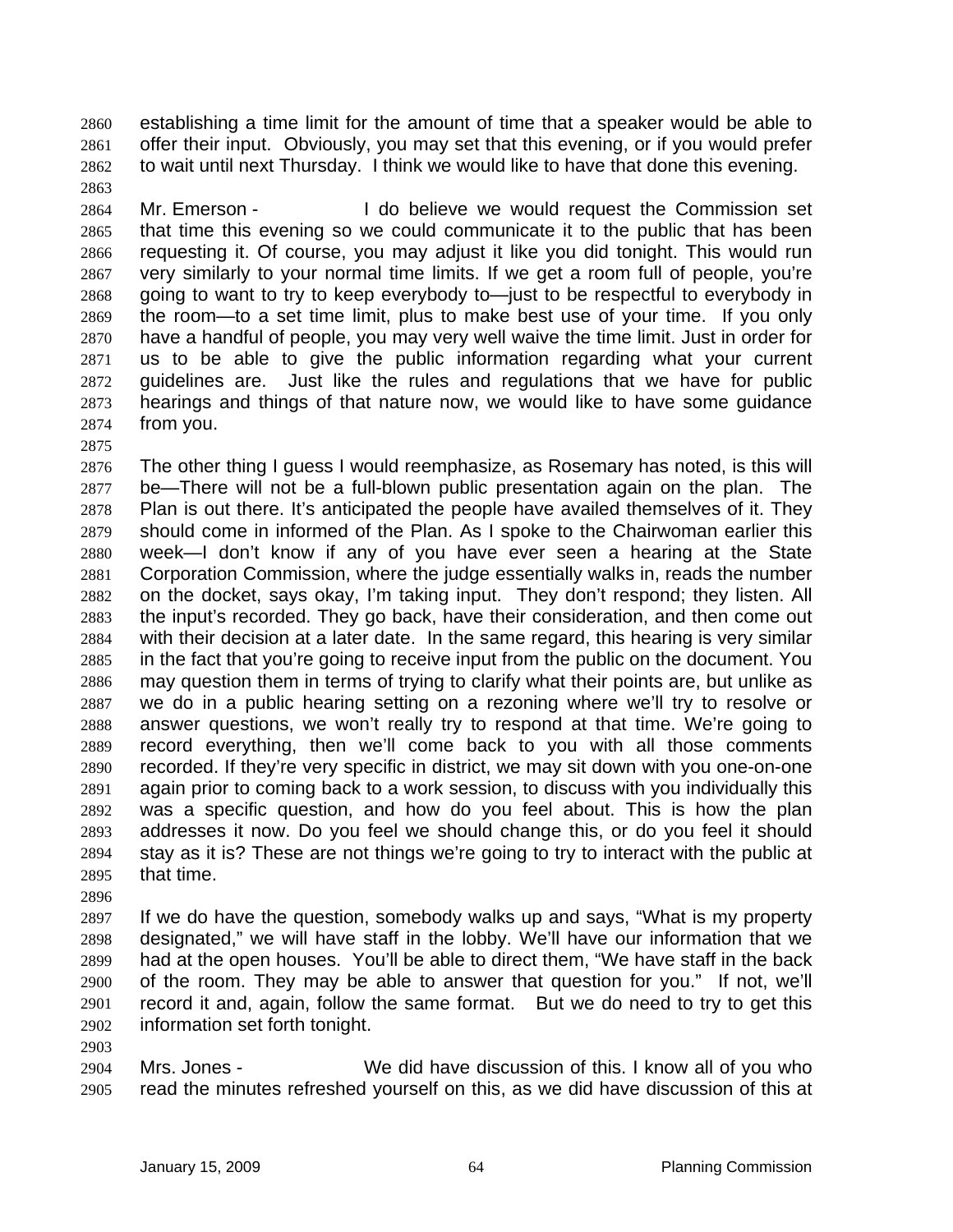the last Commission meeting. We were talking about potentially two minutes as a limit, but if there are crowds of—I'd like nothing better than to have 100 people wanting to make comments, hopefully all of them positive, about the Comprehensive Plan. Realistically, my guess is we're not going to have 100 people, we're going to have 20 maybe. Do you think? 2906 2907 2908 2909 2910 2911 2912 2913 2914 2915 2916 2917 2918 2919 2920 2921 2922 2923 2924 2925 2926 2927 2928 2929 2930 2931 2932 2933 2934 2935 2936 2937 2938 2939 2940 2941 2942 2943 2944 2945 2946 2947 2948 2949 2950 2951 Mr. Jernigan - No, that's all right. Mrs. Jones - All right. My suggestion would be that we find a number like two minutes that seems reasonable. Mr. Archer - Madam Chairman, I also think we should probably think about setting an adjournment time maybe first before we determine any time limit. Two minutes is the figure I had in mind. The public tends to get bored when meetings go too long. Folks on the back end of the meeting I don't feel are served as well as those who speak first. So, if you make the meeting too long, and people start yawning, some of them get up and walk out. And I don't blame them. Mr. Branin - That's true. Mrs. Jones - Your point is well taken. Mr. Archer - The Text I'm thinking maybe 90 minutes or two hours. We do have the option of being able to schedule another one. Mr. Emerson - I think if you have a room full of people, you may want—That's why we have on here do you want to consider an adjournment time up front. Is the meeting going to be two hours, is it going to be an hour, three hours—whatever your desire is. But there is that point where you reach saturation. The public either can't stay—They need to know the meeting's going to end there, and you will continue it if there are still people to be heard. At that time, we'll determine a date. Maybe you should think about that date between now and possibly—Well, no, the POD meeting doesn't fall until after the 22<sup>nd</sup>. We'll have to think about that, and maybe come up with some dates in mind that we might continue a public hearing to if we had to. Mr. Archer - I'm thinking if we set an adjournment time, and we get down near the end and there's just a few people left, we can always extend it. Mr. Jernigan - Exactly. Mr. Archer - We have the right to adjust it. I think if we don't set an adjourn time, which is a good thing to do, then everybody will think that we're just here all night and we can talk as long as we want.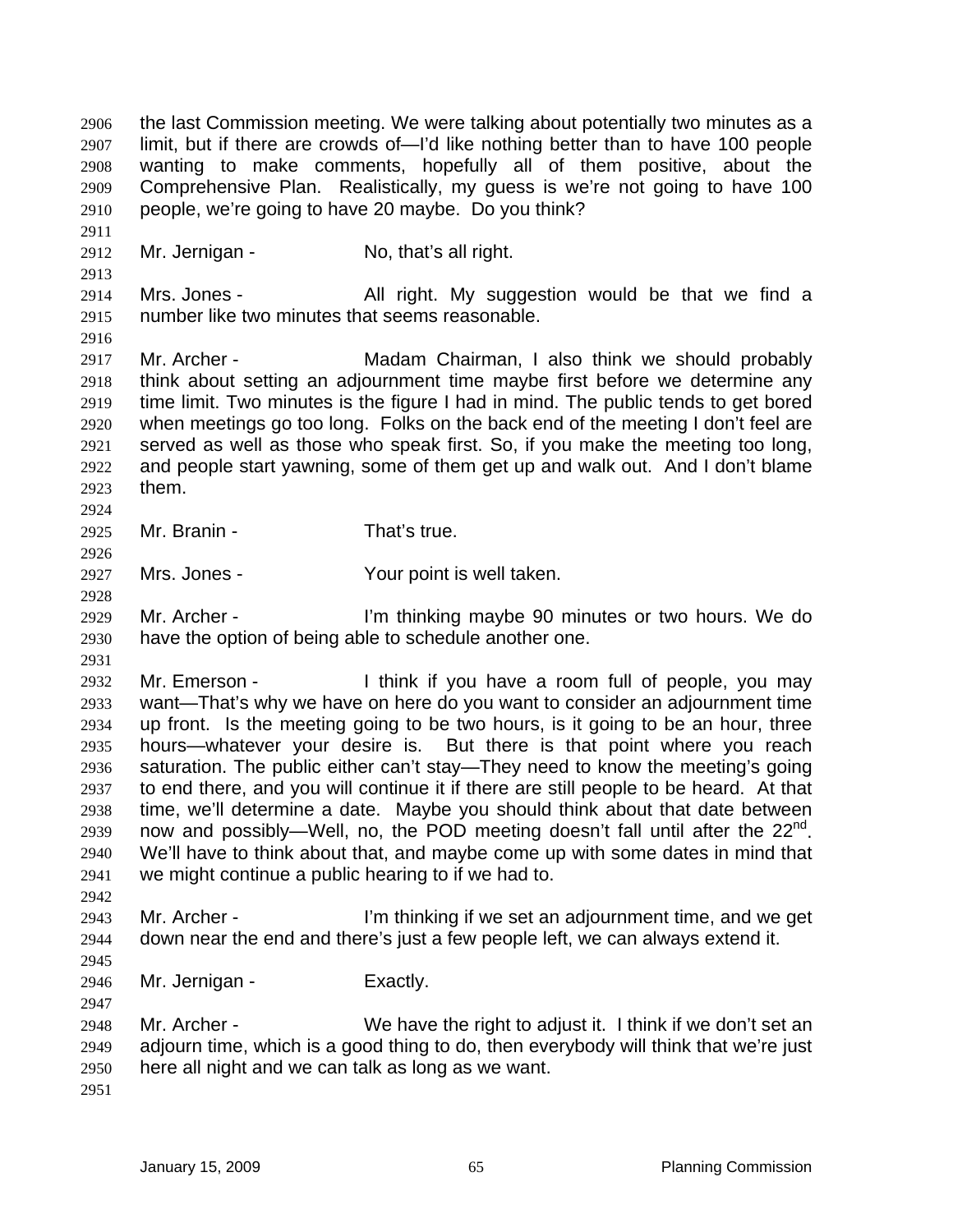2952 Mrs. Jones - Do you have a suggestion for an adjournment? 2953 2954 2955 2956 2957 2958 2959 2960 2961 2962 2963 2964 2965 2966 2967 2968 2969 2970 2971 2972 2973 2974 2975 2976 2977 2978 2979 2980 2981 2982 2983 2984 2985 2986 2987 2988 2989 2990 2991 2992 2993 2994 2995 2996 2997 Mr. Archer - I'm thinking 90 minutes, but, you know, maybe two hours would be better. I don't know. We could make it 8:00, 7:30 or 8:00. Mr. Jernigan - I'm thinking two hours would be plenty. Mr. Archer - Okay. Mrs. Jones - All right, well-Mr. Archer - The Multimishes early, we don't have a problem. Mr. Jernigan - Yes. If it finishes early, we're okay. Mrs. Jones - Six p.m. to eight p.m.? And two minutes for the speakers, but we will certainly, obviously, be reactive as we see them. Ms. Deemer - We will have someone signing people in to speak. So, while you are listening to the presentation by Mr. Dale, we will count the total number of people who have signed in and requested to offer public comment, and provide that to the Secretary. If you're having difficulty identifying how many people—Some people may just come with a spouse, or some coworkers, or a friend, but we will be able to identify how many people have requested to actually speak before the Commission. Mrs. Jones - Thave a few questions. One is that you mentioned there will be staff in the lobby to answer pretty perfunctory questions. Will that be all during the two-hour discussion time? Mr. Emerson - Yes ma'am. Mrs. Jones - Chay. So, it's not just at the end of the meeting. Mr. Emerson - No ma'am. Mrs. Jones - The Mrs all through the meeting. Mr. Emerson - The Just in the event we do get that question. Again, I think for other people who are here to provide you comment, the purpose of the open houses were to answer those types of questions. So, if you do get that, versus slowing down your process, you can say, "That's a very good question. We have staff in the lobby that can help you with that." Mr. Branin - The Mr. Secretary and Madam Chair, can Mr. Archer and I work the outside rooms?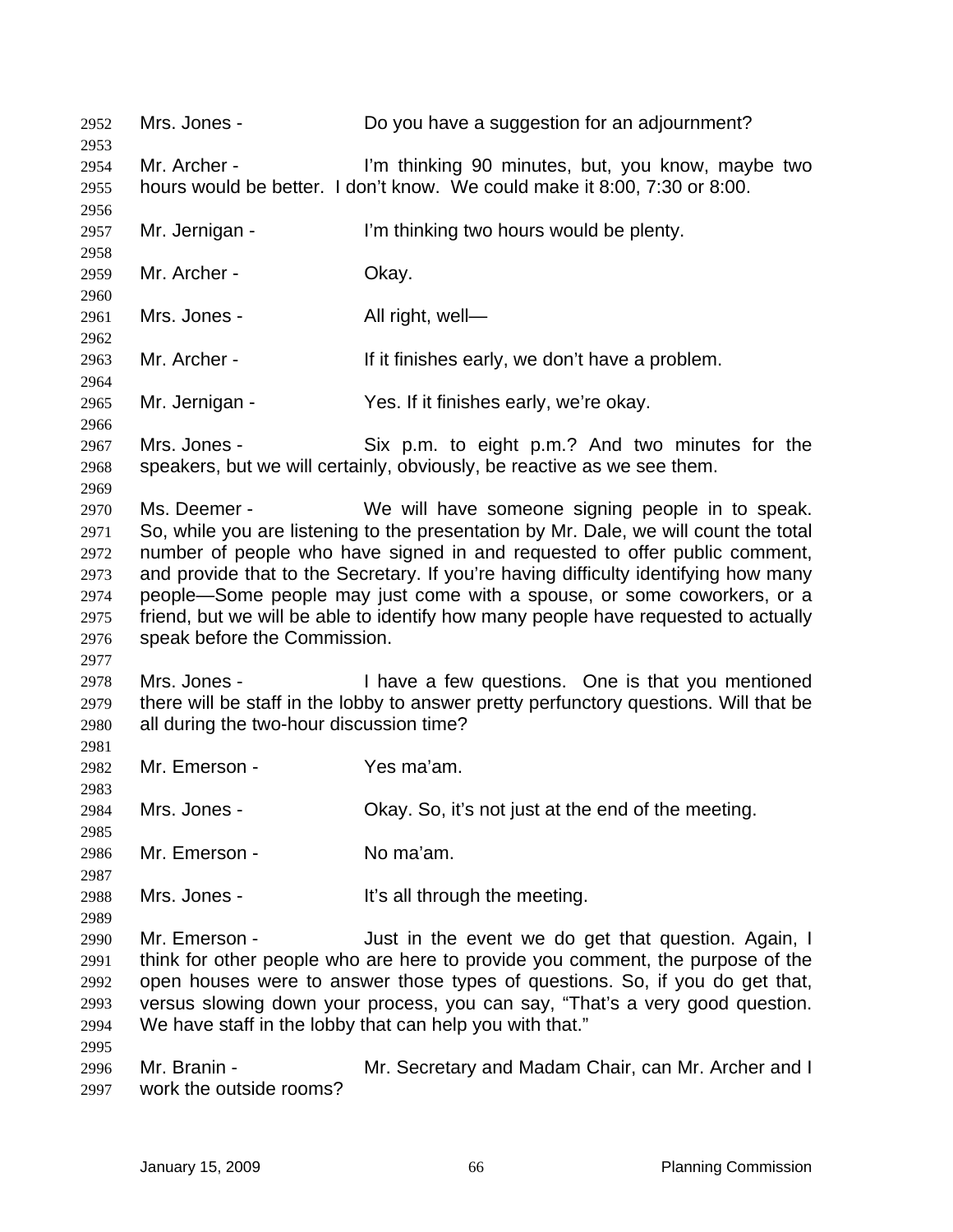| 2998                                 |                                                        |                                                                                                                                                                                                                                                                                          |
|--------------------------------------|--------------------------------------------------------|------------------------------------------------------------------------------------------------------------------------------------------------------------------------------------------------------------------------------------------------------------------------------------------|
| 2999                                 | Mrs. Jones -                                           | No.                                                                                                                                                                                                                                                                                      |
| 3000                                 | Mr. Branin -                                           |                                                                                                                                                                                                                                                                                          |
| 3001<br>3002                         |                                                        | Just checking.                                                                                                                                                                                                                                                                           |
| 3003<br>3004                         | Mrs. Jones -                                           | No, you may not.                                                                                                                                                                                                                                                                         |
| 3005<br>3006                         | Mr. Branin -                                           | Nice try.                                                                                                                                                                                                                                                                                |
| 3007<br>3008<br>3009<br>3010<br>3011 | Mrs. Jones -<br>or by our Secretary?                   | The second question I have, Ms. Deemer, the<br>introductory comments about the purpose of the meeting, the format of the<br>meeting, and the way in which it will proceed, are those made by myself, by you,                                                                             |
| 3012<br>3013<br>3014<br>3015         | Mr. Emerson -                                          | You and I can talk about that. We'll get this into a<br>more formal format. You and I, we'll figure that out. You won't need to do it; I can<br>do it. If you want to do it, I'm perfectly fine with that.                                                                               |
| 3016<br>3017                         | Mrs. Jones -                                           | Mr. Dale is also going to be part of this?                                                                                                                                                                                                                                               |
| 3018<br>3019<br>3020                 | Ms. Deemer -<br>to you all accepting the public input. | Yes ma'am. He will make the actual presentation prior                                                                                                                                                                                                                                    |
| 3021<br>3022<br>3023                 | Mrs. Jones -<br>at our last meeting out at-            | That will probably be similar to the discussion we had                                                                                                                                                                                                                                   |
| 3024<br>3025<br>3026<br>3027         | Ms. Deemer -                                           | At Glen Echo. It will probably be a bit shorter just<br>because we're trying to package it up. As the secretary indicated, the Plan has<br>been available online, at the County libraries, and-                                                                                          |
| 3028<br>3029<br>3030<br>3031<br>3032 | Mrs. Jones -                                           | Right. I know everybody's ready to get out of here,<br>but I think this is very effective. I actually noticed it very quickly without the<br>special mailing. I've received my special, personalized notice. Has everyone<br>else? We talk about people not getting notice all the time. |
| 3033<br>3034                         | Mr. Emerson -                                          | Did it come directly to you?                                                                                                                                                                                                                                                             |
| 3035<br>3036                         | Mr. Branin -                                           | Pardon?                                                                                                                                                                                                                                                                                  |
| 3037<br>3038<br>3039                 | Mrs. Jones -<br>hearings?                              | Did you get your personal notice to the public                                                                                                                                                                                                                                           |
| 3040<br>3041                         | Mr. Branin -                                           | Yes.                                                                                                                                                                                                                                                                                     |
| 3042<br>3043                         | Mrs. Jones -<br>commend-                               | You did? All right. There we go. I wanted to                                                                                                                                                                                                                                             |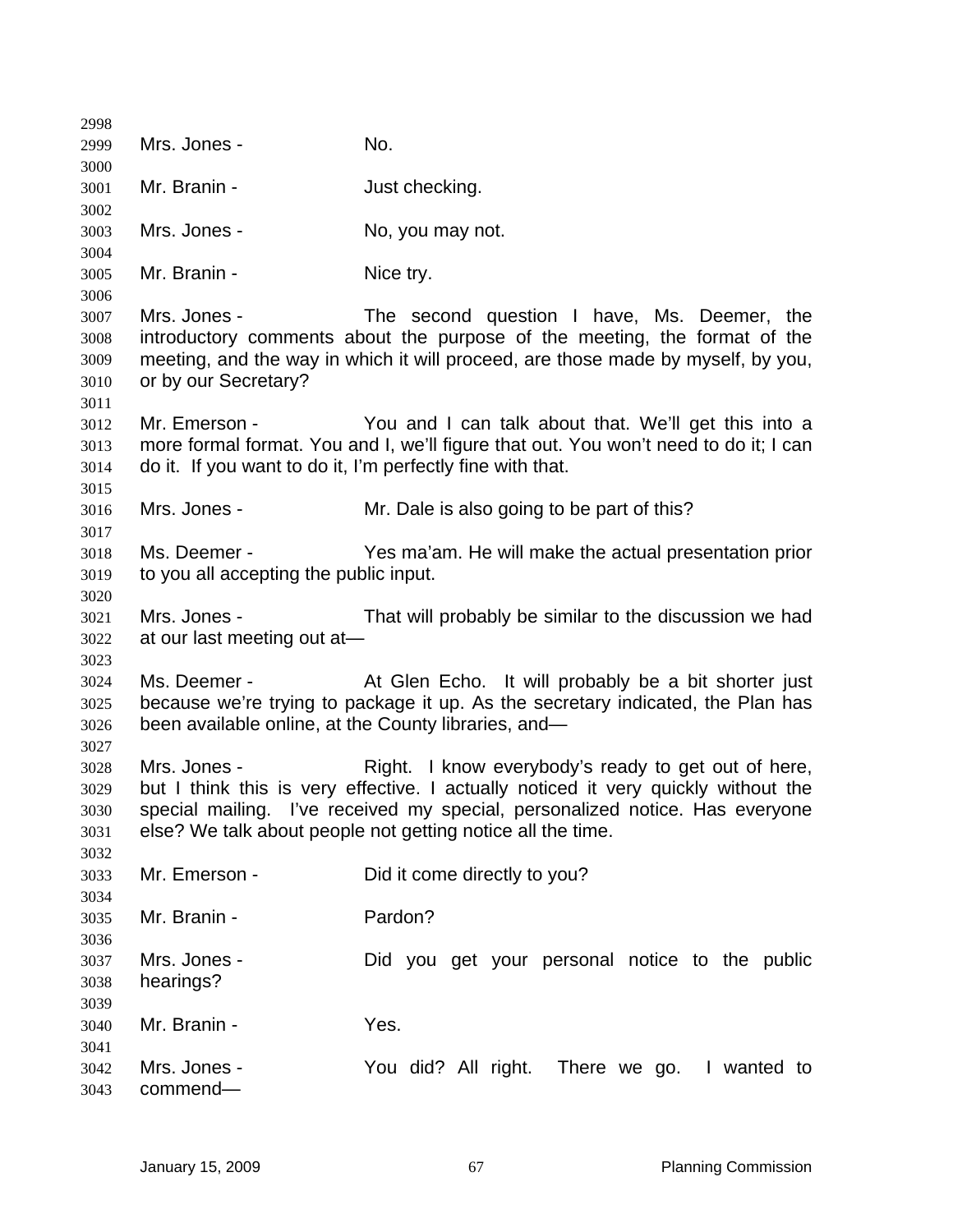3044 3045 3046 3047 3048 3049 3050 3051 3052 3053 3054 3055 3056 3057 3058 3059 3060 3061 3062 3063 3064 3065 3066 3067 3068 3069 3070 3071 3072 3073 3074 3075 3076 3077 3078 3079 3080 3081 3082 3083 3084 3085 3086 3087 3088 Mr. Branin - **Have you** Mrs. Jones - Think you've covered as much of the bases as can be covered. Ms. Deemer - We did send out over— Mr. Jernigan - The I'll have to wait to make sure my wife didn't throw it away. Mr. Branin - She probably did. Mr. Jernigan - I'm telling you. I have to catch it, because she thinks, you know. Usually if it has Henrico County on it, I do get it. I want to add something about the Comp Plan, because we discussed this. I won't be long. We had discussed changes to the Comp Plan about cell towers. As you can see what I had to listen to—what we listened to tonight. It's tough for staff, even though you know you've done all you can do, to have to sit up there and say that you recommend denial. Joe, when do you want to—Are they going to come up with something for us? Mr. Emerson - We're working on that right now. What we had planned on doing—Of course, we have our public hearing. After we get our public input, we have to go back and compile that. We're going to have you schedule a work session to go over that. We thought when we got to the work session, we would also have our work completed on any potential revisions to that section of the Comp Plan, along with any other recommendations we may have. We would schedule that work session and do all that at once. Mr. Jernigan - **Okay.** Mr. Emerson - Once you get to the recommendation stage, we would come back with the work session that you talked about regarding how to use the plan, and also how to use the goals, objectives, and policies, and things of that nature. Mr. Jernigan - That was the second thing I wanted to bring up, because we had discussed goals, objectives, and policies before. I thought we were going to sit down and talk about that. Mr. Vanarsdall is leaving us, but that's one that he definitely wanted. Mr. Branin - **Mr. Vanarsdall has to get up at 2:30 and drive 12** hours, so that's why he left.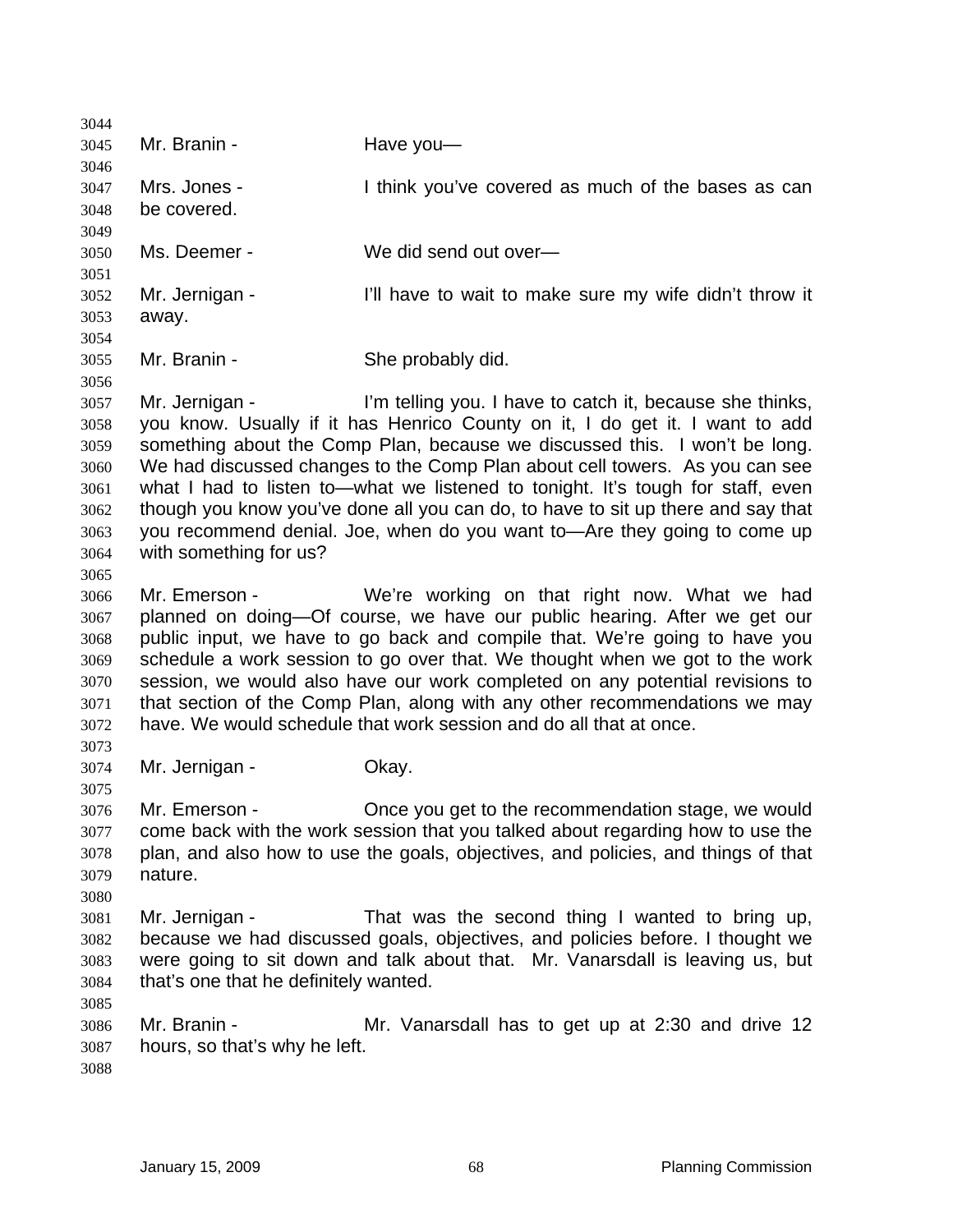Mr. Emerson - We want to do that work session as soon as we can, but it seems almost futile to do it on the 2010 Plan, when the 2026 Plan is so close to adoption. But you want to get the 2026 Plan done so we don't go over something that changes in terms of how to use it. That's kind of been the chicken-or-the-egg type question in regards of when to schedule that work session. 3089 3090 3091 3092 3093 3094

3096 Mrs. Jones - You would anticipate it would be soon.

3098 Mr. Emerson - I would anticipate the work session after-

3100 Mrs. Jones - Within a month after the adoption?

3102 3103 Mr. Emerson - The After the adoption, yes. Within a month after the adoption we'll be more than prepared to do that, yes ma'am.

3105 Mrs. Jones - All right.

3095

3097

3099

3101

3104

3106

3112

3124

3107 3108 3109 3110 3111 Mr. Emerson - **Just to summarize this real quick, Rosemary. Before** you move into this, let's make sure we're clear. We'll go ahead, turn what we have in bullet points in front of us into a little more formalized document. You and I will go over that, Madam Chairwoman. Two minutes on the public hearings, and adjournment at 8:00.

3113 3114 3115 3116 3117 3118 3119 3120 3121 3122 3123 Ms. Deemer - The remainder of the information that is provided in your packet, there is a summary for you. Basically, what this information is, is providing you with comments that we have received since the General Comments Manual was formalized. These comments have come in either via email or via postal service. These are either requests for changes in land use designation, MTP requested changes, or perhaps simply changes to the Comp Plan in general. So, we felt that you should have this information. Especially as public input is next week, there is a possibility that some of this may come up. You will notice that where appropriate, staff responses to either the individual or the group have been provided. You may be able to review that information as well.

3125 3126 3127 3128 3129 3130 3131 3132 3133 Mr. Emerson - I would ask that you pay close attention to some of this information. Staff did meet with some of the representatives of Envision Henrico from the Varina section of the County. They did provide staff with some written comments from their Smart Growth consultant that reviewed the Plan. We have responded to them. You may want to read through that. As Ms. Deemer noted, we do have other comments that we have received, and some recommendations that some Planning Commissioners have asked us to look at based on some recent changes in their districts, some possible land use changes. That will come up again in the work session, but since we do have that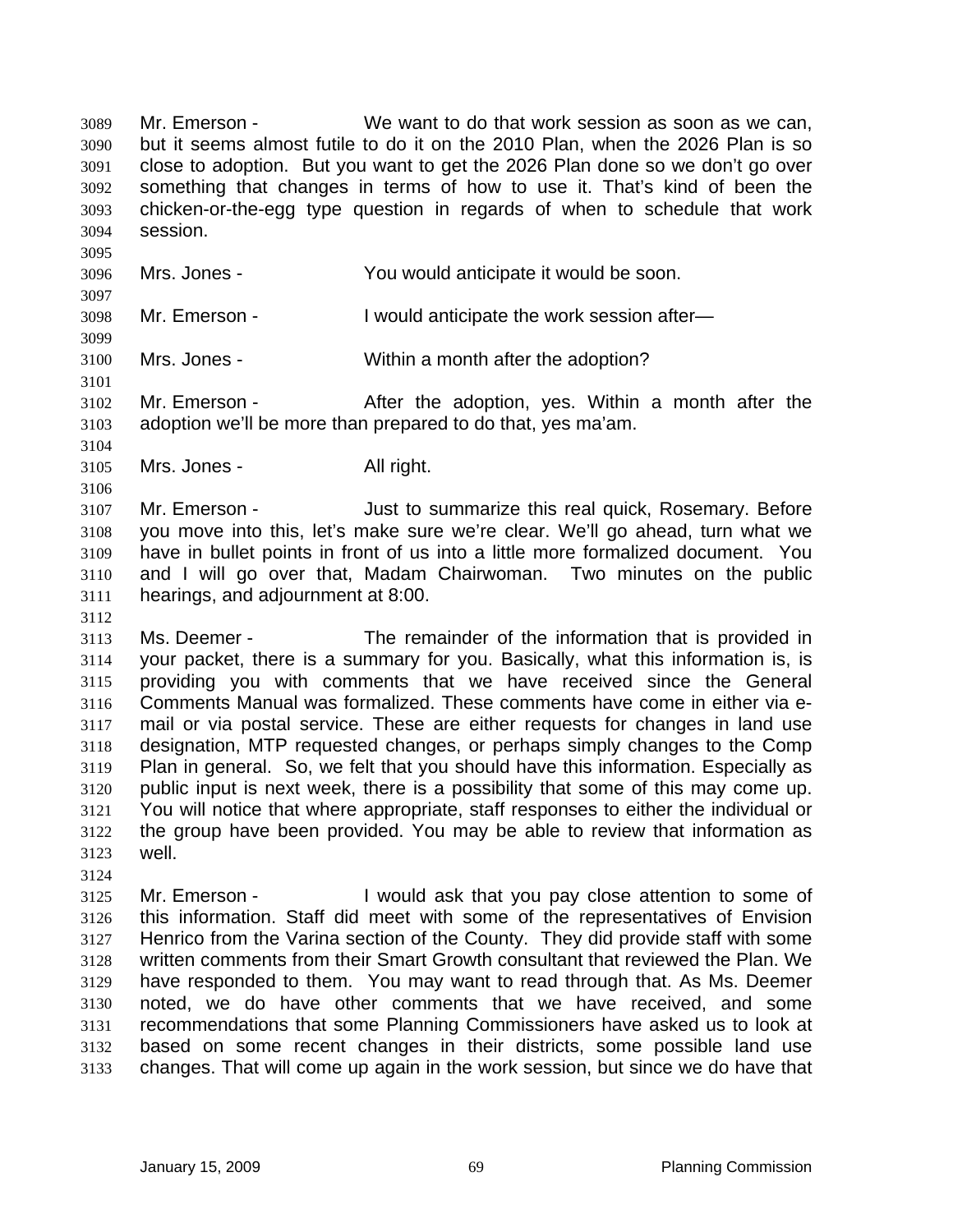information available, we wanted to make it available to you prior to the public hearing. Mrs. Jones - The Any further questions or comments? Mr. Branin - Con this subject? Mrs. Jones - Pardon? Mr. Branin - Con this subject? Mrs. Jones - The Mes. For Ms. Deemer. Mr. Emerson - Madam Chairman, if that closes that out, I know it is getting late, and these lights are very bright up here. The next item on our agenda is approval of the minutes for the December 11, 2008 work session and the December 11, 2008 regular meeting. Mrs. Jones - Are there any corrections or additions to the minutes of either the work session or the Planning Commission meeting. Mr. Archer - I have none. Mrs. Jones - I have none either. I move approval of the minutes of the December 11, 2008 work session, as well as the regular monthly meeting of the Commission on December 11, 2008. Mr. Archer - **I'll second your motion, Madam Chair.** Mrs. Jones - Motion by Mrs. Jones, seconded by Mr. Archer. All in favor say aye. All opposed say no. The ayes have it; the motion passes. I'll entertain a motion for adjournment. Mr. Archer - So moved. Mrs. Jones - Done. The meeting adjourned at 10:37 p.m. Mr. R. Joseph Emerson, Jr., Secretary